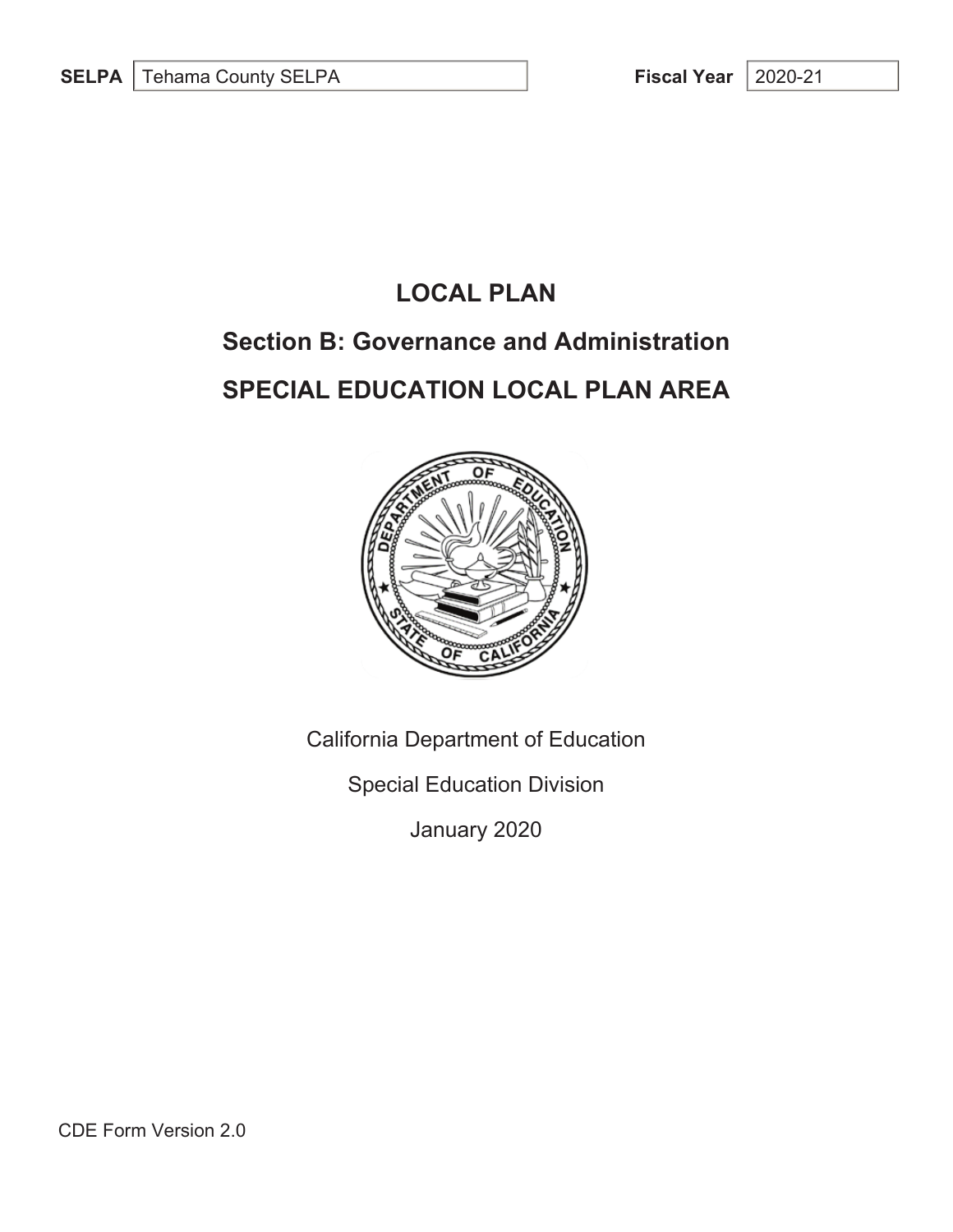### **B. Governance and Administration**

California *Education Code* (*EC*) sections 56195 et seq. and 56205

### **Participating Local Educational Agencies**

Participating local educational agencies (LEAs) included in the Special Education Local Plan Area (SELPA) local plan must be identified in Attachment I.

#### **Special Education Local Plan Area—Local Plan Requirements**

1. Describe the geographic service area covered by the local plan:

The local education agencies (LEAs) within Tehama County and the Tehama County Department of Education join together pursuant to Education Code Section 56195.1 (c) to adopt a plan in accordance with Education Code Section 56205 to assure equal access to special education and services for all eligible persons with disabilities residing in the geographic area served by these agencies, hereafter known as the Tehama County Special Education Local Plan Area (Tehama County SELPA). In adopting the Local Plan, each participating agency agrees to carry out the duties and responsibilities assigned to it within the plan. Participating agencies may enter into additional contractual arrangements to meet the requirements of applicable federal and state laws.

Participating LEA in the Geographical Boundaries of Tehama County SELPA:

Antelope School District Corning Union Elementary School District Corning Union High School District Evergreen Union Elementary School District Flournoy Elementary School Gerber Union Elementary School Kirkwood Elementary School Lassen View Union Elementary School District Los Molinos Unified School District Red Bluff Joint Union High School District Red Bluff Union Elementary School District Reeds Creek Elementary School District Richfield Elementary School District Tehama County Department of Education

Participating LEAs in the SELPA also agree to adhere to SELPA Agreement 1 (Intent), SELPA Agreement 2 (Service Delivery within Tehama County SELPA), and SELPA Agreement 9 (Preschool Continuum of Service) further defining geographical service area. These Agreements can be found within the SELPA Office at 900 Palm Street, Red Bluff, Ca 96080.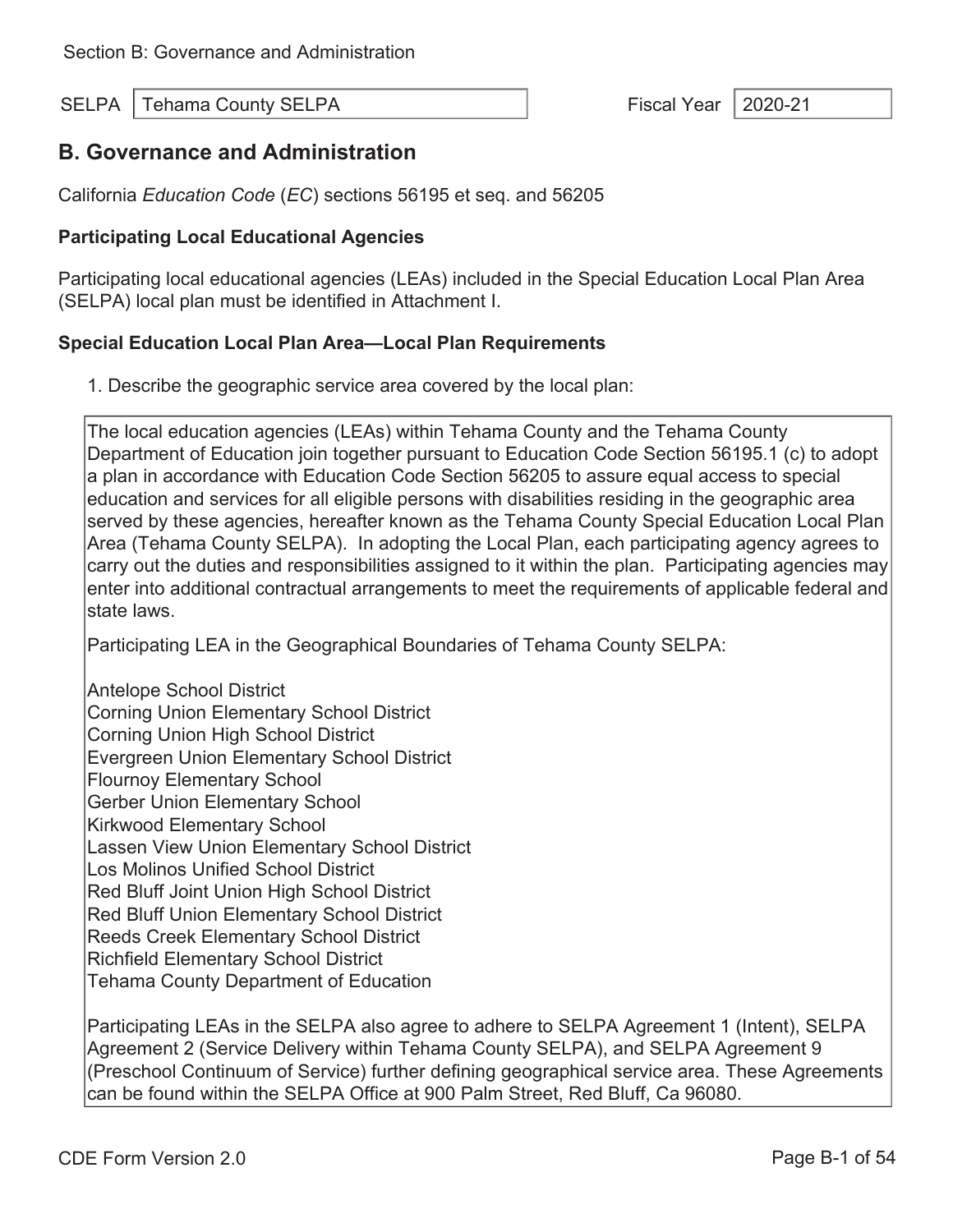2. Describe the SELPA regional governance and administrative structure of the local plan. Clearly define the roles and structure of a multi-LEA governing body, or single LEA administration as applicable:

#### **Governance Council**

The Governance Council is the governing body for the Tehama County SELPA. The Governance Council is comprised of the superintendents from each participating LEA and the TCDE. Superintendents are responsible to each of their respective governing boards. The superintendent of the Administrative Unit serves as the chairperson for the Governance Council. The SELPA Administrator is an ex-officio member. The SELPA Governance Council is charged with the responsibility of adopting appropriate policies regarding the implementation of the Local Plan for Special Education. Each LEA superintendent by participation in the Governance Council is charged with overseeing the operations of the Local Plan and implementing the policies adopted. Information is transmitted to the SELPA Executive Council for implementation of the directives and policies and for the development of procedures. The SELPA Administrator provides a coordinating function and serves as staff to each of the groups. Thus, a smooth and efficient operation of the administrative structure is achieved to assure a successful implementation of the Local Plan for Special Education in accordance with the policies adopted by the SELPA Governance Council.

All council members have one vote and decisions will be made by a two thirds majority vote except in circumstances where state or federal mandates require a unanimous vote. Designees may attend meetings on behalf of a superintendent but may not be voting members. A quorum shall consist of 10 members. A two thirds majority vote, in this instance, must include at least 5 districts that are program operators and 1 district that is not a program operator.

The Governance Council meets a minimum of two times per school year. All meetings of the council shall be held according to Brown Act requirements. The notice and minutes of all regular meetings shall be sent to all district superintendents, the president of the Community Advisory Committee (CAC), and others as requested. The SELPA Administrator prepares agendas and disseminates minutes from Governance Council meetings.

The responsibilities of the Governance council include but are not limited to the following:

- to appoint representatives to the Executive Committee,
- to review and take action to approve or deny amendments to the local plan,
- to make changes in the allocation model and expenditure agreements as necessary,
- to approve or deny requests for program transfers and
- to address any other items determined necessary by the Executive Committee.

#### **Administrative Unit (AU)**

The Tehama County Department of Education (TCDE) shall serve as the AU for the SELPA.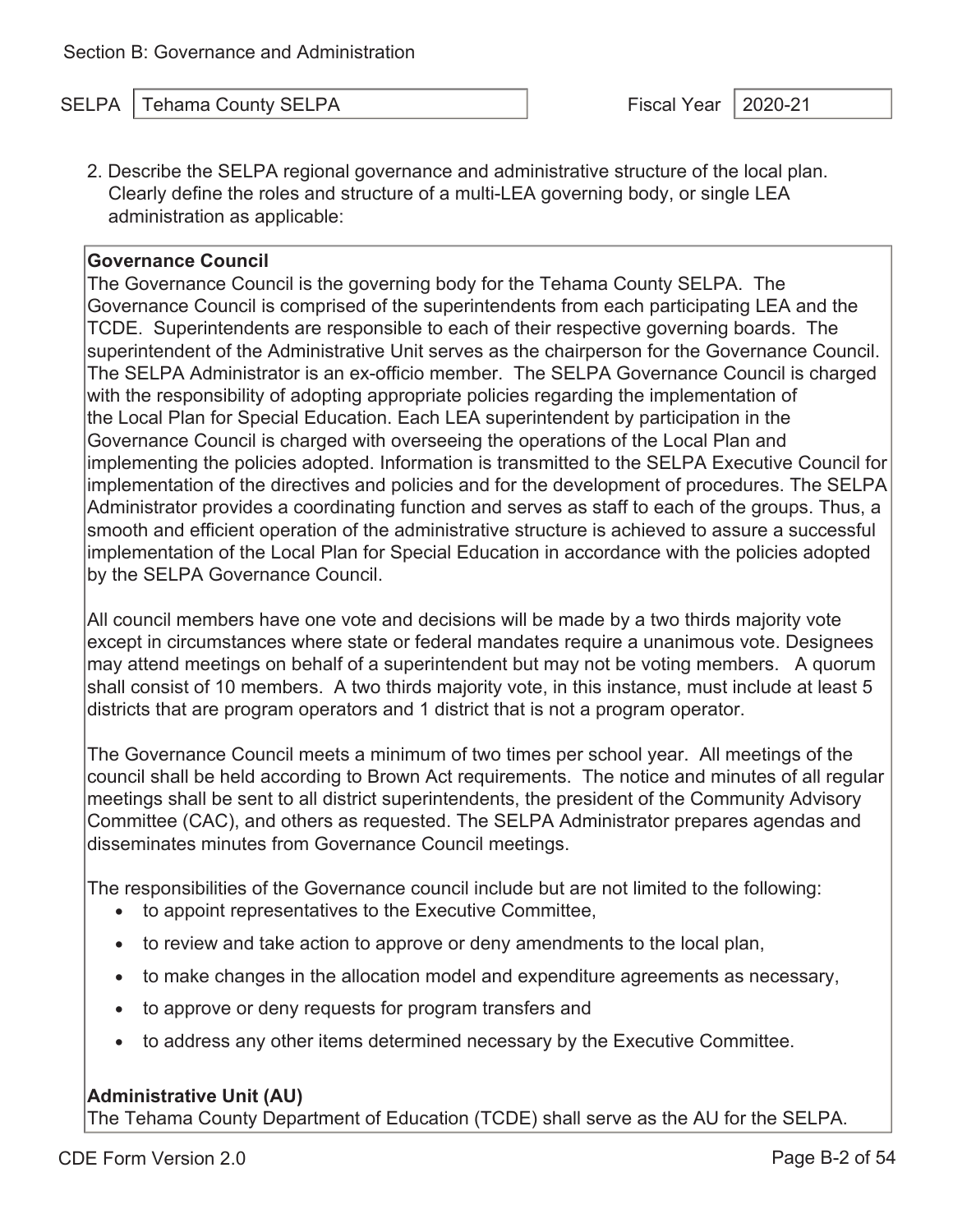٦

SELPA Tehama County SELPA Fiscal Year 2020-21

In adopting the Local Plan, each participating agency agrees to carry out the duties and responsibilities assigned to it within the plan.

3. Describe the SELPA's regional policy making process. Clearly define the roles of a multi-LEA governing body, or single LEA administration as applicable related to the policy making process for coordinating and implementing the local plan:

#### **Executive Committee**

The Executive Committee is comprised of the following:

- the superintendent of the administrative unit (TCDE)
- the superintendent from each LEA that is designated a program operator
- the superintendent from three LEAs that do not operate special education program

The Executive Committee shall appoint members to serve as chair and vice-chair. Members shall be appointed for two years and may be re-appointed for additional terms—Appointments shall take effect in July. The SELPA Administrator is an ex-officio member.

Each representative shall have one vote and decisions will be made by majority vote except in circumstances where state or federal mandates require a unanimous vote. A majority vote must include at least one vote from an LEA that does not operate special education programs. A quorum shall consist of 7 members present. A majority vote, in these cases, must include at least one district that is not a program operator. Designees may attend meetings on behalf of a superintendent but may not be voting members.

The Executive Committee shall meet not less than 4 times per school year, but may meet more often as needed. Additional meetings may be called at the request of any representative on the committee. All meetings of the committee shall be held according to Brown Act requirements. The committee chair(s) and the SELPA Administrator shall prepare the agenda for each meeting; the SELPA Administrator shall provide all support materials. The chair or vice-chair shall conduct the meeting.

The notice and minutes of all regular meetings shall be sent to all district superintendents, the president of the Community Advisory Committee (CAC), and others as requested.

Executive Committee responsibilities shall include, but not be limited to:

- Recommending action on proposed amendments to the local plan to the Governance Council.
- Recommending allocation plans for the distribution of federal, state and local funds allocated for special education programs to the Governance Council.
- Taking action to approve or deny annual service and budget plans and revisions to those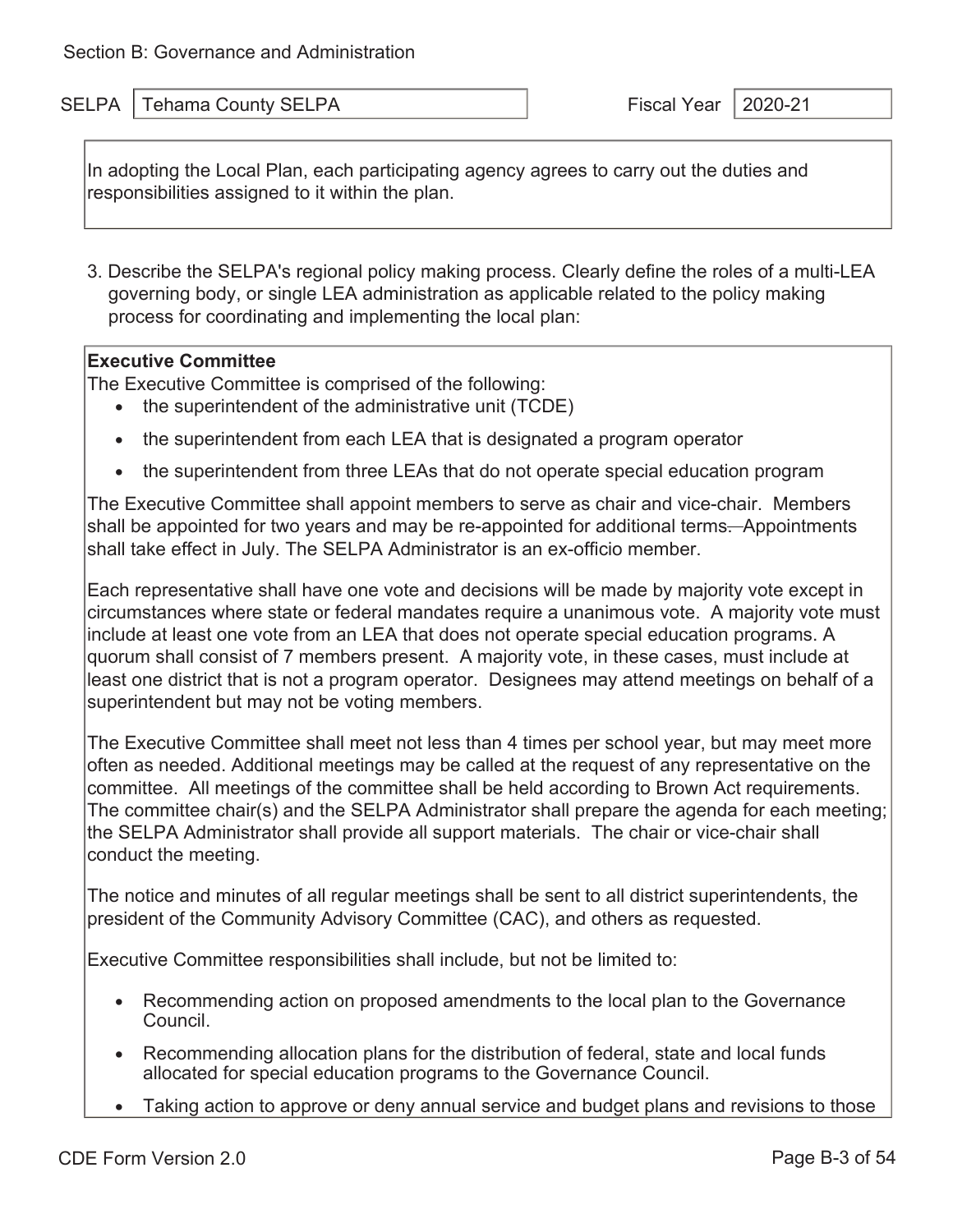plans.

- Taking action to approve or deny SELPA policies, administrative regulations, procedures, resolutions, and guidelines for the management and implementation of special education programs and services within the SELPA.
- Collaborate with the Administrative Unit regarding the recruitment, selection and evaluation of the SELPA Administrator.
- Providing direction to the SELPA Administrator for regionalized and program specialist services.
- Directing that data be gathered, interpreted, and reported regarding the implementation, administration and operation of the local plan.
- Reviewing data in order to monitor planned and actual accomplishments of special education programs in the districts that comprise the local plan.
- Authorizing ad hoc committees for the purpose of assisting the Executive Committee to study and explore solutions regarding designated issues.
- Analyze, review and make appropriate recommendations regarding fiscal issues that impact the SELPA to the Governance Council.
- Collaboration among members to develop policies and implement the Local Plan to ensure that all students within the SELPA are provided with a continuum of services and free and appropriate public education

#### **Special Focus Other Committees**

Subject to approval from the governing council or executive committee, the SELPA Administrator may convene Ad Hoc Committees and appoint members as needed to address current issues. Membership on these committees is designed to fulfill a particular task within a specified time frame. SELPA personnel or selected representatives will serve as chairpersons of committees.

Each district governing board and the Tehama County Department of Education shall have authority over the programs it directly maintains consistent with the local plan. Regional programs operated on behalf of the SELPA are subject to oversight by the SELPA Governing Board according to SELPA policies and procedures. Each agency shall provide special education and services to all eligible students within its boundaries, including students attending charter schools where a LEA of the SELPA has granted that charter. Charter schools with LEA status in the SELPA are responsible for special education services according to the provisions of the SELPA's Charter School policy. In addition, each agency shall cooperate to the maximum extent possible with other agencies to serve individuals with disabilities who cannot be served in the LEA of residence program. Such cooperation ensures that a range of program options is available throughout Tehama County. The county office or district governing boards may enter into agreements to provide service to pupils in special education programs maintained by other districts or counties and may include within their special education programs pupils residing in other districts or counties.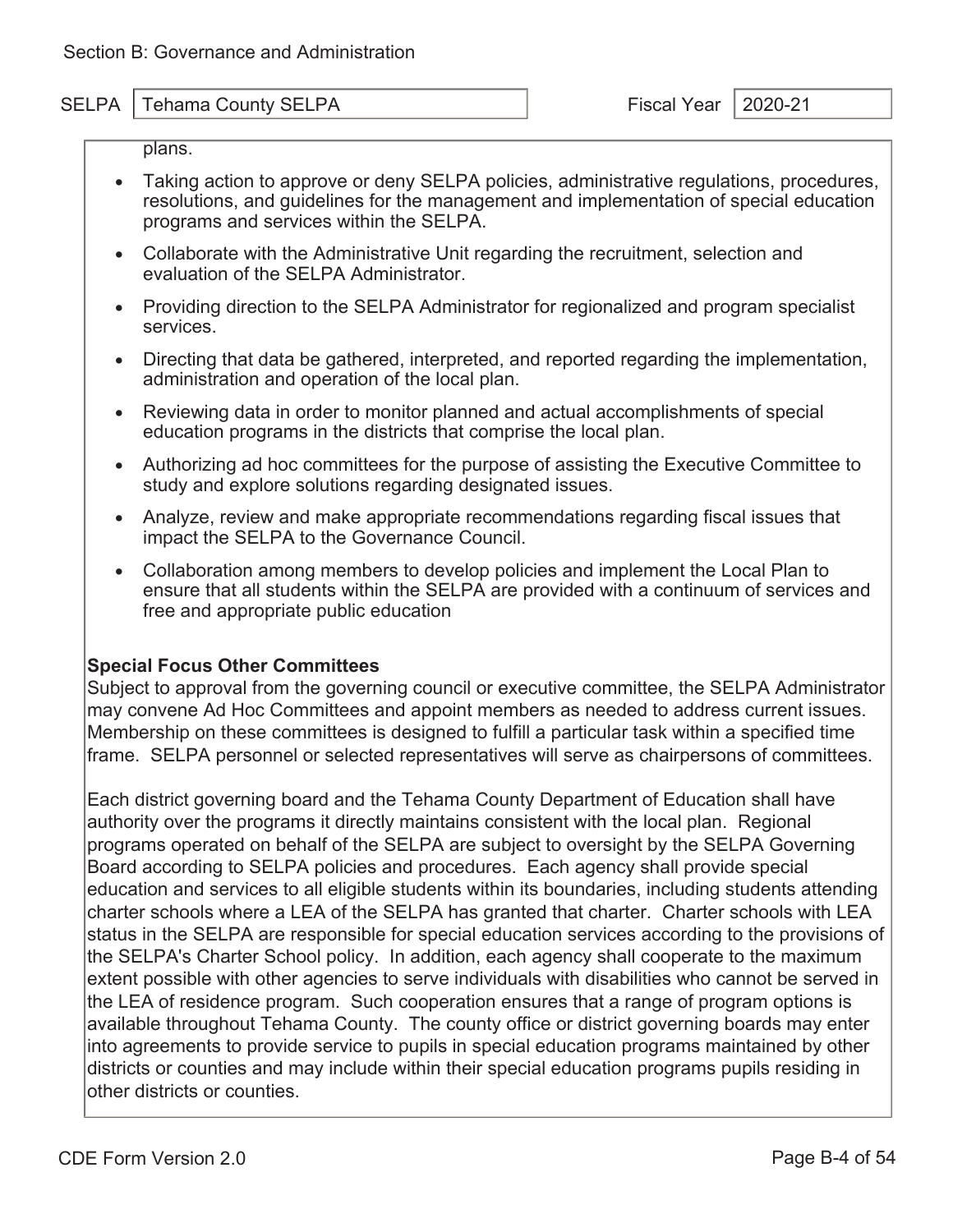Participating LEAs in the SELPA also agree to adhere to SELPA Agreement 1 (Intent), SELPA Agreement 2 (Service Delivery within Tehama County SELPA), and SELPA Agreement 9 (Preschool Continuum of Service). This Agreement can be found within the SELPA Office at 900 Palm Street, Red Bluff, Ca 96080. In adopting the Local Plan, each participating agency agrees to carry out the duties and responsibilities assigned to it within the plan.

4. Clearly define the roles of the County Office of Education (COE) as applicable, and/or any other administrative supports necessary to coordinate and implement the local plan:

#### **Administrative Unit (AU)**

The Tehama County Department of Education (TCDE) shall serve as the AU for the SELPA and perform the following functions:

- Receive and distribute special education funds for the operation of special education programs and services, according to the locally approved Special Education Funding Allocation Plan.
- Provide administrative support, including establishing and maintaining an office for SELPA staff.
- Employment of staff as necessary to carry out the implementation of the local plan.
- Collaborate with the Executive Committee in the recruitment, hiring, supervision and evaluation of the SELPA Administrator.
- Collaborate with the Executive Committee regarding the recruitment and employment of staff hired in support of SELPA operations.

The Tehama County Department of Education (AU) provides certain special education programs and services as approved by the SELPA Governance Council. The AU is reimbursed by the participating districts for the excess costs related to the provision of services by the TCDE and SELPA Office according to the SELPA approved billback formula.

The Tehama County Department of Education is designated as the Administrative Unit (AU) for the SELPA. In adopting the Local Plan, each participating agency agrees to carry out the duties and responsibilities assigned to it within the plan.

In adopting the Local Plan, each participating agency agrees to carry out the duties and responsibilities assigned to it within the plan.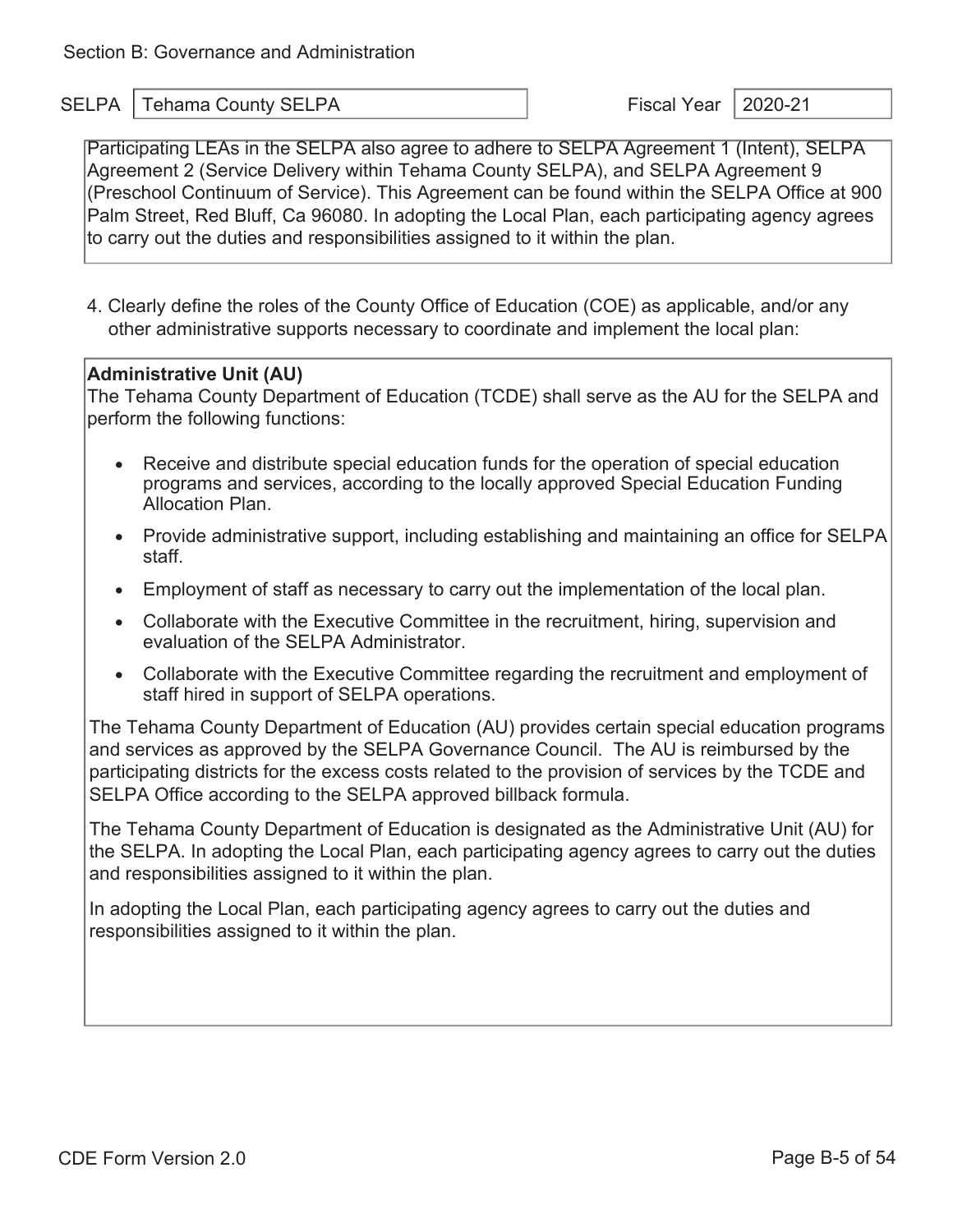5. Describe the policies and procedures of the SELPA that allow for the participation of charter schools in the local plan:

#### **Request for SELPA Membership by a Charter School**

Charter schools may participate in the local plan either as a school within a participating LEA or as an LEA approved by the SELPA.

A request by a charter school to participate as an LEA in the Tehama County SELPA will not be treated differently from a similar request made by a school district. In reviewing and approving such a request, the following requirements shall apply:

- The charter school shall participate in state and federal funding for special education and receive funding in the same manner as other LEAs of the SELPA as specified in the SELPA funding allocation plan.
- The charter school shall participate in the governance of the SELPA in the same manner as other LEAs of the SELPA
- 6. Identify and describe the representation and participation of the SELPA community advisory committee (CAC) pursuant to EC Section 56190 in the development of the local plan:

#### **Community Advisory Committee (CAC)**

The Tehama County SELPA Community Advisory Committee (CAC) serves in an advisory capacity. CAC membership shall be composed *of* parents of individuals with exceptional needs enrolled in public or private schools, parents of other students enrolled in school, students with disabilities, adults with disabilities, general education teachers, special education teachers, other school personnel, representatives of other public and private agencies, and persons concerned with the needs of individuals with exceptional needs. At least a majority of the CAC shall be composed of parents of students enrolled in schools participating in the local plan and at least a majority of such parents shall be parents of individuals with exceptional needs.

CAC members shall be appointed by and responsible to LEA governing boards. The SELPA Administrator or designee serves as ex officio member of the CAC and acts as the liaison between the CAC, the Executive Committee and the Governance Council.

CAC responsibilities include:

- Advising the policy and administrative entity on the development, amendment, and review of the local plan.
- Recommending annual priorities to be addressed by the SELPA.
- Assisting in parent education and in recruiting parents and other volunteers who may contribute to the implementation of the plan.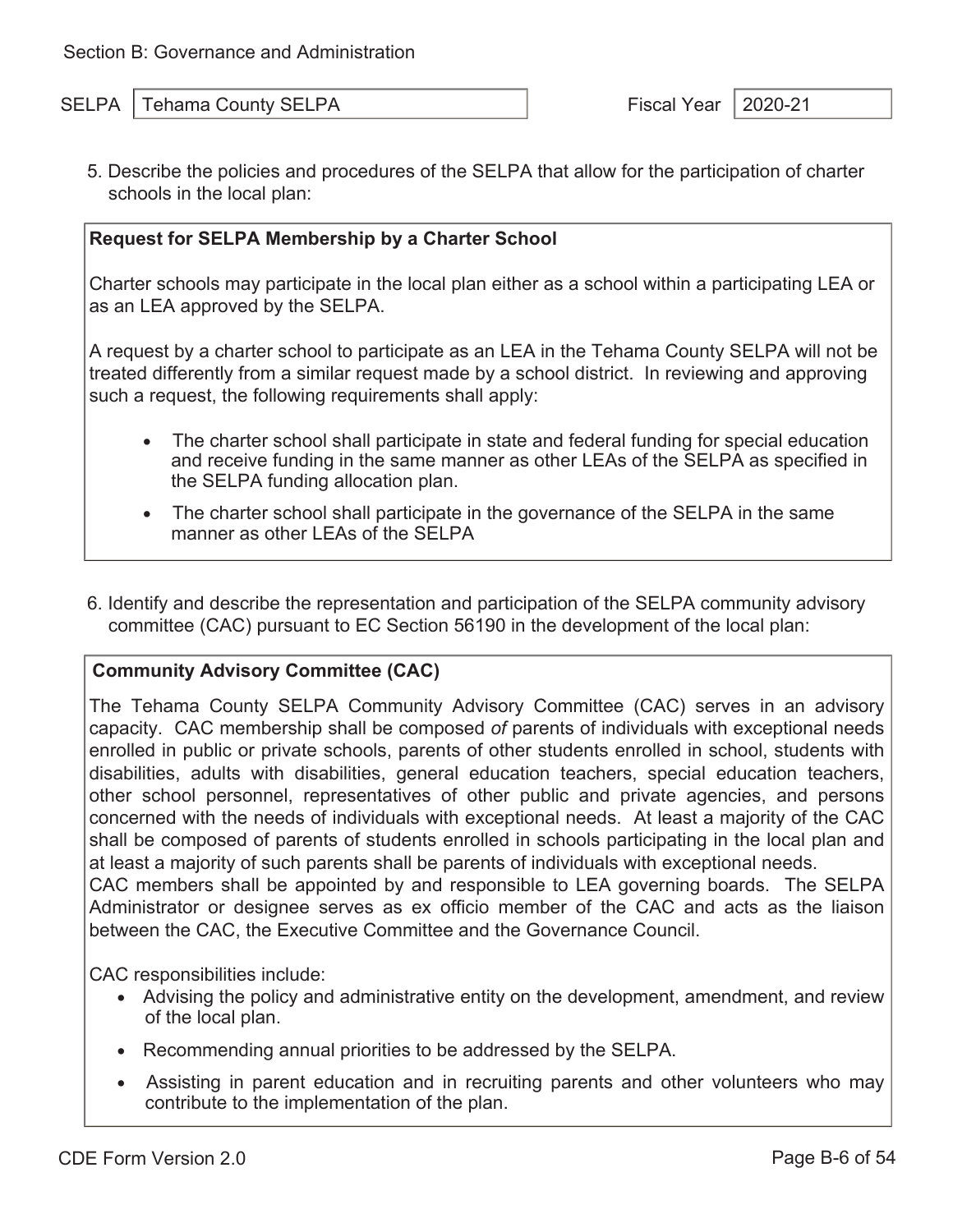- Encouraging community involvement in the development of the local plan.
- Supporting activities on behalf of individuals with exceptional needs.
- Assisting in parent awareness of the importance of regular school attendance.

The CAC shall meet no less than two times per year. All meetings of the committee shall be held according to law and the Brown Act. Announcements of CAC meetings and activities will be distributed to parents of children with special needs in the SELPA. In addition, information will be posted on the SELPA web page.

7. Describe the SELPA's process for regular consultations regarding the plan development with representative of special education and regular education teachers, and administrators selected by the groups they represent and parent members of the CAC:

The SELPA Administrator shall be responsible for the coordination of the development of any proposed amendments to the local plan.

Amendments to the permanent portion of the local plan may be considered at any time. The Governance Council may adopt changes to the local plan on an interim basis, not to exceed one school year. To formally adopt proposed and interim amendments the following procedure shall be followed:

- A committee comprised of representatives of special and regular education teachers and administrators as well as parent members of the CAC or parents selected by the CAC shall be convened to provide input and make recommendations regarding the proposed or interim amendments to the local plan. (EC 56195.9). The CAC shall meet no less than two times per year. All meetings of the committee shall be held according to law and the Brown Act. Announcements of CAC meetings and activities will be distributed to parents of children with special needs in the SELPA. In addition, information will be posted on the SELPA web page.
- The CAC and other advisory groups as determined appropriate by the SELPA Administrator will review the recommended amendments to the local plan, as presented by the committee, and provide additional input and revision, if needed.
- The Executive Committee will review the recommended amendments, propose any final revisions, and submit the final draft to the Governance Council for approval.
- The Governance Council will review and approve the final draft amendments of the local plan and submit to the LEA governing boards for approval.
- LEA governing boards will review and take action on the recommended amendments to the local plan within 60 days of submission from the Governance Council.
- Amendments require the approval of each LEA governing board.
- Following approval by all LEA governing boards, the SELPA will submit the local plan to the California Department of Special Education for submission to the State Board of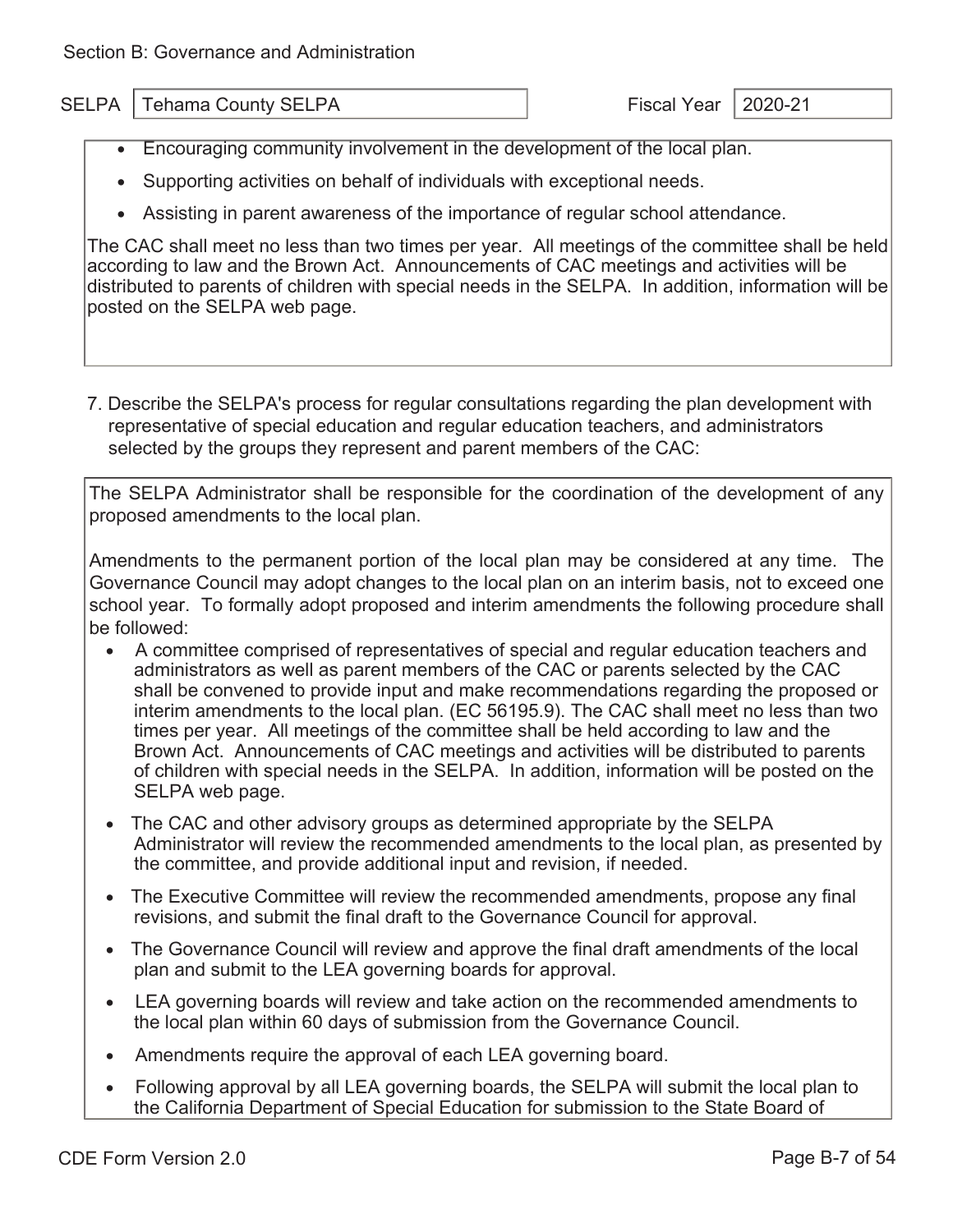#### Education.

Members of the public, including parents or guardians of students with disabilities, may address questions or concerns to the governing boards of each LEA, the SELPA Governance Council, the Executive Committee, and/or the CAC. Opportunities for public input will be included on agendas of each committees.

The Tehama County SELPA Administrator and District Special Education Administrators are also available to meet with parents or members of the public who may have questions or concerns. Meetings can be arranged by contacting the SELPA office.

8. Identify and describe the responsible local agency (RLA), Administrative Unit (AU), or other agency who is responsible for performing tasks such as the receipt and distribution of funds, provision of administrative support, and coordination and implementation of the plan:

#### **Administrative Unit (AU)**

The Tehama County Department of Education (TCDE) shall serve as the AU for the SELPA. and perform the following functions:

- Receive and distribute special education funds for the operation of special education programs and services, according to the locally approved Special Education Funding Allocation Plan.
- Provide administrative support, including establishing and maintaining an office for SELPA staff.
- Employment of staff as necessary to carry out the implementation of the local plan.
- Collaborate with the Executive Committee in the recruitment, hiring, supervision and evaluation of the SELPA Administrator.
- Collaborate with the Executive Committee regarding the recruitment and employment of staff hired in support of SELPA Operations.

The Tehama County Department of Education (AU) provides certain special education programs and services as approved by the SELPA Governance Council. The AU is reimbursed by the participating districts for the excess costs related to the provision of services by the TCDE and SELPA Office according to the SELPA approved billback formula.

The Tehama County Department of Education is designated as the Administrative Unit (AU) for the SELPA. In adopting the Local Plan, each participating agency agrees to carry out the duties and responsibilities assigned to it within the plan.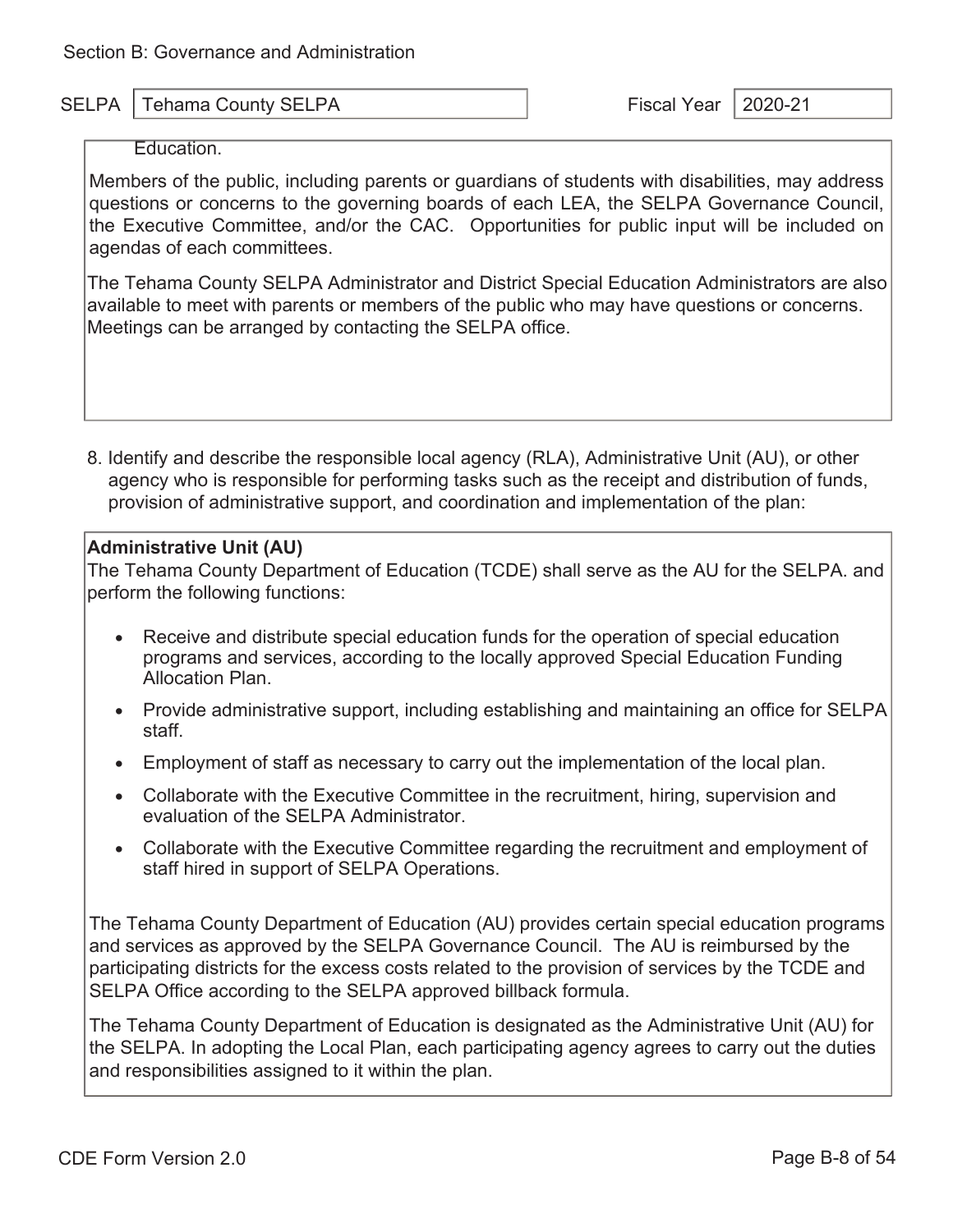9. Describe the contractual agreements and the SELPA's system for determining the responsibility of participating agency for the education of each student with special needs residing within the geographical area served by the plan:

In adopting the Local Plan, each participating agency agrees to carry out the duties and responsibilities assigned to it within the plan. Participating agencies may enter into additional contractual arrangements to meet the requirements of applicable federal and state laws.

Each district governing board and the Tehama County Department of Education shall have authority over the programs it directly maintains consistent with the local plan. Regional programs operated on behalf of the SELPA are subject to oversight by the SELPA Governing Board according to SELPA policies and procedures. Each agency shall provide special education and services to all eligible students within its boundaries, including students attending charter schools where a LEA of the SELPA has granted that charter. Charter schools with LEA status in the SELPA are responsible for special education services according to the provisions of the SELPA's Charter School policy. In addition, each agency shall cooperate to the maximum extent possible with other agencies to serve individuals with disabilities who cannot be served in the LEA of residence program. Such cooperation ensures that a range of program options is available throughout Tehama County. The county office or district governing boards may enter into agreements to provide service to pupils in special education programs maintained by other districts or counties and may include within their special education programs pupils residing in other districts or counties.

The SELPA provides intensive special education services to infants with low incidence disabilities birth through age two. Through its agreement with the Far Northern Regional Center, and the Shasta County Office of Education, the SELPA coordinates the smooth transition of services for infants who are eligible for services upon turning age three.

The SELPA has established a systematic method of referral for all students age three to five years of age suspected of being disabled and in need of services. The SELPA provides a full continuum of services for all students age three to five found eligible pursuant to EC 56441.11.

Services for infants and children three to five years of age with disabilities are updated yearly and described in detail in the SELPA Annual Service Plan included herein.

#### **Oversight of Nonpublic School Placements**

The SELPA Administrator, in collaboration with the appropriate LEA representatives, shall annually review the placement of each student attending a nonpublic, nonsectarian school to determine if all contracted services are being provided and whether the student is making satisfactory progress toward returning to a public school placement.

The review will include an analysis of the evaluations conducted by the nonpublic, nonsectarian school to ensure that they were appropriate and valid for measuring pupil progress. The LEA may choose to administer additional assessments as necessary, with parent consent where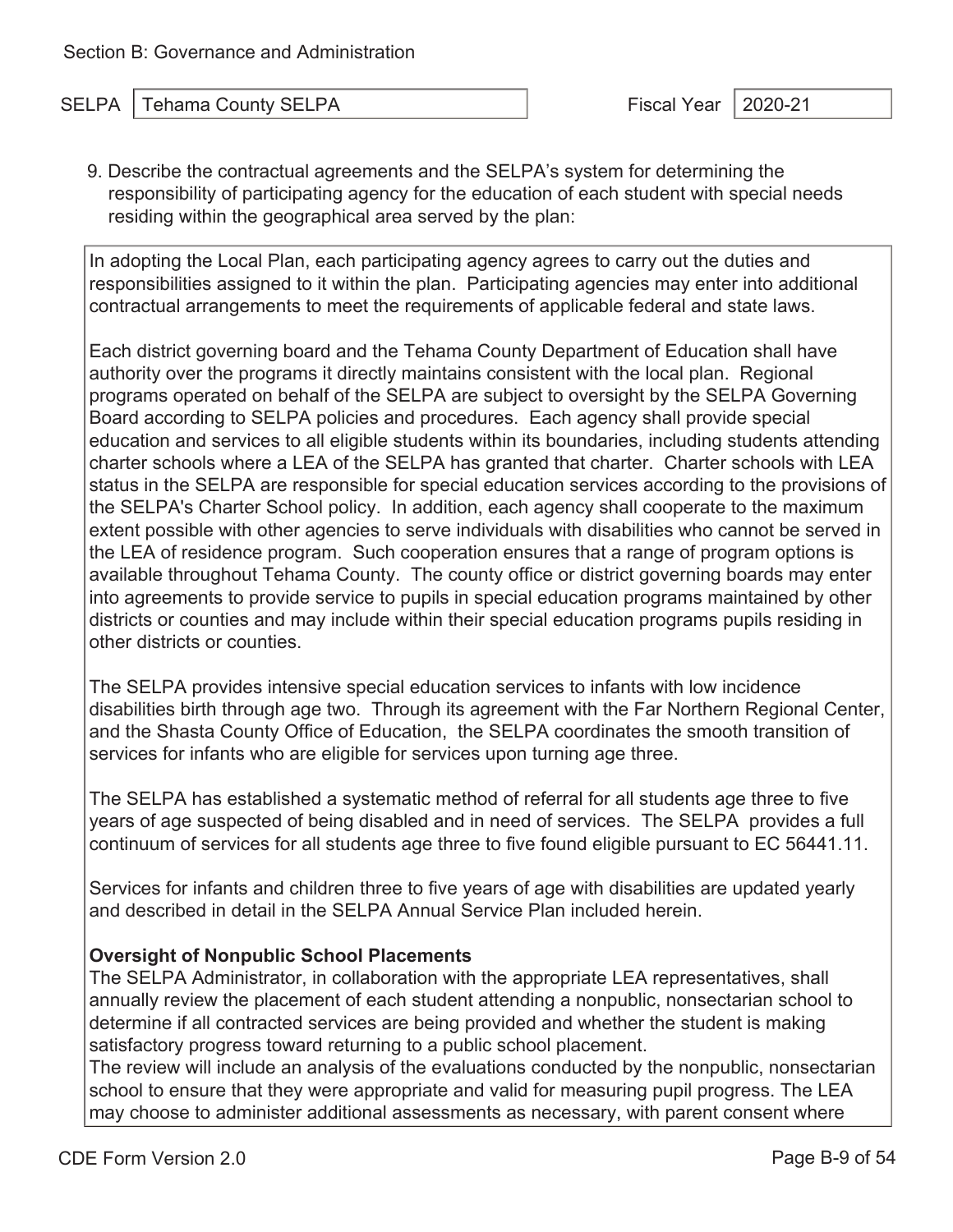required, to determine whether the pupil is making adequate educational progress.

Participating LEAs in the SELPA also agree to adhere to SELPA Agreement 1 (Intent), SELPA Agreement 2 (Service Delivery within Tehama County SELPA), SELPA Agreement 9 (Preschool Continuum of Service), SELPA Administrative Regulation 34 (Non Public Schools) further defining LEA responsibility and contractual agreements. These Agreement can be found within the SELPA Office at 900 Palm Street, Red Bluff, CA 96080.

10. For multi-LEA local plans, specify:

 a. The responsibilities of each participating COE and LEA governing board in the policymaking process:

#### **LEA Governing Boards**

The governing board of each participating school district authorizes its district's participation in the Tehama County Local Plan for Special Education through its approval of the local plan. The local governing board responsibilities include, but are not limited to:

- Approval of the local plan.
- Approval for the operation of district special education programs
- Adoption of policies and procedures for special education programs and services within their districts.
- LEA compliance with all elements of the local plan.
- Input on SELPA policies and procedures through the district superintendent's participation on the Governance Council.
- Appointment of representatives to the CAC.

#### **Tehama County Department of Education Governing Board**

The governing board for the Tehama County Department of Education is responsible for the appointment of members to the CAC and serves as the appellate body in cases related to the expulsion of special education students. The governing board participates in the development of SELPA policies and procedures through the county superintendent's membership on the SELPA Governance Council.

b. The responsibilities of the superintendents of each participating LEA and COE in the implementation of the local plan:

#### **LEA and COE Superintendents**

The district superintendents are responsible to their respective Boards of Education. The district superintendents and county superintendent participate on the SELPA Governance Council and assist in the development and approval of policies for the operation of the Special Education Local Plan Area.

Local superintendents are responsible for preparing their district's special education budgets and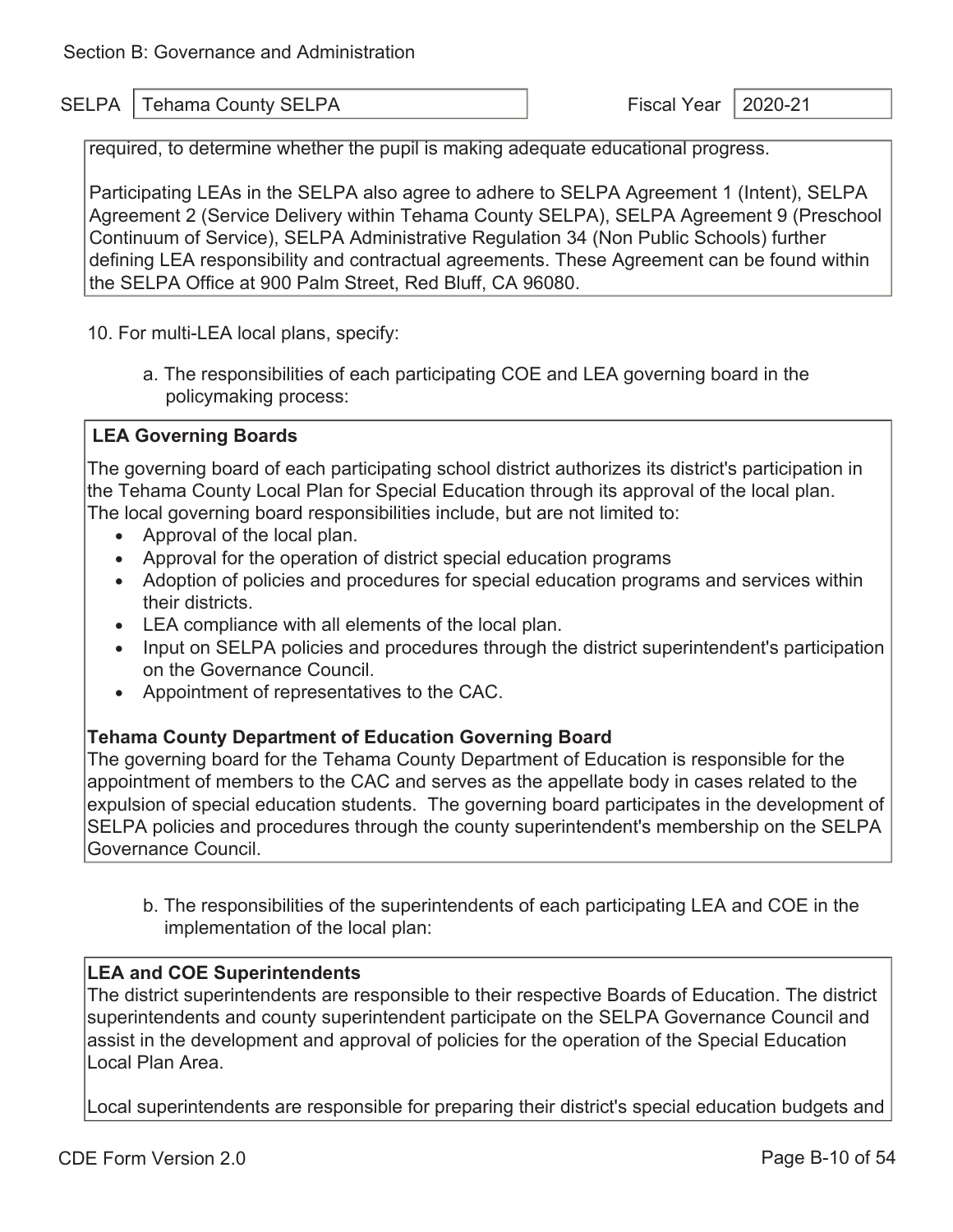for the operation of programs and services within their districts, as well as maintenance and operation of the physical plants housing special education programs and services.

Responsibilities of the Local Education Agency (County and District) Superintendent in the implementation of the Local Plan include, but are not limited to the following:

- Assist in the identification of special education program and service needs for the Tehama County SELPA through participation on the Governance Council.
- Communicate SELPA information to their governing boards.
- Collecting information on program operations and reporting to the SELPA Administrator
- Managing the operation of local special education programs and services
- Providing assistance in due process and complaint procedures
	- c. The responsibilities of each LEA and COE for coordinating the administration of the local plan:

#### **Local Educational Agency (LEA)**

LEA's are responsible for ensuring that children with disabilities are educated in the least restrictive environment. Placement in special education programs or services occurs only when the nature or severity of the disability is such that the child's education, even with the use of modifications of the general education program or use of supplementary aids or programs, cannot be achieved satisfactorily. Children with disabilities are served in their home districts whenever the needs identified on the individualized education program can be met within the home district.

LEAs are allocated special education funds based on their ability to meet all of the following requirements:

- demonstrate fiscal capability,
- demonstrate the ability to comply with student IEPs,
- to provide adequate support of special education staff,

and are subject to local plan policies and agreements. LEA's, authorized by the Governance Council, are allocated funds based on the SELPA funding allocation plan and operate their own special education programs/services. LEA's that do not receive special education funding are provided services through the TCDE or by arrangement with another LEA or authorized nonpublic school.

LEA responsibilities include, but are not limited to:

- Coordinating and conducting child find activities.
- Identifying and serving students in medical, foster or LCI facilities.
- Participating in state/district-wide assessments.
- Operating special education programs and services according to SELPA guidelines
- Complying with state and federal laws and regulations regarding special education.
- Responding to compliance and due process complaints and implementing the decisions of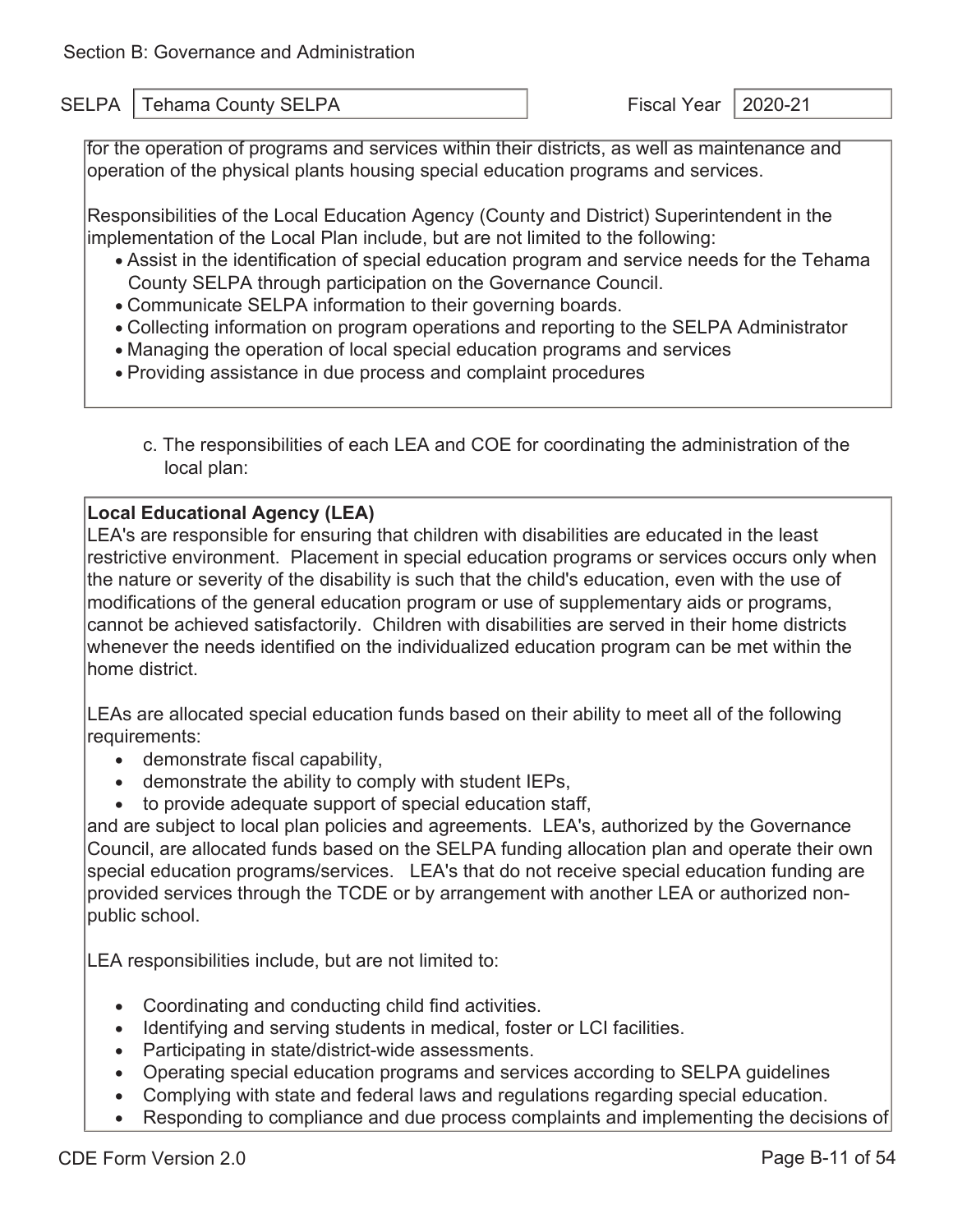compliance investigations or due process hearings.

- Utilizing the same management information system, forms, procedures and guidelines as all other districts within Tehama County.
- Collecting and completing state and federal report requirements; including California Longitudinal Pupil Achievement Data System (CALPADS) submissions, reports, selfreviews, and verification reviews.
- Monitoring the appropriate use of federal, state and local funds.
- Complying with state and federal requirements regarding maintenance of effort (MOE)
- Cooperation with other LEAs to ensure the provision of services to all identified students in the SELPA

The Tehama County Department of Education is designated as the Administrative Unit (AU) for the SELPA. In adopting the Local Plan, each participating agency agrees to carry out the duties and responsibilities assigned to it within the plan. Participating agencies may enter into additional contractual arrangements to meet the requirements of applicable federal and state laws.

- 11. Identify the respective roles of the RLA/AU, the SELPA administrator, and the individual LEAs associated with the SELPA related to:
	- a. The hiring, supervision, evaluation, and discipline of the SELPA administrator and staff employed by the AU in support of the local plan:

The SELPA Administrator for the Tehama County SELPA serves two important functions, administrator of the SELPA and program administrator for the Tehama County Department of Education. Because of the dual nature of this position, all matters related to the hiring, supervision and evaluation of this person shall be performed by the AU in collaboration with the Executive Committee. The SELPA Administrator assures equal access to all programs and services in the SELPA and provides advice to members of the public, including parents or guardians of individuals with exceptional needs who are receiving services under the local plan, on the availability of established due process and legal service options and procedures. In cooperation with the California Department of Education, the SELPA Administrator provides information to ensure that all special education pupils receive due process of law.

The Executive Committee collaborates with the Administrative Unit regarding the recruitment, selection and evaluation of the SELPA Administrator.

b. The local method used to distribute federal and state funds to the SELPA RLA/AU and to LEAs within the SELPA:

**SELPA Governance Board Policy 17: Tehama County Special Education Local Plan Allocation Plan and Budget Categories** 

61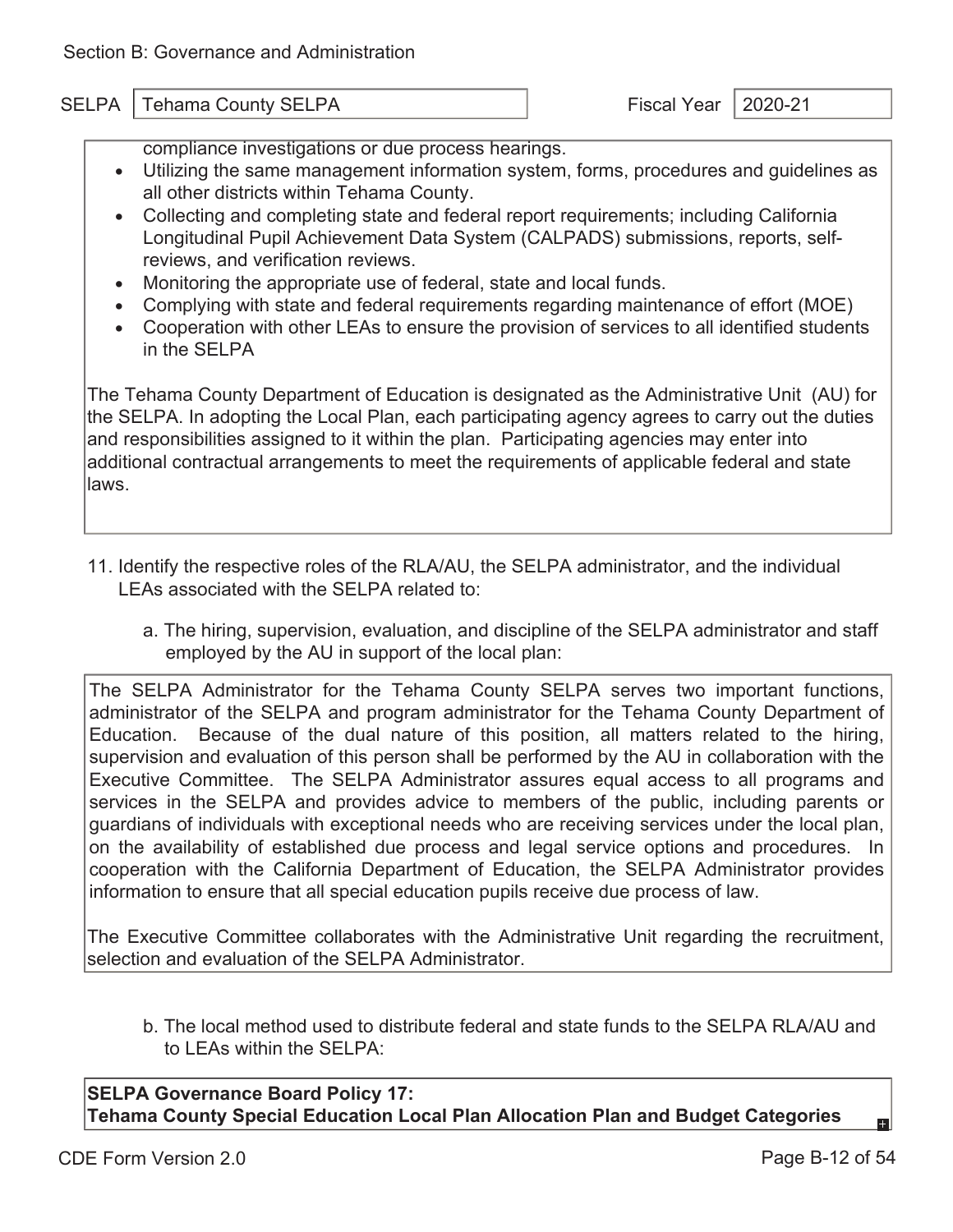SELPA Tehama County SELPA Fiscal Year 2020-21

The local education agencies (LEAs) within Tehama County and the Tehama County Department of Education join together pursuant to Education Code Section 56195.1 (c) to adopt a plan in accordance with Education Code Section 56205 to assure equal access to special education and services for all eligible persons with disabilities residing in the geographic area served by these agencies, Tehama County Special Education Local Plan Area (Tehama County SELPA). The SELPA Governance Council adopts an annual budget and service plan at a public hearing, yearly. The SELPA Administrator manages the budget adopted by the Governance Council. Budget reports are provided to the Governance council, quarterly.

### **SELPA Funding Allocation Plan**

**Revisions to the Allocation Plan -** In May 2015 the SELPA Governing Board agreed to revise the SELPA AB 602 Funding Allocation Plan. The new plan was partially phased in during the 2015-16 school year and was fully operational by the 2017-18 school year. Major components of the new plan include the following:

Revenue and expenses will be separated into three major categories, namely TCDE Programs and Services, SELPA Services and SELPA Priorities.

- A. SELPA Services and SELPA Priorities will be funded for 100% of their approved expenses.
- B. TCDE program services will be funded for 86% of its approved expenditures.
- C. State entitlement funds will be allocated to program operators using a two-step calculation as follows:
	- 1. Allocate 80% of the designated revenue using a single rate per ADA based on prior year P-2 data (for initial budget use P1 until P2 is available)
	- 2. Allocate 20% of the designated revenue using a single rate per prior year CALPADS Census Date pupil count.
	- 3. Federal local assistance grant funds will be allocated to District Program Operators using prior year per prior year CALPADS Census Date pupil count rather than a constant percentage

#### Tehama County SELPA Program Operator Definition:

*Local School Districts* - Local school districts that can demonstrate financial capability may become program operators pursuant to the Local Plan.

*Program Operator Districts* are allocated special education funds according to the SELPA special education allocation formula. Program Operators, *at a minimum*, are responsible for providing the following services to all identified students within its attendance area:

- Psychological services
- Speech and language therapy
- Specialized academic instruction for up to and including the full school day for students with mild-moderate disabilities

The following school districts are **currently** designated as program operators

вI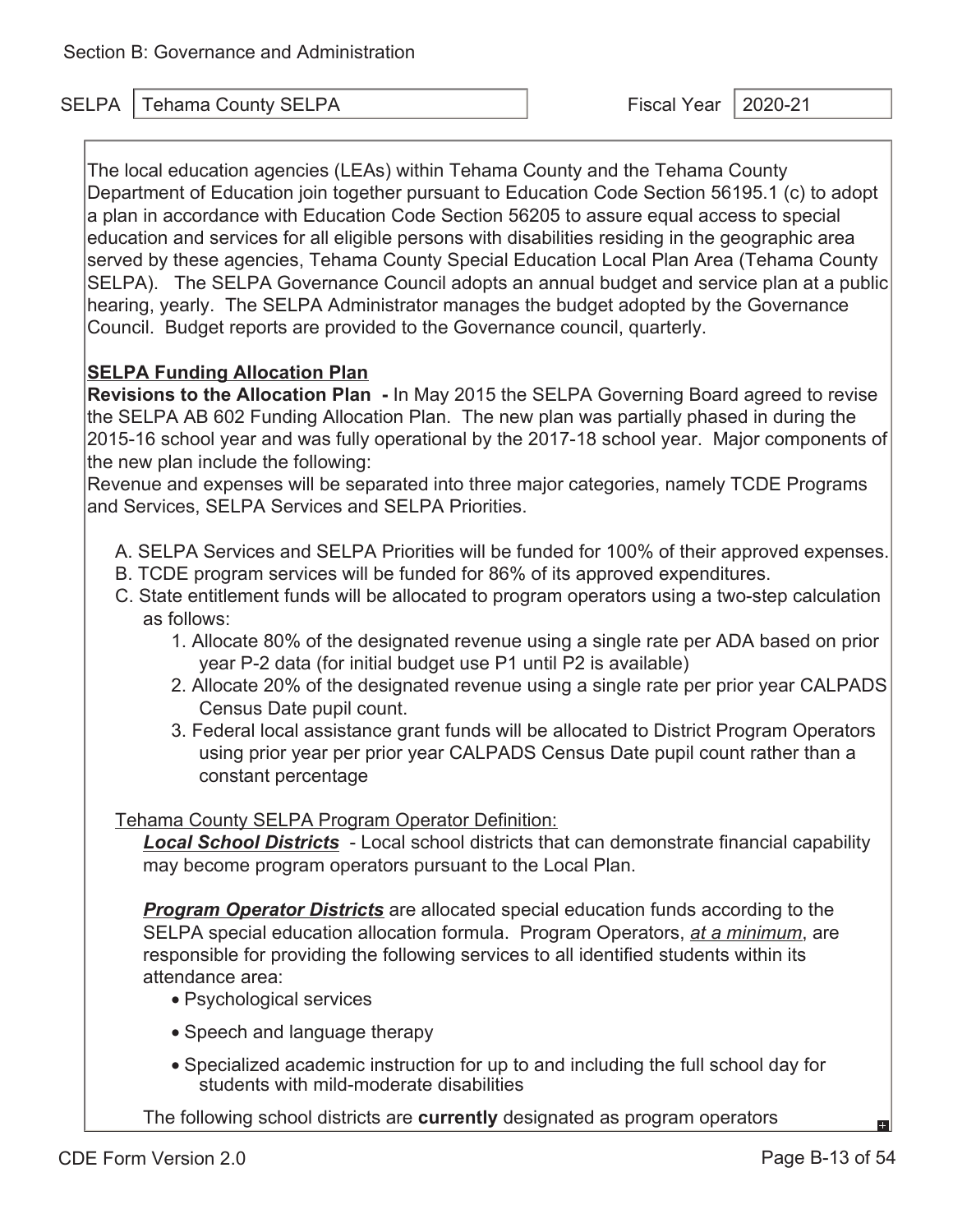- Antelope Elementary School District
- Corning Union Elementary School District
- Corning Union High School District
- Evergreen Union School District
- Los Molinos Unified School District
- Red Bluff Joint Union High School District
- Red Bluff Union Elementary School District

*Direct Service Districts/LEAs*: Direct service districts/LEAs are provided special education services primarily by the TCDE. Direct service districts that are assigned less than 1.0 FTE mild-moderate teacher from the TCDE are entitled to place students in programs operated by any other district within the SELPA.

The following districts are currently considered direct service LEAs

- Flournoy Elementary School District
- Gerber Elementary School District
- Kirkwood Elementary School District
- Lassen View Elementary School District
- Reeds Creek Elementary School District
- Richfield Elementary School District

Note: Gerber Elementary School District is the only direct service district that is allocated more than 1.0 FTE mild-moderate teacher by the TCDE and therefore is not entitled to place students with other program operators per this policy. (*If any direct service providers could meet the requirements of this agreement and obtain approval from the Tehama County SELPA Governance Council they would be taken off this list and moved to program operator)* 

#### **Revenue Allocation**

**State Entitlement -** This is the primary state funding source for special education. PS/RS funds are used for the operation of the SELPA. Low Incidence funds and Out of Home Care funds are allocated to the SELPA. State entitlement is allocated to the TCDE and district program operators. The method for distributing these funds is described below in the Allocation Plan.

**Educationally Related Mental Health Funds -** This grant is managed by the SELPA Administrator and used solely for providing educationally related mental health services. **Project Workability Funds -** These funds are allocated directly to Corning Union High School District and Red Bluff Joint Union High School District.

**Federal Local Assistance Grant -** The federal local assistance grant is used to fund TCDE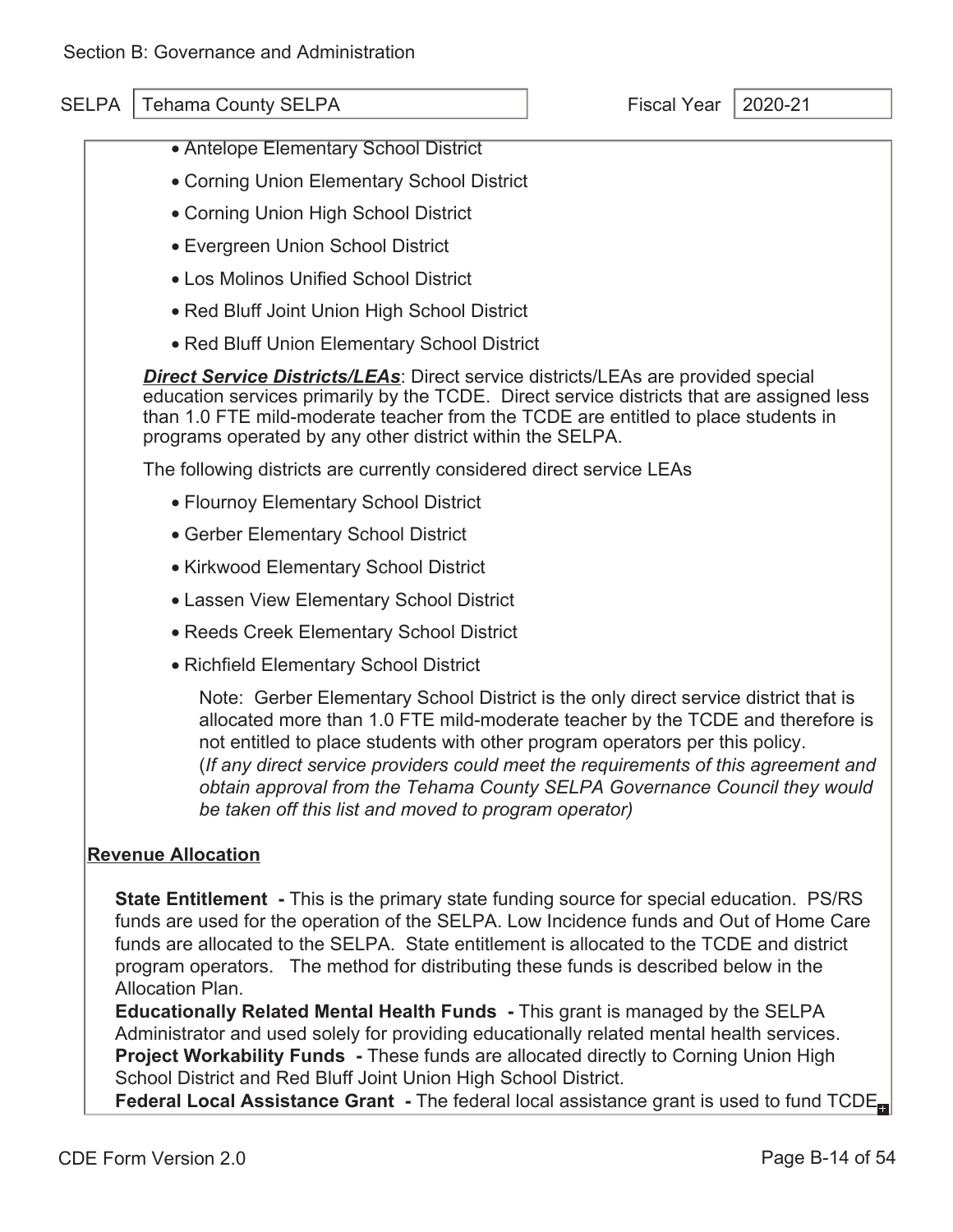programs and district program operators. The method for distributing these funds is included in the Allocation Plan.

**Preschool Grants -** The federal pre-school grants are managed by the SELPA Administrator and used solely for supporting the TCDE operated preschool programs.

**Preschool Staff Development -** This grant is managed by the SELPA Administrator to provide staff development for preschool staff.

**Mental Health Grant -** The federal mental health grant is managed by the SELPA Administrator and is used solely for the purpose of providing mental health services for the SELPA.

**Infant -** The federal grant for infant programs is managed by the SELPA and is used solely to provide services for infants. Currently these services are provided through a contract with the Shasta County Office of Education Infant program and Far Northern Regional Center. **Local Property Taxes -** Local property taxes are allocated to the SELPA, SELPA Priorities and TCDE based on the Funding Allocation Plan.

**Permanent State Entitlement Funding Calculation:** The calculation is as follows:

- First priority The SELPA, will be funded for 100% of its expenses. PS/RS funds will be allocated to the SELPA first and the difference will come from local property taxes.
- Second priority SELPA priorities, will be replenished annually to a maximum of \$250,000. Funding will come entirely from property taxes.
- Third priority The Tehama County Department of Education will be reimbursed for 86% of its total expenses. Total expenses can be found on the Billback Calculation Summary worksheet provided to the Governance Council quarterly. The TCDE will be funded with a combination of property tax revenue, federal local assistance grant funds and a portion of total state entitlement. Funds will be allocated in the following manner:
	- $\circ$  Any property tax revenue left after funding the first and second priorities, will be allocated to TCDE.
	- o \$721,016 from the federal local assistance grant will be allocated to the TCDE. *Note: Because the federal local assistance grant has not increased substantially for a number of years, this amount has been automatically allocated to the TCDE each year. This allocation translates to about 41.5% of the total grant amount. If at any time in the future the grant increases substantially (amount to be determined by the SELPA Governing Board) the allocation to TCDE will be recalculated using the 41.5% percent figure.*
	- o *The balance of any remaining unfunded expenses will be allocated from `total state entitlement'*
- Fourth priority- the remaining state entitlement funds and local assistance grant funds will be allocated to program operators according to the following formulas:
	- $\circ$  80% of remaining state entitlement will be allocated by prior year P2 ADA. The other 20% will be allocated by prior year CALPADS Census Dates pupil count.
	- $\circ$  100% of local assistance grant funds will be allocated by prior year CALPADS Census Dates pupil count.

### **SELPA Priorities Fund**

In addition to the SELPA AU and LEAs that operate programs, the SELPA allocates a portion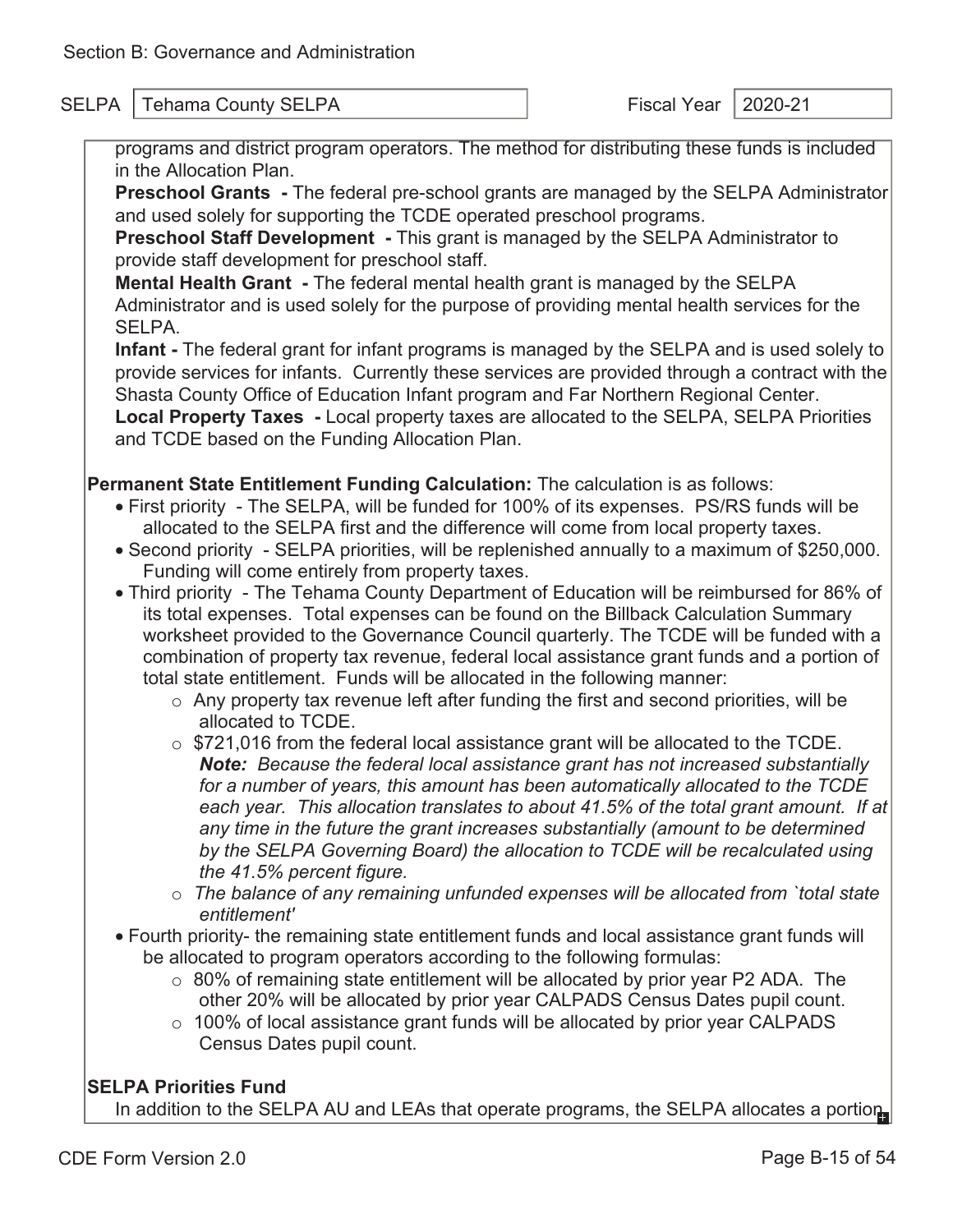of the State Entitlement income for SELPA Priorities - a SELPA savings account. This money is allocated by the SELPA Governance Council. The SELPA Priority funds will be used in the following manner:

- Maintain a \$250,000 reserve to be used as outlined by SELPA Agreement 6
- Property tax funds will be transferred to replenish the fund to \$250,000 at the beginning of each school year.

#### **Management Fee**

Rather than being assessed an indirect fee for county office services, the SELPA pays a management fee to the county office. The management fee is \$300,000.

#### **District to District Excess Cost Determinations**

School districts that provide special education services to students from outside their attendance boundaries at the request of the DOR may charge the DOR the excess cost associated with providing services for individual students. A district that arranges for services from another district is responsible for its pro-rata share of the excess costs associated with that service. School districts that receive special education funding from the SELPA, over and above their normal State Entitlement allocation, in order to provide regional services, may not charge another district for excess costs unless so stipulated in the agreement to provide such regional services. The Excess Cost amount is determined by the Fiscal Oversight Committee on a yearly basis. *Excess costs do not apply to students who enroll in school districts other than their District of Special Education Accountability through the inter-district transfer process.* 

Districts that receive services from the TCDE are responsible for the excess costs associated with those services. The formula for determining these costs is determined by the SELPA Governing body and contained in the SELPA Billback Calculation formula.

#### **Federal Revenue Sources**

In addition to State Entitlement revenues, the SELPA budget also receives the following other income sources:

- **Federal Local Assistance Grant** *The federal local assistance grant is allocated to the SELPA to provide FAPE to identified public school students ages 3 to 22 and other services to identified students attending private schools.*
- **Federal Pre-school Grants-** The SELPA receives two federal grants for pre-school.
	- o Federal Preschool Grant
	- o Preschool Local Entitlement Grant
- **Federal Pre-school Staff Development**
- **Federal Part C Grant**  The SELPA receives a grant for infant services, which is transferred to the Shasta County Office of Education for providing infant services to children in Tehama County.

*Note: Shasta County Office of Education also receives state funding based on their infant pupil count, including Tehama County infants, which directly flows to the Shasta County Office of Education.* 61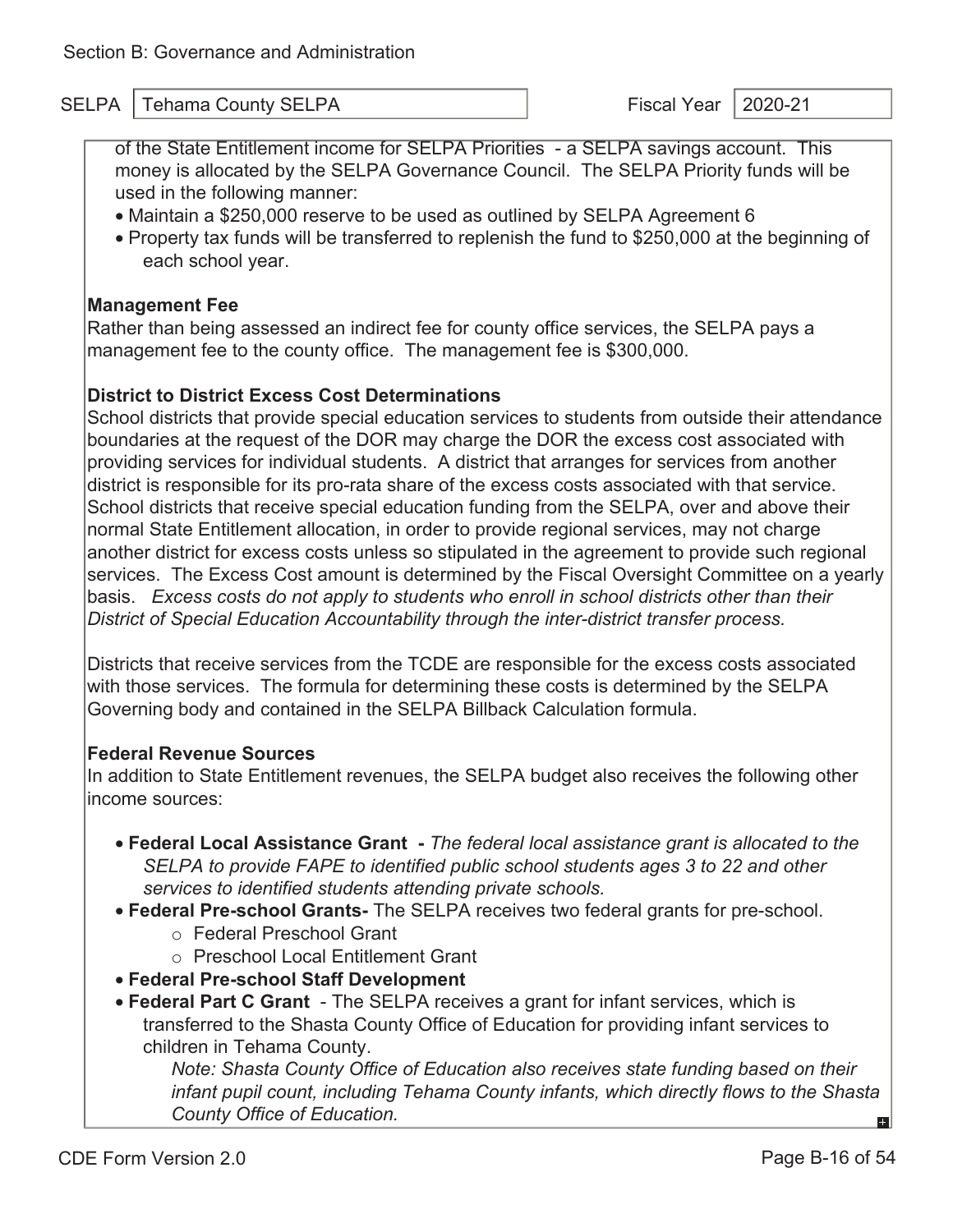• **Federal Mental Health Grant** - This funding is allocated using prior school year ADA and can be used for the same purposes as the state entitlement mental health funding. *Note: Notifications regarding all federal grants are in the form of grant award letters.* 

#### **Local Property Tax Revenue**

In addition to State Entitlement and Federal grant funding, The SELPA is allocated revenue from local property taxes for the purpose of providing special education programs and services. An estimate regarding property tax revenues is included in the Special Education Funding Exhibit. A more accurate figure is available from the TCDE business department.

#### **General Fund Contribution**

It is important to remember that special education is severely underfunded and even with local, state and federal funding, this never covers the expenditures of special education services. Expenditures above and beyond the funds described above are provided by district general funds, which is currently over 60% of the expenditures.

#### **Budget Development, Approval and Review**

#### *Budget Categories*

The SELPA Administrator manages 17 separate budgets, including:

Memorandums of Understanding and Fee for Service

• Memorandums of Understanding and Fee for Service MOU's - the SELPA provides services , e.g. nurse, psychologist, etc. to local school districts, TCDE special education programs and other County Office programs based on a Memorandum of Understanding.

For LEA's that neither employ nor contract with the county for their own psychological service, the SELPA provides psychological services to local school districts on an as needed basis via a Fee for Service model.

Details regarding costs, usage and billing are included in the *MOU/FFS budget document.* 

- Lottery Funds
- Federal Local Assistance grant (TCDE programs and services)
- Allocation from to provide services to identified school age students enrolled in private schools
- Preschool Services
- Mental Health Services
- Preschool staff development
- Infant Services
- Medi-Cal

The SELPA generates Medi-Cal income for a variety of services. Medi-Cal monies are restricted and can only be used to enhance or increase health related services to students. A collaborative of the providers must be used to determine Medi-Cal spending. Other expenses include a percentage of secretarial services and processing fees for the Medi-Cal vendor.

- MAA
- TCDE Programs and Services

EЗİ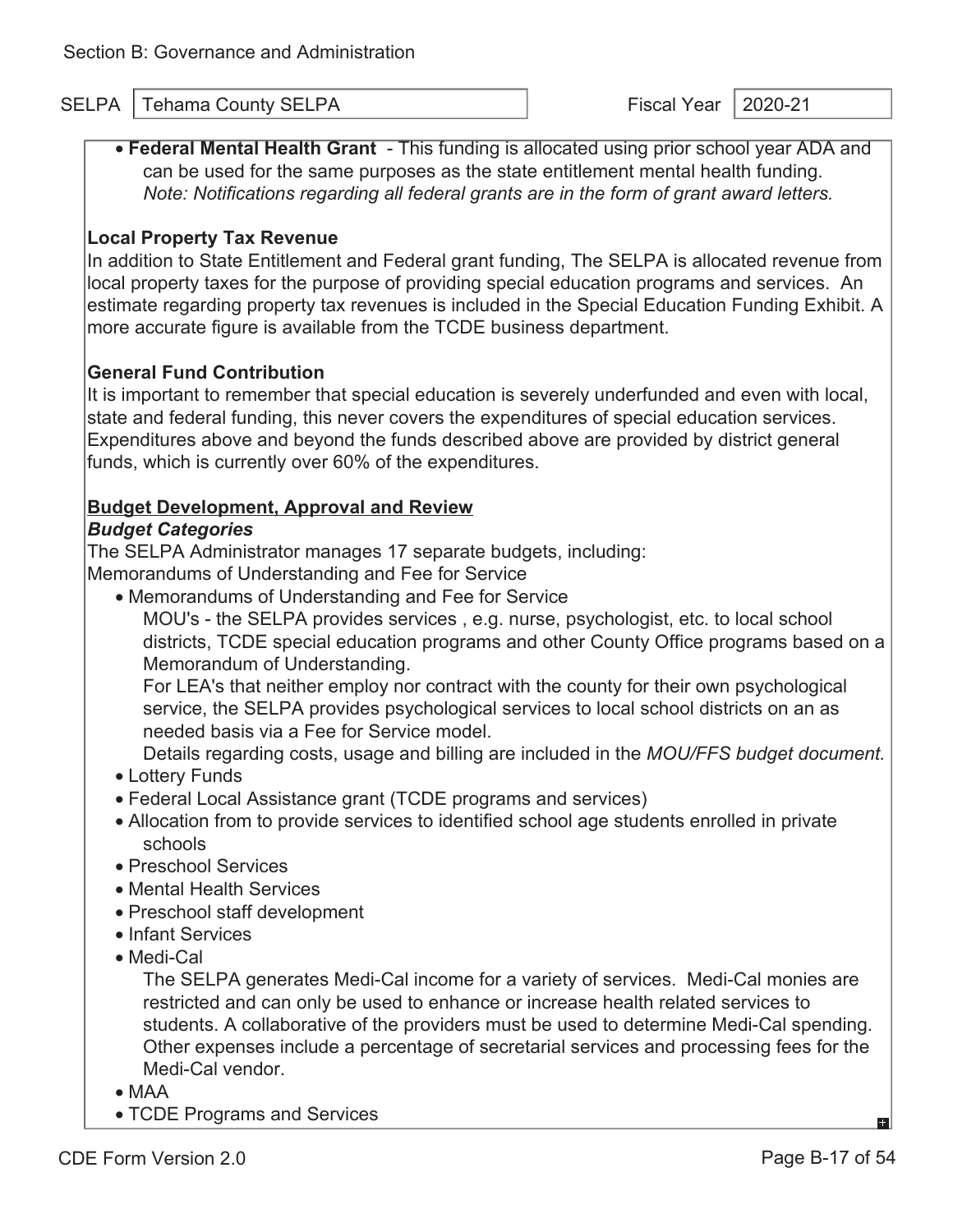- SELPA Office
- Low Incidence materials and equipment
- *SELPA Priorities:* The SELPA Priorities Fund was created prior to AB602 through the Goldfinger maximization process. The SELPA hired a financial consultant each year who revised each district's J-50 report to maximize the amount of funding. The SELPA used the resulting increase in funding to create a reserve called the SELPA Priorities Fund. It was agreed in the allocation plan to continue the maximization fund (now referred to as "Priorities") as an ongoing separate allocation.
- *Out of Home Care Funding Approved Non-public school Procedures governing the use of these funds can be found in SELPA Agreement SA 7 LCI Funding)* Prior to 2004-05 the CDE reimbursed LEAs for 100% of the cost of placing student's living in Licensed Children's Institutions (LCI) in non-public schools or agencies. In 2004-05 the CDE eliminated that practice and instead, began allocating additional funds to SELPAs. The amount of funding is determined annually based on a count of LCIs "beds" from a held/ harmless proxy date of 12/1/17. The money is allocated to the SELPA AU in the state distribution formula. SELPA Agreement 7, LCI Funds, delineates the process the SELPA prioritizes of the use of these funds.
- Educationally Related Mental Health Services (ERMHS)

#### **Approval**

In the spring of each year, a fiscal report for the upcoming school year is presented to the governing board for its approval. This report includes the following:

- Billback Calculation a summary of income and expenses for each major program category
- Billback Summary The projected billback by program category for each school district
- Income Distribution Allocation of State Entitlement, Federal Local Assistance Grant and Local Property tax revenues
- Non-public School Expenses Billback by district
- Individual Behavior Interventionists Billback by district

• Memorandums of Understanding and Fee for Services - Billback by district *Prior to presenting budgets to the governing board they are reviewed by the county office CBO. The SELPA Administrator and Budget Analyst also present information to LEA CBOs throughout the year and prior to bringing to SELPA Governance.* 

Based on the information contained in these documents the governing board takes action to approve/deny the SELPA budget.

#### *Transportation*

#### **1. Revenue Determination**

The TCDE receives a static amount of funding from the CDE for the provision of special education transportation services.

#### **2. Revenue Distribution**

100% of the state apportionment to the County Office for transportation is allocated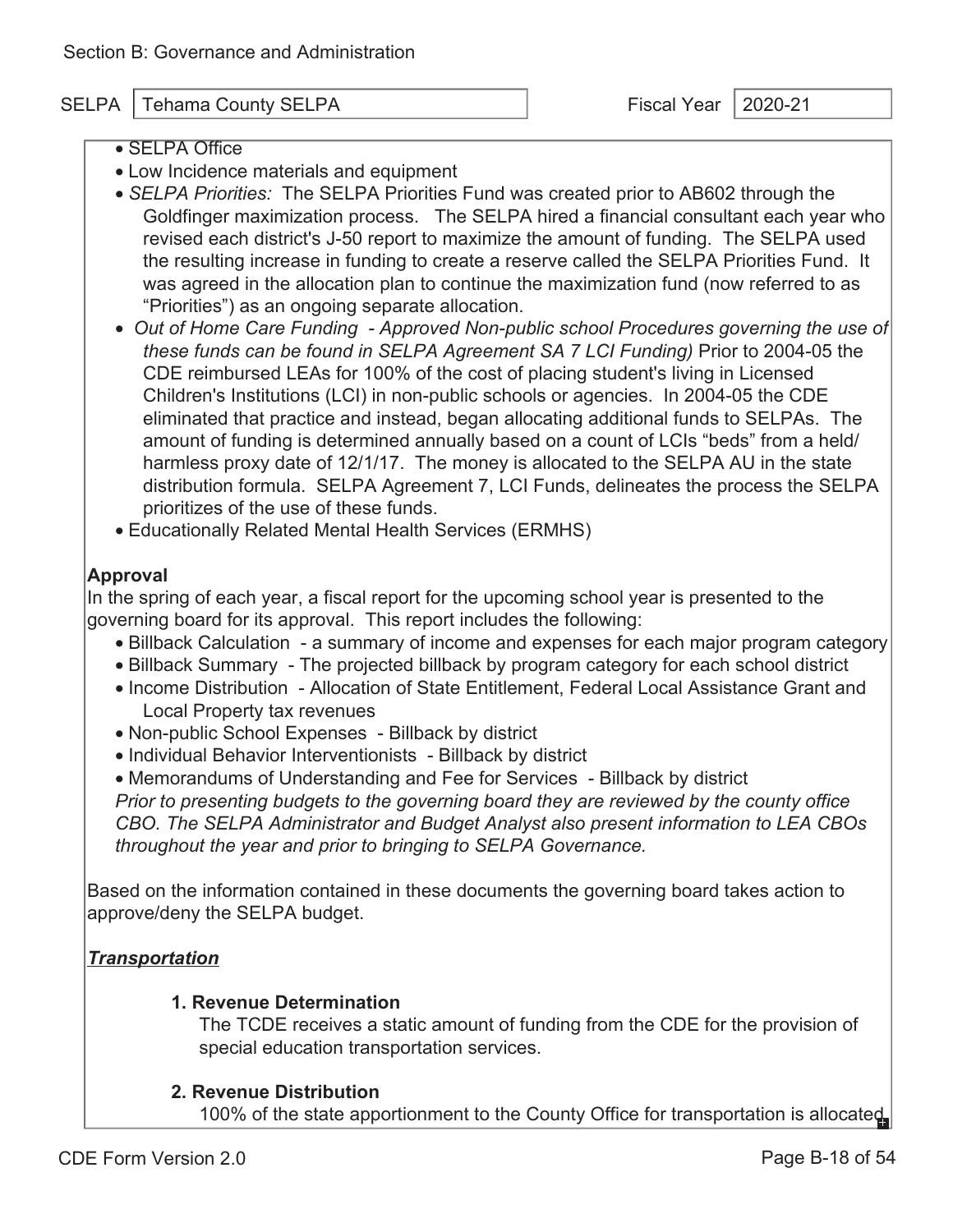#### **3. Expenses**

٦

#### **a. Maintenance**

The cost of parts and a pro-rata share of the mechanic's salary and benefits is shared between the two budgets. Parts are charged to the budget throughout the year. The mechanic's salary is charged at the close of the budget.

#### **b. Indirect**

The transportation department pays the county an indirect charge

#### **c. Billback**

The billback to districts is shared between the two budgets

The SELPA Administrator assists the executive committee to develop plans for the allocation of state and federal funds for special education and ensures appropriate use of federal, state, and local funds allocated for special education. The TCDE shall serve as the AU for the SELPA receives and distributes special education funds for the operation of special education programs and services, according to the locally approved Special Education Funding Allocation Plan.

c. The operation of special education programs: education programs:

The Tehama SELPA and each member LEA shall ensure that a pupil is referred for special educational instruction and services only after the resources of the general education program have been considered and, where appropriate, utilized. Such resources may include, but not be limited to, response to intervention models/multi tiered systems of support, student success teams, early literacy programs, and remedial programs, and access to Core Curriculum. The Tehama SELPA and each member LEA

- All required core curriculum including state adopted core curriculum and supplementary materials.
- Instructional materials and support.

In adopting the Local Plan, each participating agency agrees to carry out the duties and responsibilities assigned to it within the plan. Participating agencies may enter into additional contractual arrangements to meet the requirements of applicable federal and state laws.

Each district governing board and the Tehama County Department of Education shall have authority over the programs it directly maintains consistent with the local plan. Regional programs operated on behalf of the SELPA are subject to oversight by the SELPA Governing Board according to SELPA policies and procedures. Each agency shall provide special

E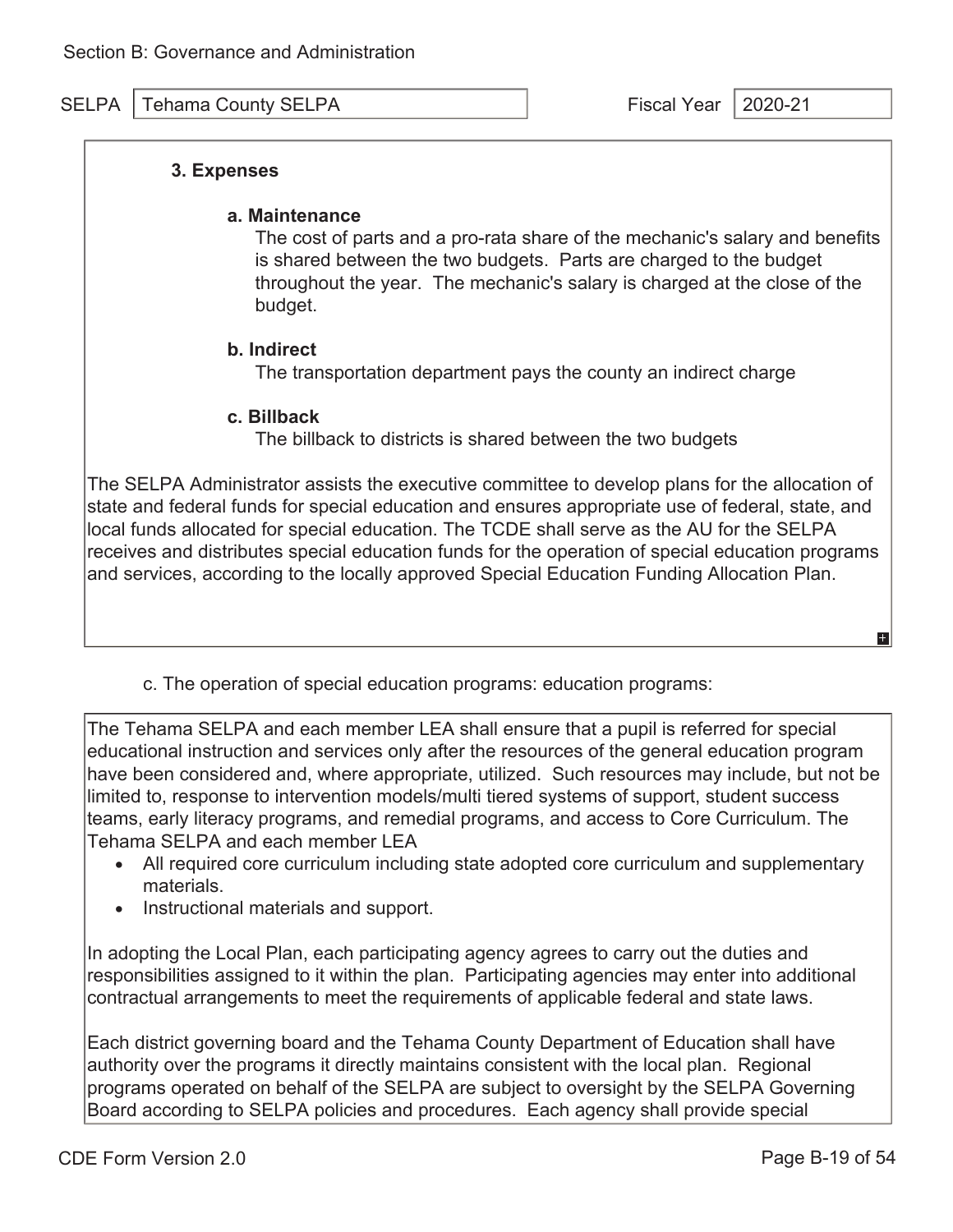education and services to all eligible students within its boundaries, including students attending charter schools where a LEA of the SELPA has granted that charter. Charter schools with LEA status in the SELPA are responsible for special education services according to the provisions of the SELPA's Charter School policy. In addition, each agency shall cooperate to the maximum extent possible with other agencies to serve individuals with disabilities who cannot be served in the LEA of residence program. Such cooperation ensures that a range of program options is available throughout Tehama County. The county office or district governing boards may enter into agreements to provide service to pupils in special education programs maintained by other districts or counties and may include within their special education programs pupils residing in other districts or counties.

The SELPA Administrator assures equal access to all programs and services in the SELPA and provides advice to members of the public, including parents or guardians of individuals with exceptional needs who are receiving services under the local plan, on the availability of established due process and legal service options and procedures. In cooperation with the California Department of Education, the SELPA Administrator provides information to ensure that all special education pupils receive due process of law. Specific duties include, but are not limited to:

- Coordinating implementation of all components of the local plan.
- Preparing and submitting approved annual budget and service plans.
- Developing, implementing, supervising, and evaluating regionalized services.
- Supervising and evaluating SELPA staff.
- Developing and ensuring implementation of policies, procedures, and local agreements that will ensure that all students are provided with a free and appropriate public education.
- Developing and maintaining interagency agreements with appropriate public agencies to ensure a full range of special education programs and services.
- Assisting the executive committee to develop plans for the allocation of state and federal funds for special education
- Ensuring appropriate use of federal, state, and local funds allocated for special education.
- Preparing program and fiscal reports required by the LEAs, SELPA, and California Department of Education.
- Developing and implementing a plan for personnel development, including training of staff and parents.
- Providing technical assistance and consultation to LEAs in all areas of special education, including complaint and due process procedures.
- Adopting and implementing a management information system.
- Establishing and maintaining a positive relationship with all members of the SELPA.
- Informing the superintendents of the status of the special education programs.
- Providing programs and services approved by the Governance Council
- Assisting LEA's to access services not available within the district
- Monitoring non-public school and agency contracts and placements
- Serving as an ex-officio member of the Governance Council and the Executive Committee and staff to both groups.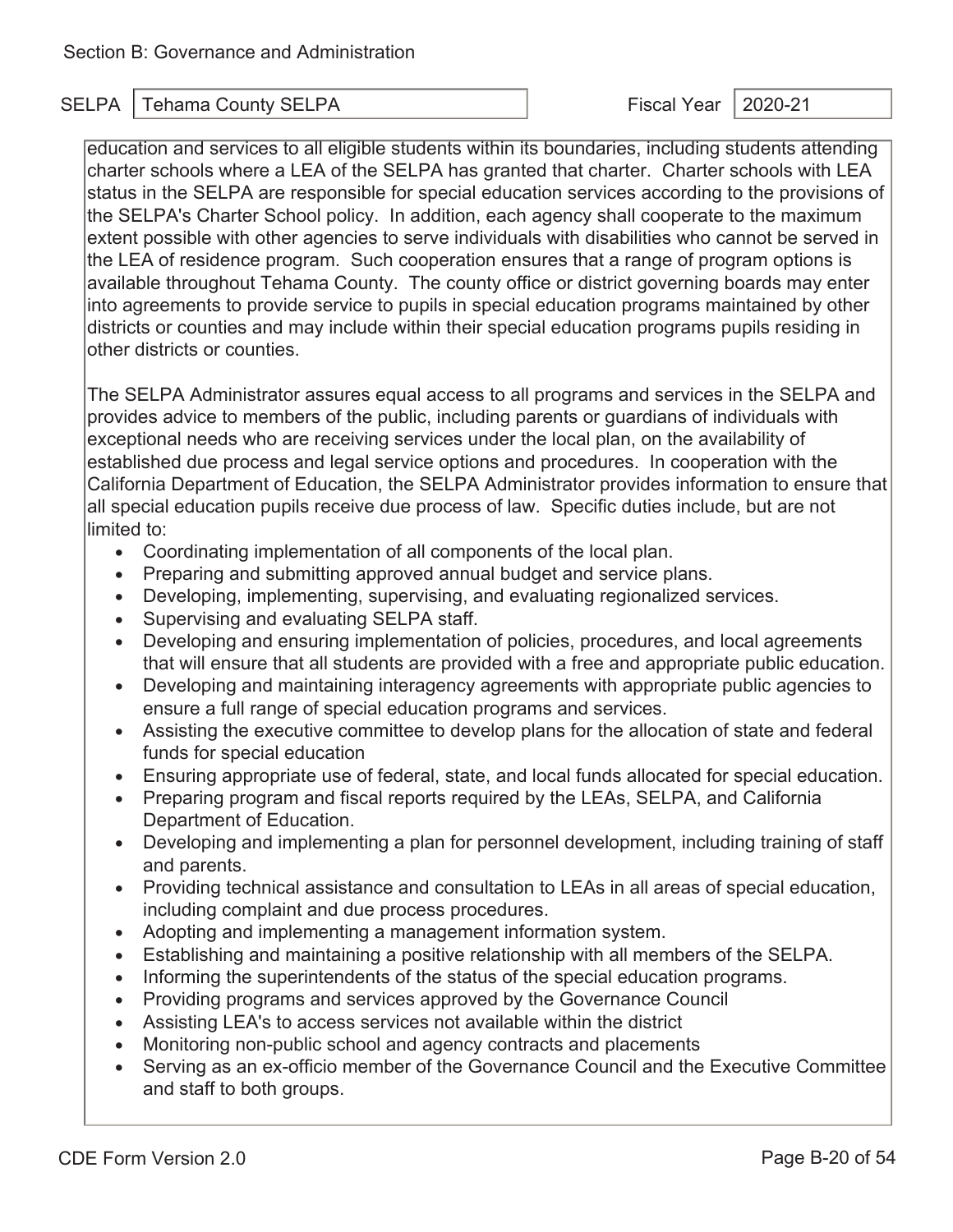As program administrator for the Tehama County Department of Education, the SELPA Administrator is responsible for the operation of special education programs and services provided by the Tehama County Department of Education. Specific duties include but are not limited to the following:

- Assists in the recruitment and selection of personnel.
- Develops and maintains budgets to support special education programs and services
- Develops and monitors staff assignments and schedules
- Coordinates the supervision and evaluation of certificated and classified staff
- Attends IEP meetings as necessary
- Coordinates, schedules, and oversees periodic meetings with staff for the purpose of program improvement, communication, and staff development.
- Completes staff evaluations, as necessary, and makes recommendations to the director of personnel regarding probationary employees.
- Supervises the operation of the special education office
- Develops and maintains the budget for the transportation department
- Coordinates the provision of transportation services and the supervision and evaluation of transportation staff

### **Regionalized Services and Program Specialists**

#### **Assurances**

As a condition of receiving funds for regionalized services and the direct instructional support of program specialists, the SELPA assures that all regionalized operations and services listed below are provided in accordance with the local plan:

- A coordinated system of identification and assessment.
- A coordinated system of procedural safeguards.
- A coordinated system of staff development and parent education.
- A coordinated system of curriculum development and alignment with the core curriculum.
- A coordinated system of internal program review, evaluation of the effectiveness of the local plan, and implementation of a local plan accountability mechanism.
- A coordinated system of data collection and management.
- Coordination of interagency agreements.
- Coordination of services to medical facilities.
- Coordination of services to licensed children's institutions and foster homes.
- Preparation and transmission of required SELPA reports.
- Fiscal and logistical support of the CAC
- Coordination of career, vocational and transition services.
- Coordination of transportation services for individuals with exception needs.
- Means by which full educational opportunity is ensured.
- Fiscal administration and the allocation of state and federal funds.

Program specialists are employed through the AU and serve the SELPA under the direction of the SELPA Administrator. The SELPA Administrator evaluates program specialists. Program specialists shall be appropriately credentialed*,* have advanced training and related experiences in the education of individuals with disabilities and have specialized in-depth knowledge in one or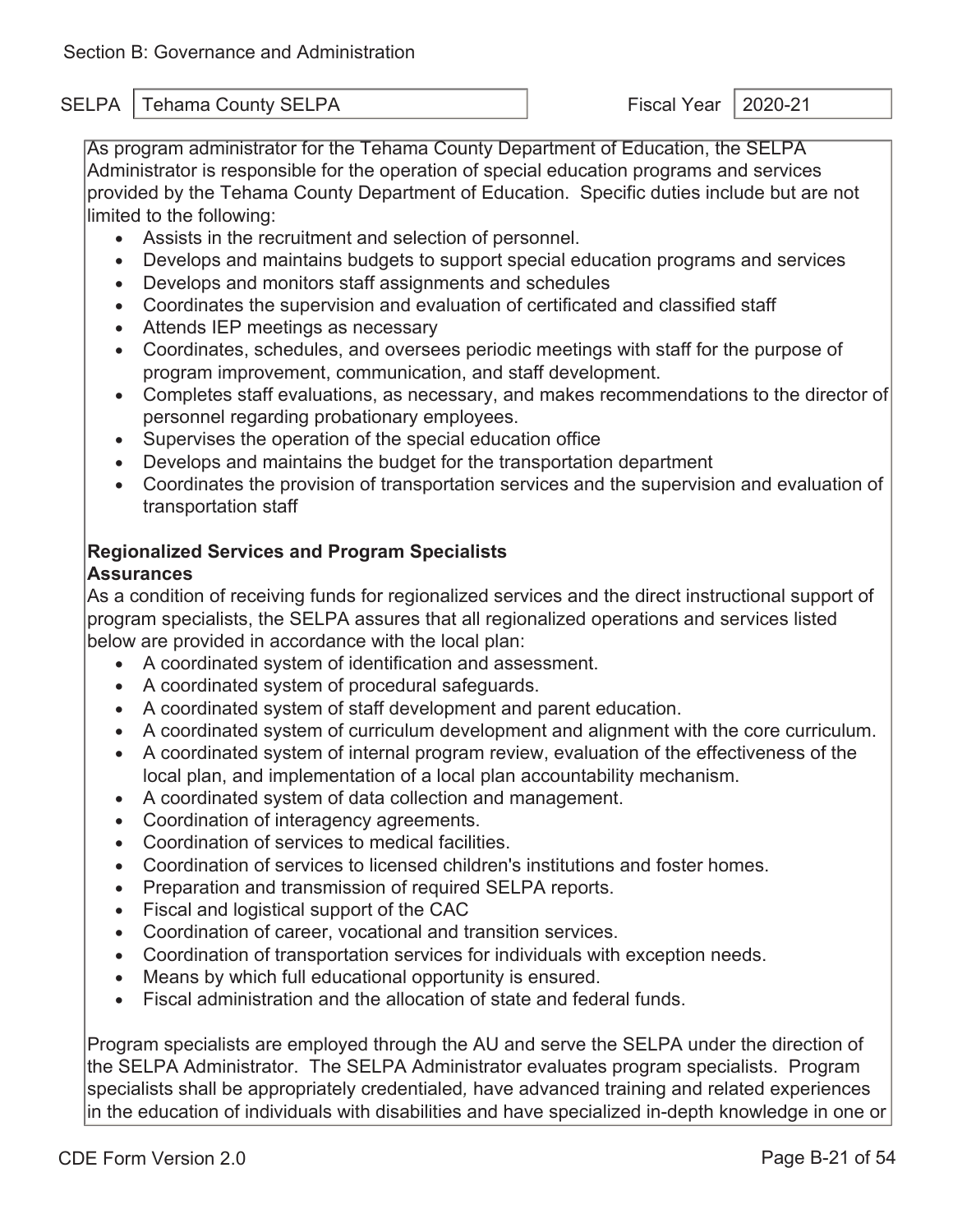more areas of disabling condition. The role of the program specialist includes but is not limited to the following:

- Conduct observations, consult with, and assist special and general education staff, administrators, and parents regarding appropriate placement and services for students.
- Participate in program development, primarily in the area of his or her expertise.
- Coordinate curricular resources and take leadership in ensuring the use of appropriate instructional methods, strategies, interventions, and resources.
- Facilitate the development and implementation of staff development and parent education activities.
- Assist LEAs in completing program reviews, monitoring compliance, and resolving disputes regarding special education programs and services.
- Assist in assuring that students have full educational opportunities.
- Provide other services as needed.

#### **Administrative Unit**

The Tehama County Department of Education (AU) provides certain special education programs and services as approved by the SELPA Governance Council. The AU is reimbursed by the participating districts for the excess costs related to the provision of services by the TCDE and SELPA Office according to the SELPA approved billback formula. The TCDE collaborates with the Executive Committee regarding the recruitment and employment of staff hired in support of SELPA operations.

#### **Local Educational Agency (LEA)**

LEA's are responsible for ensuring that children with disabilities are educated in the least restrictive environment. Placement in special education programs or services occurs only when the nature or severity of the disability is such that the child's education, even with the use of modifications of the general education program or use of supplementary aids or programs, cannot be achieved satisfactorily. Children with disabilities are served in their home districts whenever the needs identified on the individualized education program can be met within the home district.

LEAs are allocated special education funds based on their ability to meet all of the following requirements:

- demonstrate fiscal capability,
- demonstrate the ability to comply with student IEPs,
- to provide adequate support of special education staff,

and are subject to local plan policies and agreements. LEA's, authorized by the Governance Council, are allocated funds based on the SELPA funding allocation plan and operate their own special education programs/services. LEA's that do not receive special education funding are provided services through the TCDE or by arrangement with another LEA or authorized non-public school.

LEA responsibilities include, but are not limited to:

• Coordinating and conducting child find activities.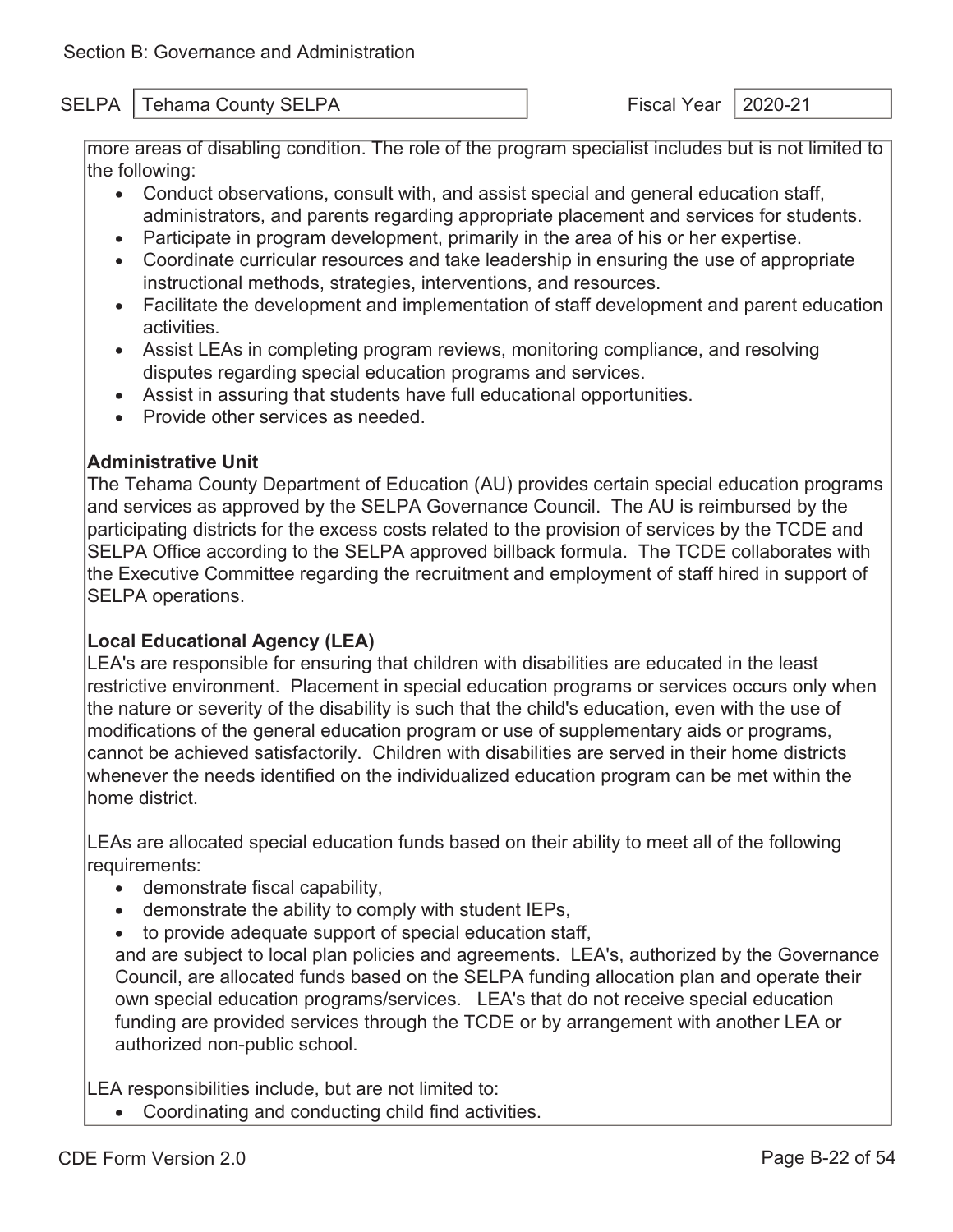- Operating special education programs and services according to SELPA guidelines
- Complying with state and federal laws and regulations regarding special education.
- Cooperation with other LEAs to ensure the provision of services to all identified students in the SELPA

#### **LEA Special Education Administrators**

LEA special education administrators are responsible for the coordination of special education services and programs within their agencies and for the implementation of policies and procedures set forth in the local plan.

Participating LEAs in the SELPA also agree to adhere to SELPA Agreement 1 (Intent), SELPA Agreement 2 (Service Delivery within Tehama County SELPA), SELPA Agreement 9 (Preschool Continuum of Service), SELPA Administrative Regulation 34 (NonPublic Schools), further defining the continuum of services for special education in Tehama County SELPA. These Agreement can be found within the SELPA Office.

d. Monitoring the appropriate use of federal, state, and local funds allocated for special education programs:

The Tehama SELPA Administrator is responsible for ensuring appropriate use of federal, state, and local funds allocated for special education. It shall be the policy of Tehama County SELPA to provide assurances that funds received from Part B of the IDEA will be expended in accordance with the applicable provisions of the IDEA; will be used to supplement and not to supplant state, local and other Federal funds those funds. It shall be the policy of Tehama County SELPA that federal funds will not be used to reduce the level of local funds and/or combined level of local and state funds expended for the education of children with disabilities except as provided in Federal law and regulations.

The TCDE shall serve as the AU for the SELPA receives and distributes special education funds for the operation of special education programs and services, according to the locally approved Special Education Funding Allocation Plan.

LEAs are responsible monitoring the appropriate use of federal, state and local funds and complying with state and federal requirements regarding maintenance of effort.

12. Describe how specialized equipment and services will be distributed within the SELPA in a manner that minimizes the necessity to serve students in isolated sites and maximizes the opportunities to serve students in the least restrictive environments:

#### **Low Incidence Funds**

Funds for low incidence equipment, materials, and supplies as well as for low incidence services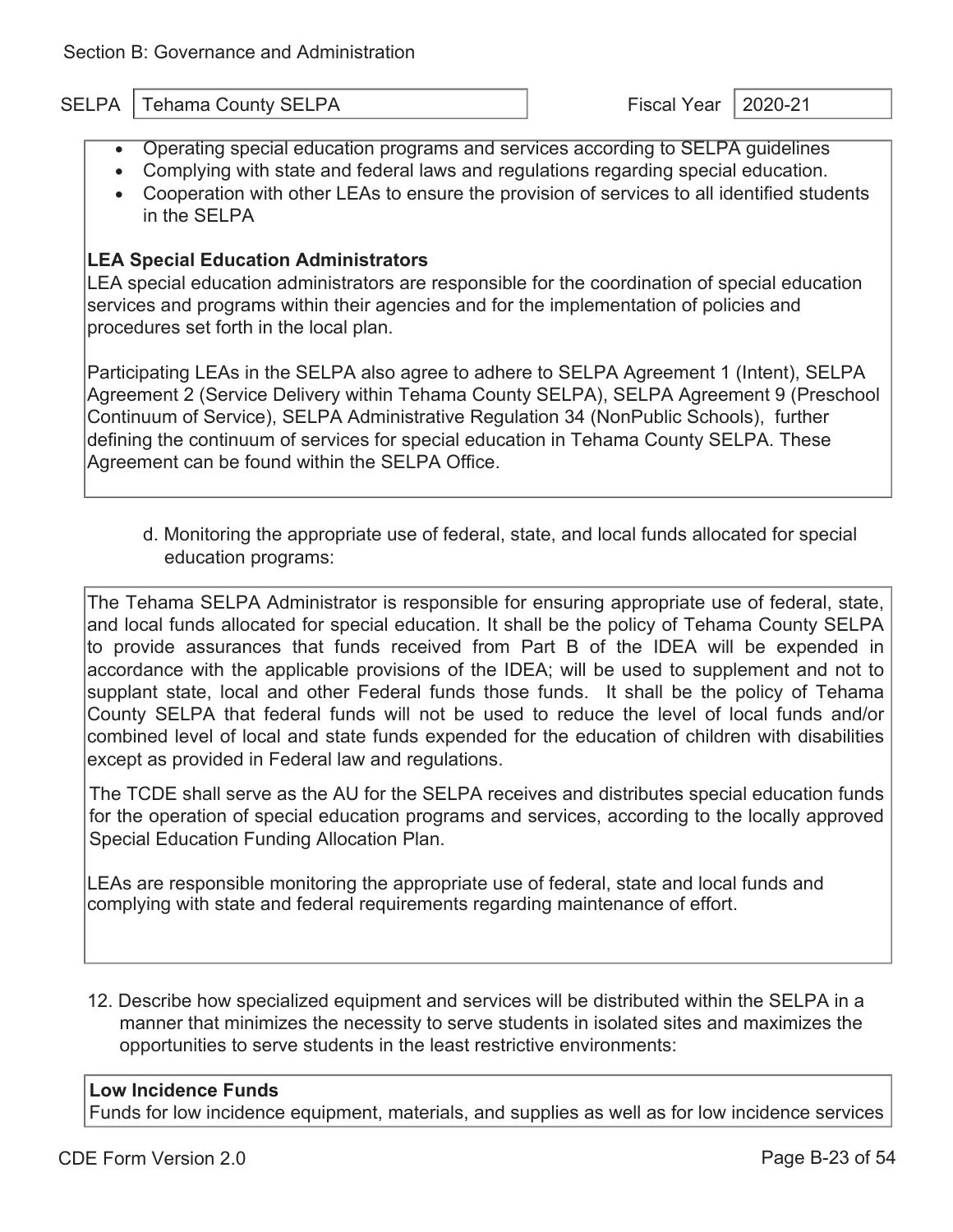are restricted to support students in the following disability categories: hard-of-hearing, deaf, visual impairment, severely orthopedically impaired, and deaf-blind. The funds are administered through the Tehama County SELPA and include receipt of funds, expenditure of funds, maintenance of an inventory, development of procedures for exchange of equipment, and reporting to the state.

#### **Policies, Procedures, and Programs**

Pursuant to *EC* sections 56122 and 56205(a), the SELPA ensures conformity with Title 20 *United States Code* (*USC*) and in accordance with Title 34 *Code of Federal Regulations* (*CFR*) Section 300.201 and has in effect policies, procedures, and programs. For each of the following 23 areas, identify whether, or not each of the following provisions of law are adopted as stated. If the policy is not adopted as stated, briefly describe the SELPA's policy for the given area. In all cases, provide the SELPA policy and procedure numbers; the document title; and the physical location where the policy can be found.

#### **1. Free Appropriate Public Education: 20** *USC* **Section 1412(a)(1)**

| Policy/Procedure Number:   SAR 1 and SP 1 |                                                                                                                                                                                                  |  |  |
|-------------------------------------------|--------------------------------------------------------------------------------------------------------------------------------------------------------------------------------------------------|--|--|
| Document Title:                           | SELPA Administrative Regulation 1: Free and Appropriate Public<br>Education (FAPE) & SELPA Policy 1: Free and Appropriate Public<br>Education                                                    |  |  |
| Document Location:                        | Tehama County SELPA Office, 900 Palm Street, Red Bluff, CA 96080 -<br>Local Plan, Governance Board Policies, SELPA Administrative<br>Regulations and Agreements, and Policy and Procedures File. |  |  |

"It shall be the policy of this LEA that a free appropriate public education is available to all children with disabilities residing in the LEA between the ages of 3 and 21, inclusive, including children with disabilities who have been suspended or expelled from school." The policy is adopted by the SELPA as stated:

 $\odot$  Yes  $\odot$  No

### **2. Full Educational Opportunity: 20** *USC* **Section 1412(a)(2)**

| Policy/Procedure Number:   SAR 2 and SP 2 |                                                                                                                      |
|-------------------------------------------|----------------------------------------------------------------------------------------------------------------------|
| Document Title:                           | SELPA Administrative Regulation 2: Full Educational Responsibility &<br>SELPA Policy 2: Full Educational Opportunity |
|                                           | Tehama County SELPA Office, 900 Palm Street, Red Bluff, CA 96080 -                                                   |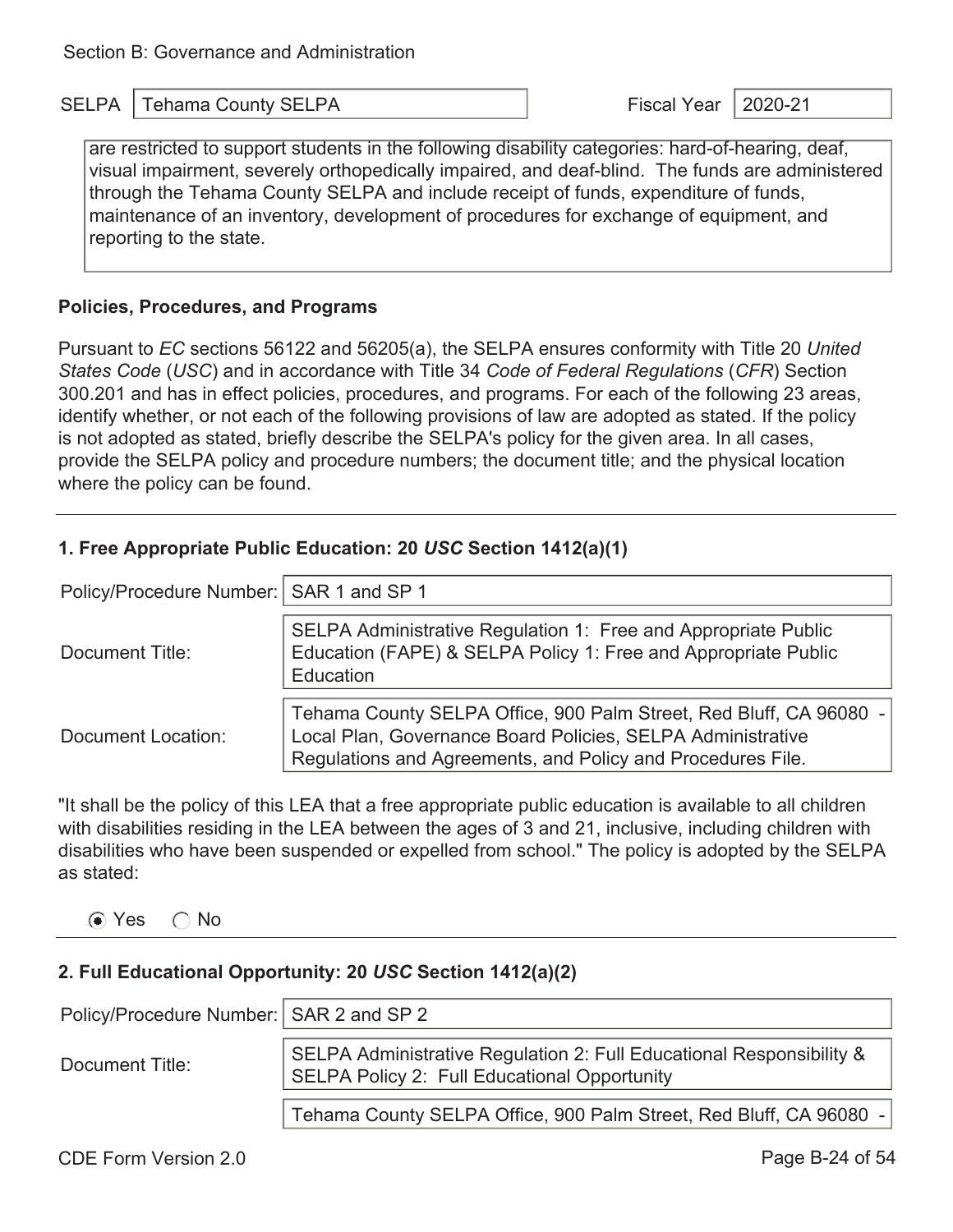| SELPA   Tehama County SELPA | Fiscal Year   2020-21 |  |
|-----------------------------|-----------------------|--|
|                             |                       |  |

Document Location: **Local Plan, Governance Board Policies, SELPA Administrative** Regulations and Agreements, and Policy and Procedures File.

"It shall be the policy of this LEA that all children with disabilities have access to educational programs, non-academic programs, and services available to non-disabled children." The policy is adopted by the SELPA as stated:

 $\odot$  Yes  $\odot$  No

#### **3. Child Find: 20** *USC* **Section 1412(a)(3)**

| Policy/Procedure Number:   SP 3 |                                                                                                                                                                                                  |
|---------------------------------|--------------------------------------------------------------------------------------------------------------------------------------------------------------------------------------------------|
| Document Title:                 | <b>SELPA Policy 3: Child Find</b>                                                                                                                                                                |
| Document Location:              | Tehama County SELPA Office, 900 Palm Street, Red Bluff, CA 96080 -<br>Local Plan, Governance Board Policies, SELPA Administrative<br>Regulations and Agreements, and Policy and Procedures File. |

"It shall be the policy of this LEA that all children with disabilities residing in the State, including children with disabilities who are homeless or are wards of the State and children with disabilities attending private schools, regardless of the severity of their disabilities, who are in need of special education and related services, are identified, located, and evaluated. A practical method has been developed and implemented to determine which children with disabilities are currently receiving needed special education and related services." The policy is adopted by the SELPA as stated:

⊙ Yes ∩ No

#### **4. Individualized Education Program (IEP) and Individualized Family Service Plan (IFSP): 20** *USC* **Section 1412(a)(4)**

| Policy/Procedure Number:   SAR 4 & SP 4 |                                                                                                                                                                                                  |
|-----------------------------------------|--------------------------------------------------------------------------------------------------------------------------------------------------------------------------------------------------|
| Document Title:                         | SELPA Agreement 4: Individualized Education Program (IEP) and<br>SELPA Policy 4: Individualized Education Program (IEP)                                                                          |
| Document Location:                      | Tehama County SELPA Office, 900 Palm Street, Red Bluff, CA 96080 -<br>Local Plan, Governance Board Policies, SELPA Administrative<br>Regulations and Agreements, and Policy and Procedures File. |

"It shall be the policy of this LEA that an IEP, or an IFSP that meets the requirements of 20 *USC* Section 1436 (d), is developed, implemented, reviewed, and revised for each child with a disability who requires special education and related services in accordance with 20 *USC* Section 1414 (d). It shall be the policy of this LEA that a of an IEP will be conducted on at least an annual basis to review a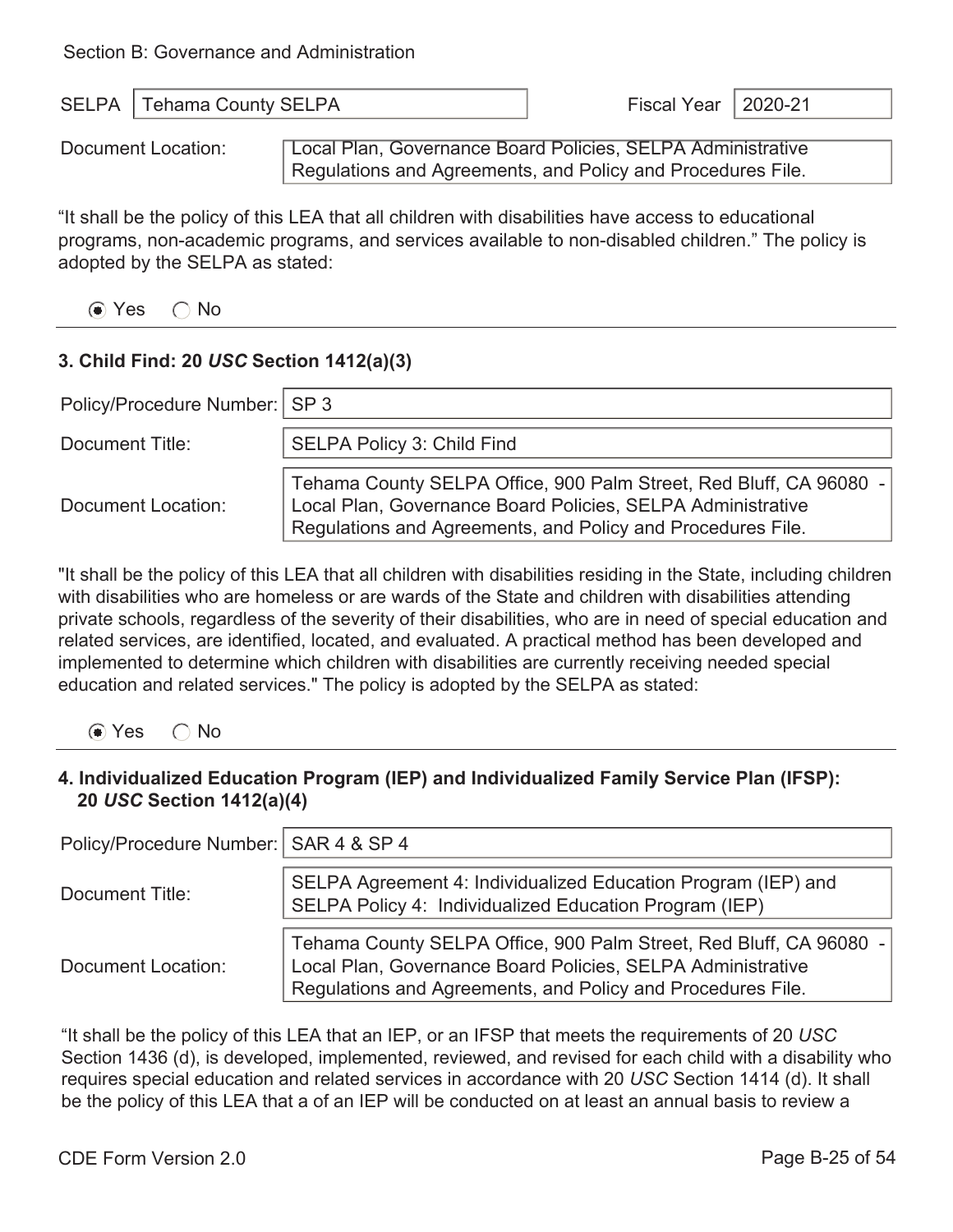student's progress and make appropriate revisions." The policy is adopted by the SELPA as stated:

| $\odot$ Yes $\odot$ No |  |  |  |  |  |  |  |
|------------------------|--|--|--|--|--|--|--|
|------------------------|--|--|--|--|--|--|--|

#### **5. Least Restrictive Environment: USC Section 1412(a)(5)**

| Policy/Procedure Number:   SAR 5 & SP 5 |                                                                                                                                                                                                  |  |  |
|-----------------------------------------|--------------------------------------------------------------------------------------------------------------------------------------------------------------------------------------------------|--|--|
| Document Title:                         | SELPA Agreement 5: Least Restrictive Environment (LRE) and SELPA<br>Policy 4: Least Restrictive Environment (LRE)                                                                                |  |  |
| Document Location:                      | Tehama County SELPA Office, 900 Palm Street, Red Bluff, CA 96080 -<br>Local Plan, Governance Board Policies, SELPA Administrative<br>Regulations and Agreements, and Policy and Procedures File. |  |  |

"It shall be the policy of this LEA that to the maximum extent appropriate, children with disabilities, including children in public or private institutions or other care facilities, are educated with children who are not disabled. Special classes, separate schooling, or other removal of children with disabilities from the general educational environment, occurs only when the nature or severity of the disability of a child is such that education in regular classes with the use of supplementary aids and services cannot be achieved satisfactorily." The policy is adopted by the SELPA as stated:

 $\odot$  Yes  $\odot$  No

#### **6. Procedural Safeguards: 20** *USC* **Section 1412(a)(6)**

|                    | Policy/Procedure Number:   SP 6; SPM Sec. III-1; SPM Sec. III-18.                                                                                                                                     |
|--------------------|-------------------------------------------------------------------------------------------------------------------------------------------------------------------------------------------------------|
| Document Title:    | SELPA Policy 6: Procedural Safeguards; SELPA Procedure Manual<br>Section III: Other Legal Requirements and Special Education<br>Procedures: 1. Parent Rights and 18: Procedural Rights and Safeguards |
| Document Location: | Tehama County SELPA Office, 900 Palm Street, Red Bluff, CA 96080 -<br>Local Plan, Governance Board Policies, SELPA Administrative<br>Regulations and Agreements, and Policy and Procedures File.      |

"It shall be the policy of this LEA that children with disabilities and their parents shall be afforded all procedural safeguards according to state and federal laws and regulations." The policy is adopted by the SELPA as stated:

 $\odot$  Yes  $\odot$  No

#### **7. Evaluation: 20** *USC* **Section 1412(a)(7)**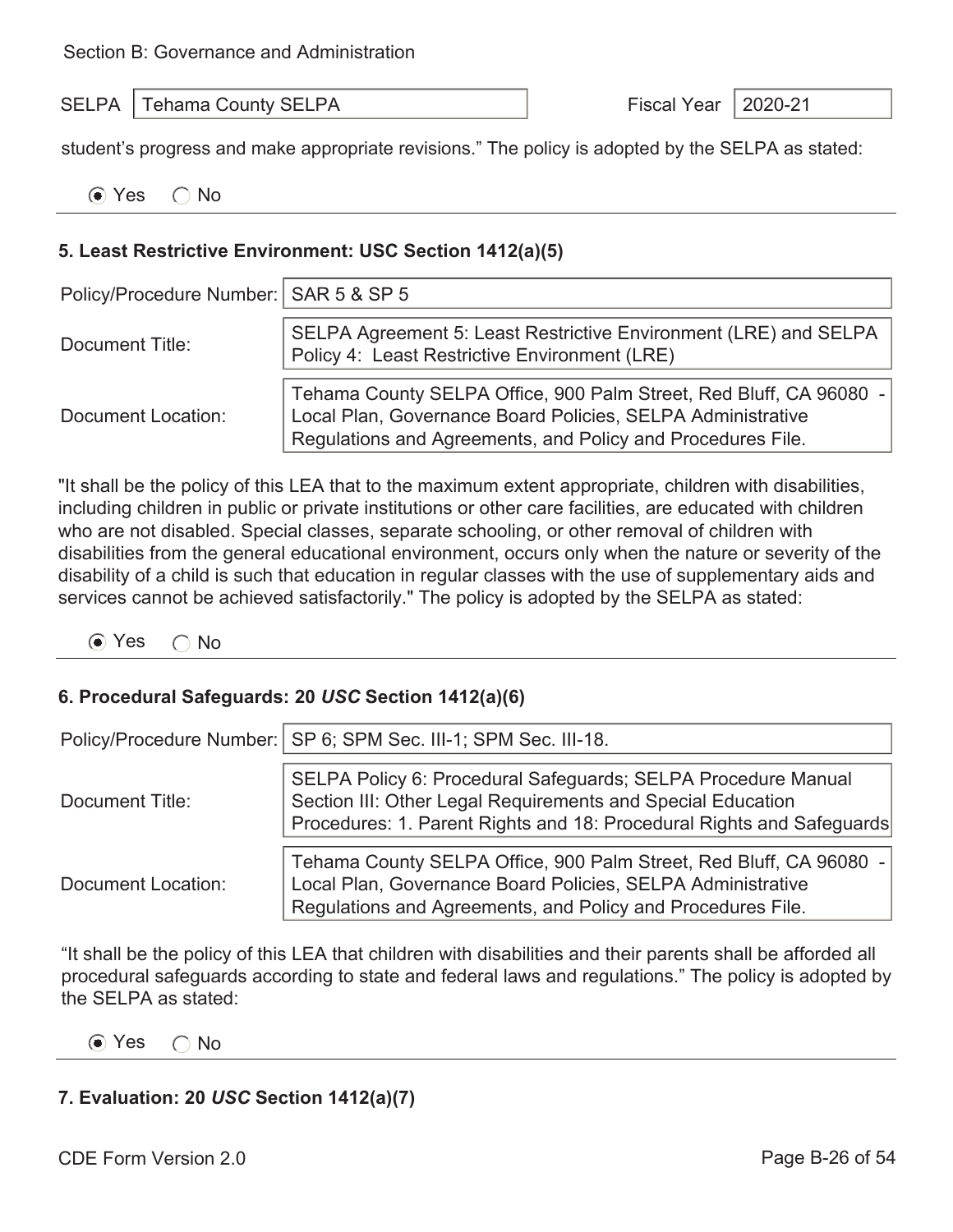| <b>SELPA</b>       | <b>Tehama County SELPA</b>                                                                                                                                                                            |  | 2020-21 |
|--------------------|-------------------------------------------------------------------------------------------------------------------------------------------------------------------------------------------------------|--|---------|
|                    | Policy/Procedure Number:   SAR 7; SP 7; SPM Sec. I-7                                                                                                                                                  |  |         |
| Document Title:    | SELPA Agreement 7: Evaluation; SELPA Policy 7: Evaluation; SELPA<br>Procedure Manual Section I: Special Education Referral, Evaluation and<br>Program Continuum Options: 7. Evaluation and Assessment |  |         |
| Document Location: | Tehama County SELPA Office, 900 Palm Street, Red Bluff, CA 96080<br>- Local Plan, Governance Board Policies, SELPA Administrative<br>Regulations and Agreements, and Policy and Procedures File.      |  |         |

"It shall be the policy of this LEA that a reassessment of a child with a disability shall be conducted at least once every three years or more frequently, if appropriate." The policy is adopted by the SELPA as stated:

⊙ Yes ∩ No

#### **8. Confidentiality: 20** *USC* **Section 1412(a)(8)**

| Policy/Procedure Number:   SP 8; FAS 8 |                                                                                                                                                                                                  |  |  |
|----------------------------------------|--------------------------------------------------------------------------------------------------------------------------------------------------------------------------------------------------|--|--|
| Document Title:                        | SELPA Policy 8: Confidentiality; Federal Assurance Statement 8:<br>Confidentiality                                                                                                               |  |  |
| Document Location:                     | Tehama County SELPA Office, 900 Palm Street, Red Bluff, CA 96080 -<br>Local Plan, Governance Board Policies, SELPA Administrative<br>Regulations and Agreements, and Policy and Procedures File. |  |  |

"It shall be the policy of this LEA that the confidentiality of personally identifiable data, information, and records maintained by the LEA relating to children with disabilities and their parents and families shall be protected pursuant to the Family Educational Rights and Privacy Act, non-academic programs, and services available to non-disabled children." The policy is adopted by the SELPA as stated:

#### ⊙ Yes ∩ No

### **9. Part C to Part B Transition: 20** *USC* **Section 1412(a)(9)**

| Policy/Procedure Number:   SP 9 |                                                                                                                                                                                                  |
|---------------------------------|--------------------------------------------------------------------------------------------------------------------------------------------------------------------------------------------------|
| Document Title:                 | <b>SELPA Policy 9: Part C Transition</b>                                                                                                                                                         |
| Document Location:              | Tehama County SELPA Office, 900 Palm Street, Red Bluff, CA 96080 -<br>Local Plan, Governance Board Policies, SELPA Administrative<br>Regulations and Agreements, and Policy and Procedures File. |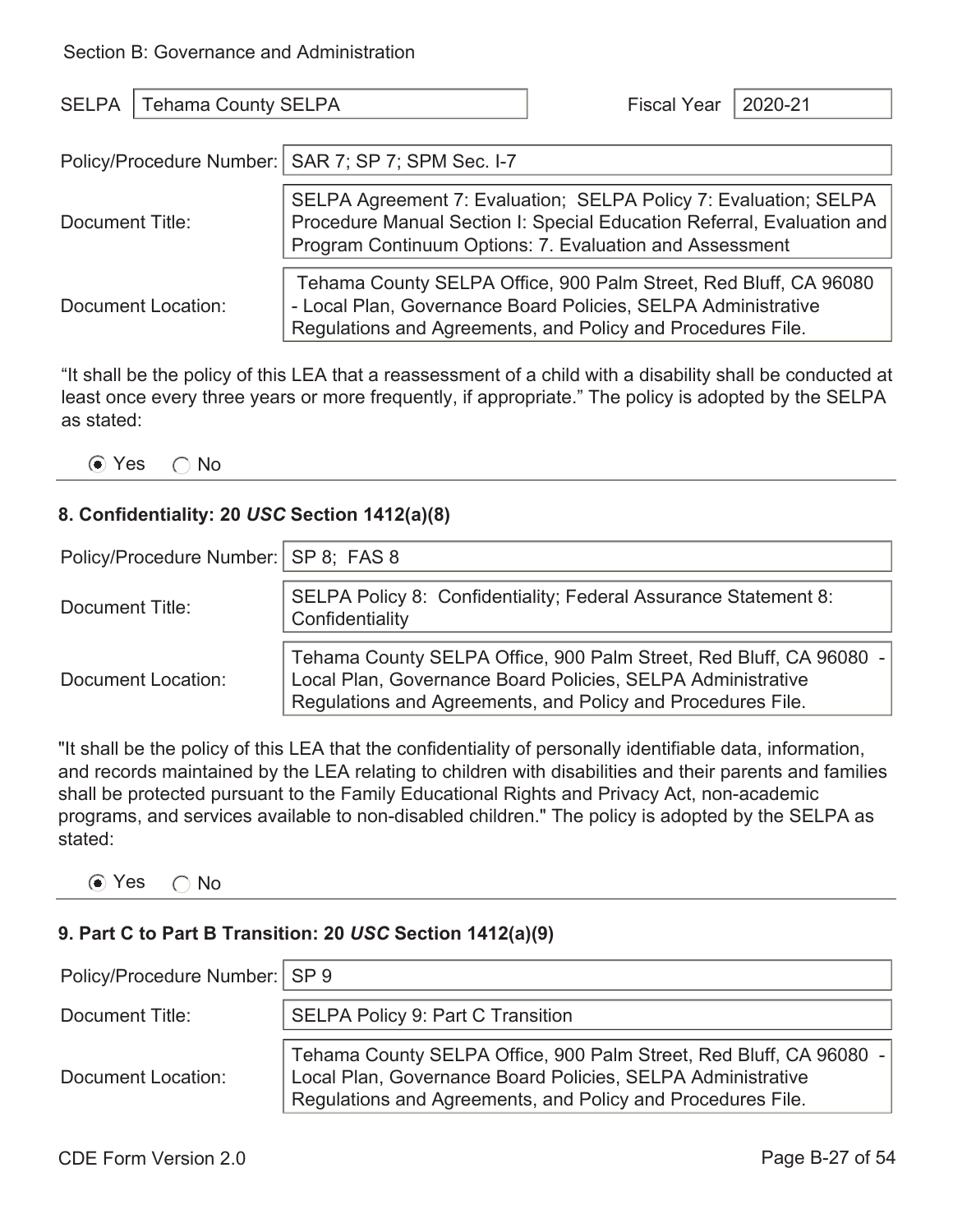"It shall be the policy of this LEA that children participating in early intervention programs under the Individuals with Disabilities Education Act (IDEA), Part C, and who will participate in preschool programs, experience a smooth and effective transition to preschool programs in a manner consistent with 20 *USC* Section 1437(a)(9). The transition process shall begin prior to the child's third birthday."The policy is adopted by the SELPA as stated:

 $\odot$  Yes  $\odot$  No

#### **10. Private Schools: 20** *USC* **Section 1412(a)(10)**

| Policy/Procedure Number:   SP 10 and Exhibits A-I |                                                                                                                                                                                                  |
|---------------------------------------------------|--------------------------------------------------------------------------------------------------------------------------------------------------------------------------------------------------|
| Document Title:                                   | SELPA Agreement 10: Private School Students With Disabilities;<br>SELPA Agreement 10 Exhibits A, B, C, D, E, F, G, H, I                                                                          |
| Document Location:                                | Tehama County SELPA Office, 900 Palm Street, Red Bluff, CA 96080 -<br>Local Plan, Governance Board Policies, SELPA Administrative<br>Regulations and Agreements, and Policy and Procedures File. |

"It shall be the policy of this LEA to assure that children with disabilities voluntarily enrolled by their parents in private schools shall receive appropriate special education and related services pursuant to LEA coordinated procedures. The proportionate amount of federal funds will be allocated for the purpose of providing special education services to children with disabilities voluntarily enrolled in private school by their parents." The policy is adopted by the SELPA as stated:

 $\odot$  Yes  $\odot$  No

### **11. Local Compliance Assurances: 20** *USC* **Section 1412(a)(11)**

| Policy/Procedure Number:   SP 11 |                                                                                                                                                                                                  |  |  |  |
|----------------------------------|--------------------------------------------------------------------------------------------------------------------------------------------------------------------------------------------------|--|--|--|
| Document Title:                  | <b>SELPA Policy 11: Compliance Assurances</b>                                                                                                                                                    |  |  |  |
| Document Location:               | Tehama County SELPA Office, 900 Palm Street, Red Bluff, CA 96080 -<br>Local Plan, Governance Board Policies, SELPA Administrative<br>Regulations and Agreements, and Policy and Procedures File. |  |  |  |

"It shall be the policy of this LEA that the local plan shall be adopted by the appropriate local board(s) (district/county) and is the basis for the operation and administration of special education programs, and that the agency(ies) herein represented will meet all applicable requirements of state and federal laws and-regulations, including compliance with the IDEA; the Federal Rehabilitation Act of 1973, Section 504 of Public Law; and the provisions of the California *EC*, Part 30." The policy is adopted by the SELPA as stated: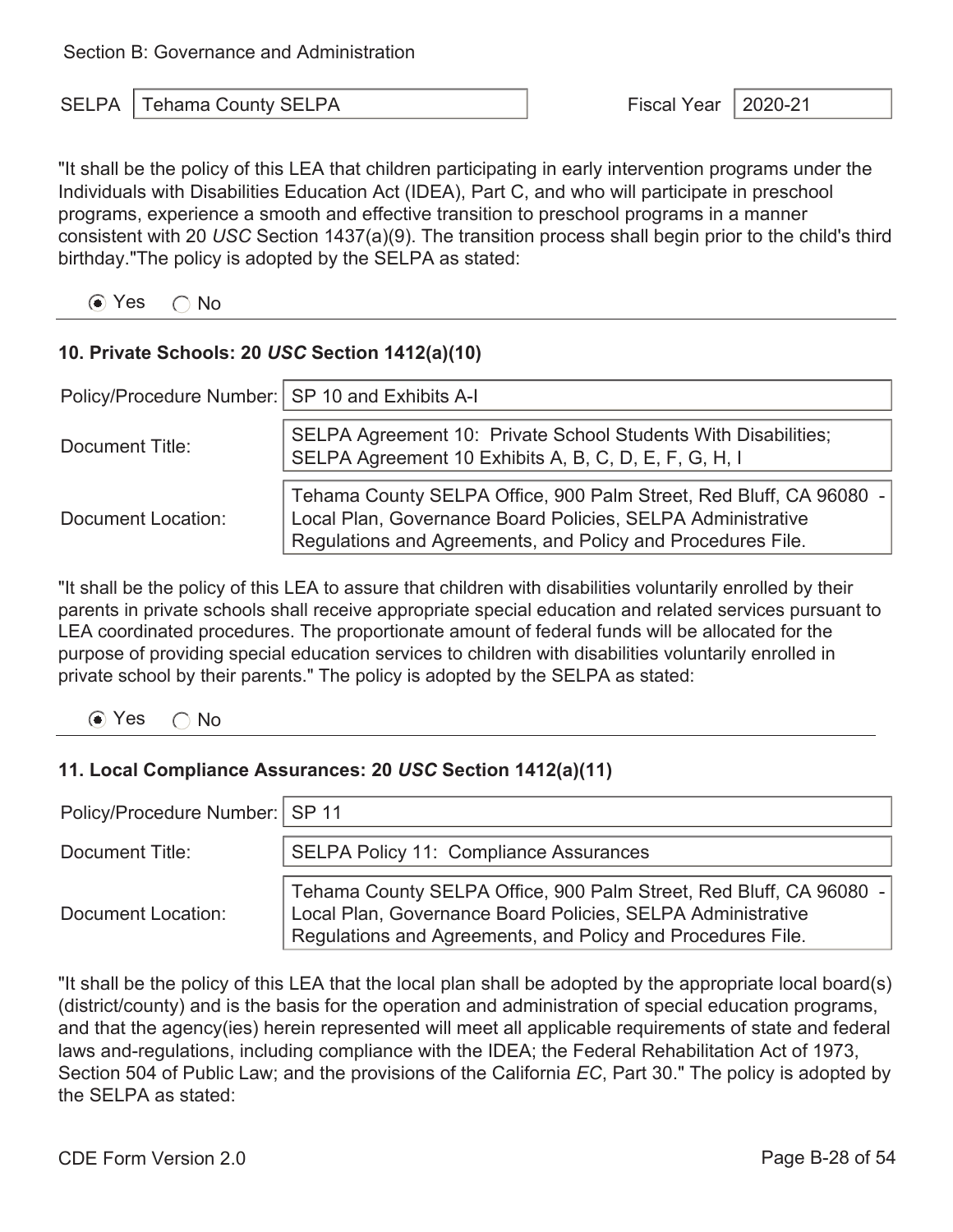| <b>SELPA</b>   Tehama County SELPA | Fiscal Year   2020-21 |  |
|------------------------------------|-----------------------|--|
|                                    |                       |  |

 $\odot$  Yes  $\odot$  No

#### **12. Interagency: 20 USC Section 1412(a)(12)**

| Policy/Procedure Number:   SP 12; FSA 12 |                                                                                                                                                                                                  |  |  |
|------------------------------------------|--------------------------------------------------------------------------------------------------------------------------------------------------------------------------------------------------|--|--|
| Document Title:                          | SELPA Policy 12: Inter-agency Coordination; Federal Assurance<br>Statement 12: Interagency                                                                                                       |  |  |
| Document Location:                       | Tehama County SELPA Office, 900 Palm Street, Red Bluff, CA 96080 -<br>Local Plan, Governance Board Policies, SELPA Administrative<br>Regulations and Agreements, and Policy and Procedures File. |  |  |

"It shall be the policy of this LEA that interagency agreements or other mechanisms for interagency coordination are in effect to ensure services required for free appropriate public education are provided, including the continuation of services during an interagency dispute resolution process." The policy is adopted by the SELPA as stated:

 $\odot$  Yes  $\odot$  No

#### **13. Governance: 20** *USC* **Section 1412(a)(13)**

| Policy/Procedure Number:   SP 13 |                                                                                                                                                                                                  |  |  |
|----------------------------------|--------------------------------------------------------------------------------------------------------------------------------------------------------------------------------------------------|--|--|
| Document Title:                  | <b>SELPA Policy 13: Governance</b>                                                                                                                                                               |  |  |
| Document Location:               | Tehama County SELPA Office, 900 Palm Street, Red Bluff, CA 96080 -<br>Local Plan, Governance Board Policies, SELPA Administrative<br>Regulations and Agreements, and Policy and Procedures File. |  |  |

"It shall be the policy of this LEA to support and comply with the provisions of the governance bodies and any necessary administrative support to implement the local plan. A final determination that an LEA is not eligible for assistance under this part will not be made without first affording that LEA with reasonable notice and an opportunity for a hearing through the State Education Agency." The policy is adopted by the SELPA as stated:

 $\odot$  Yes  $\odot$  No

#### **14. Personnel Qualifications**

| Policy/Procedure Number:   SP 14; FAS 14 |                                                                                              |
|------------------------------------------|----------------------------------------------------------------------------------------------|
| Document Title:                          | SELPA Policy 14: Personnel Standards; Federal Assurance Statement<br>14: Personnel Standards |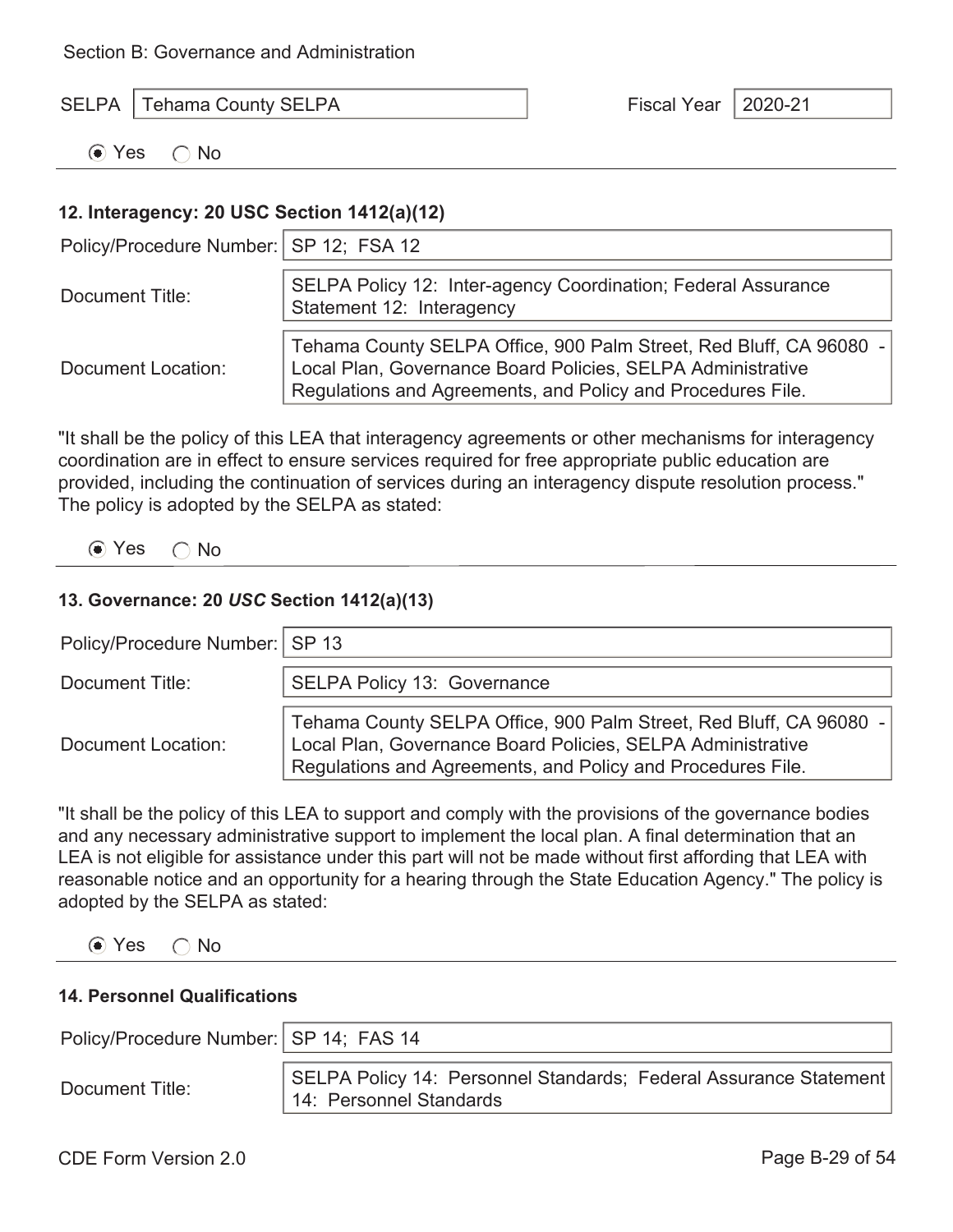| <b>SELP</b><br>. | SFI PA<br>Lenama County S | . <u>.</u><br>$-1$<br>-- | $\sim$ $\sim$ $\sim$<br>,,, |
|------------------|---------------------------|--------------------------|-----------------------------|
|------------------|---------------------------|--------------------------|-----------------------------|

Document Location:

Tehama County SELPA Office, 900 Palm Street, Red Bluff, CA 96080 - Local Plan, Governance Board Policies, SELPA Administrative Regulations and Agreements, and Policy and Procedures File.

"It shall be the policy of this LEA to ensure that personnel providing special education related services are appropriately and adequately prepared and trained, and that those personnel have the content knowledge and skills to serve children with disabilities. This policy shall not be construed to create a right of action on behalf of an individual student for the failure of a particular LEA staff person to be highly qualified or to prevent a parent from filing a State complaint with the California Department of Education (CDE) about staff qualifications." The policy is adopted by the SELPA as stated:

 $\odot$  Yes  $\odot$  No

#### **15. Performance Goals and Indicators: 20** *USC* **Section 1412(a)(15)**

| Policy/Procedure Number:   SP 15; FAS 15 |                                                                                                                                                                                                  |  |  |
|------------------------------------------|--------------------------------------------------------------------------------------------------------------------------------------------------------------------------------------------------|--|--|
| Document Title:                          | SELPA Policy 15: Performance Goals and Indicators; Federal<br>Assurance Statement 15: Performance Goals and Indicators                                                                           |  |  |
| Document Location:                       | Tehama County SELPA Office, 900 Palm Street, Red Bluff, CA 96080 -<br>Local Plan, Governance Board Policies, SELPA Administrative<br>Regulations and Agreements, and Policy and Procedures File. |  |  |

"It shall be the policy of this LEA to comply with the requirements of the performance goals and indicators developed by the CDE and provide data as required by the CDE." The policy is adopted by the SELPA as stated:

 $\odot$  Yes  $\odot$  No

#### **16. Participation in Assessments: 20** *USC* **Section 1412(a)(16)**

| Policy/Procedure Number:   SAR 16; SP 16; FAS 16 |                                                                                                                                                                                                  |  |  |
|--------------------------------------------------|--------------------------------------------------------------------------------------------------------------------------------------------------------------------------------------------------|--|--|
| Document Title:                                  | SELPA Agreement 16: Participation in Assessments; SELPA Policy 16:<br>Participation in Assessments; Federal Assurance Statement 16:<br><b>Participation in Assessments</b>                       |  |  |
| Document Location:                               | Tehama County SELPA Office, 900 Palm Street, Red Bluff, CA 96080 -<br>Local Plan, Governance Board Policies, SELPA Administrative<br>Regulations and Agreements, and Policy and Procedures File. |  |  |

"It shall be the policy of this LEA that all students with disabilities shall participate in state and districtwide assessment programs described in 20 *USC* Subsection 6311. The IEP team determines how a student will access assessments with or without accommodations, or access alternate assessments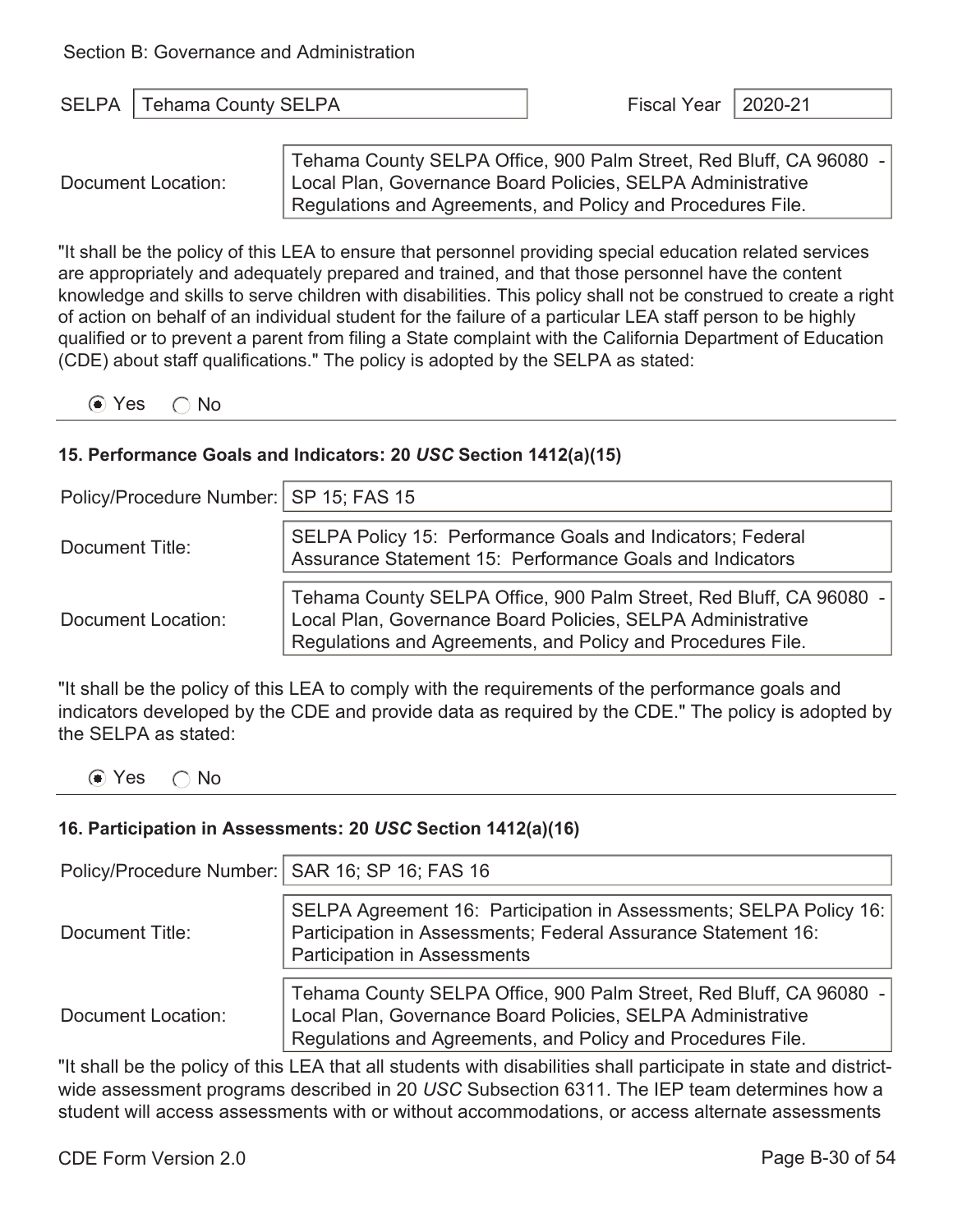SELPA Tehama County SELPA Fiscal Year 2020-21

where necessary and as indicated in their respective Reps.." The policy is adopted by the SELPA as stated:

| ⊙ Yes | $\cap$ No |
|-------|-----------|
|-------|-----------|

#### **17. Supplementation of State, Local, and Federal Funds: 20** *USC* **Section 1412(a)(17)**

| Policy/Procedure Number:   SP 17; FAS 17 |                                                                                                                                                                                                  |  |  |
|------------------------------------------|--------------------------------------------------------------------------------------------------------------------------------------------------------------------------------------------------|--|--|
| Document Title:                          | SELPA Policy 17: Supplementation of State and Federal Funds /<br>Annual Budget Plan; Federal Assurance Statement 17:<br>Supplementation of State and Federal Funds / Annual Budget Plan          |  |  |
| Document Location:                       | Tehama County SELPA Office, 900 Palm Street, Red Bluff, CA 96080 -<br>Local Plan, Governance Board Policies, SELPA Administrative<br>Regulations and Agreements, and Policy and Procedures File. |  |  |

"It shall be the policy of this LEA to provide assurances that funds received from Part B of the IDEA will be expended in accordance with the applicable provisions of the IDEA, and will be used to supplement and not to supplant state, local, and other federal funds." The policy is adopted by the SELPA as stated:

 $\odot$  Yes  $\odot$  No

#### **18. Maintenance of Effort: 20** *USC* **Section 1412(a)(18)**

| Policy/Procedure Number:   SAR 18; SP 18; FAS 18 |                                                                                                                                                                                                  |  |  |
|--------------------------------------------------|--------------------------------------------------------------------------------------------------------------------------------------------------------------------------------------------------|--|--|
|                                                  |                                                                                                                                                                                                  |  |  |
| Document Title:                                  | SELPA Administrative Regulation 18: Maintenance of Effort (MOE) &<br>SELPA Policy 18: Maintenance of Effort (MOE); Federal Assurance<br>Statement 18: Maintenance of Effort (MOE).               |  |  |
| <b>Document Location:</b>                        | Tehama County SELPA Office, 900 Palm Street, Red Bluff, CA 96080 -<br>Local Plan, Governance Board Policies, SELPA Administrative<br>Regulations and Agreements, and Policy and Procedures File. |  |  |

"It shall be the policy of this LEA that federal funds will not be used to reduce the level of local funds and/or combined level of local and state funds expended for the education of children with disabilities except as provided in federal laws and regulations." The policy is adopted by the SELPA as stated:

 $\odot$  Yes  $\odot$  No

#### **19. Public Participation: 20** *USC* **Section 1412(a)(19)**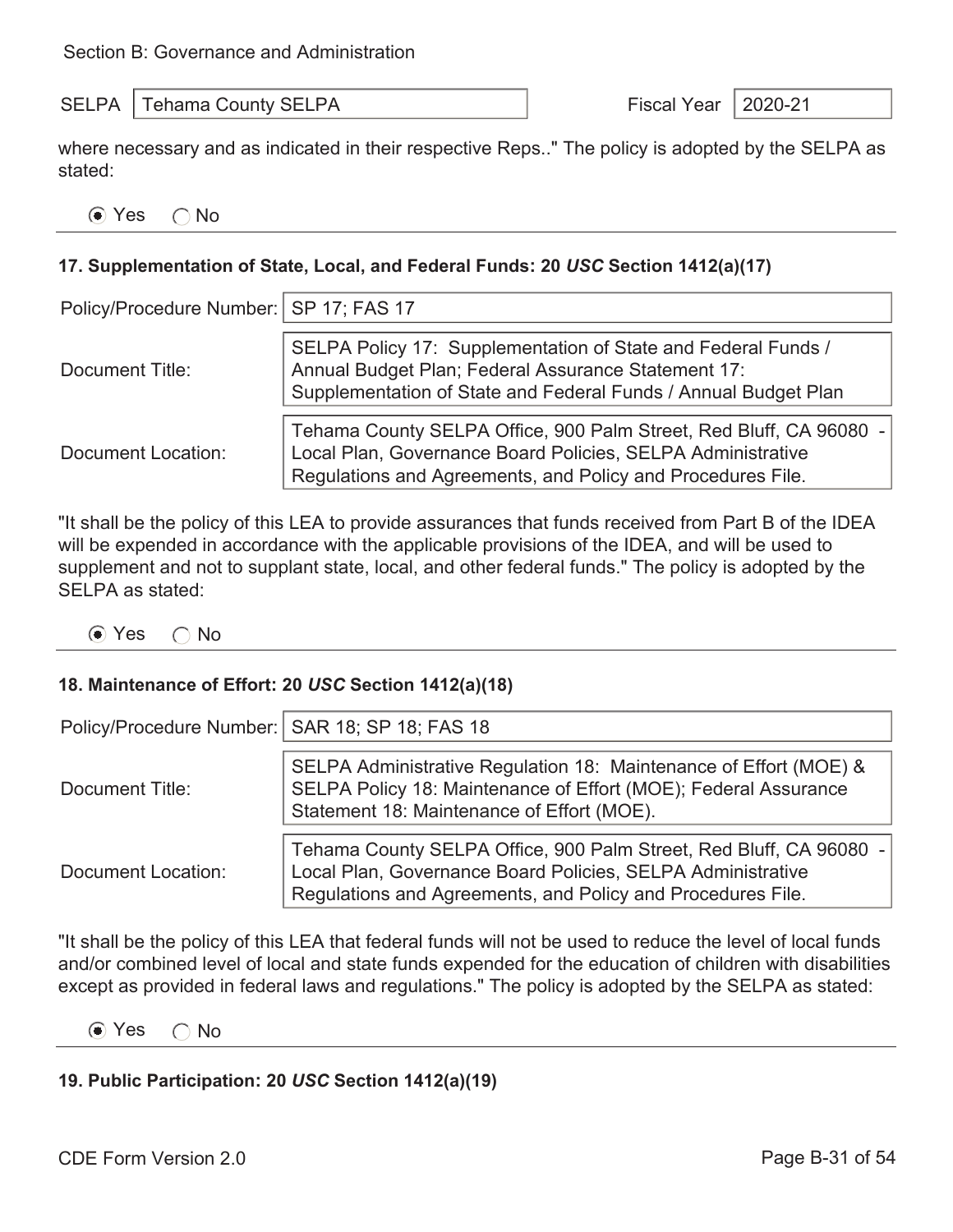| <b>SELPA</b>                                                                                                                     | Tehama County SELPA |  | <b>Fiscal Year</b>                                                                                                                                                                               | 2020-21 |
|----------------------------------------------------------------------------------------------------------------------------------|---------------------|--|--------------------------------------------------------------------------------------------------------------------------------------------------------------------------------------------------|---------|
| Policy/Procedure Number:   SP 19; FAS 19                                                                                         |                     |  |                                                                                                                                                                                                  |         |
| <b>SELPA Policy 19: Public Participation; Federal Assurance Statement</b><br>Policy/Procedure Title:<br>19: Public Participation |                     |  |                                                                                                                                                                                                  |         |
|                                                                                                                                  | Document Location:  |  | Tehama County SELPA Office, 900 Palm Street, Red Bluff, CA 96080 -<br>Local Plan, Governance Board Policies, SELPA Administrative<br>Regulations and Agreements, and Policy and Procedures File. |         |

"It shall be the policy of this LEA that public hearings, adequate notice of the hearings, and an opportunity for comments are available to the general public,including individuals with disabilities and parents of children with disabilities, and are held prior to the adoption of any policies and/or regulations needed to comply with Part B of the IDEA." The policy is adopted by the SELPA as stated:

|  |  | $\odot$ Yes | No |  |
|--|--|-------------|----|--|
|--|--|-------------|----|--|

#### **20. Suspension and Expulsion: 20** *USC* **Section 1412(a)(22)**

| Policy/Procedure Number:   SP 22; FAS 22 |                                                                                                                                                                                                  |
|------------------------------------------|--------------------------------------------------------------------------------------------------------------------------------------------------------------------------------------------------|
| Document Title:                          | SELPA Policy 22: Suspension/Expulsion; Federal Assurance Statement<br>22: Suspension/Expulsion                                                                                                   |
| Document Location:                       | Tehama County SELPA Office, 900 Palm Street, Red Bluff, CA 96080 -<br>Local Plan, Governance Board Policies, SELPA Administrative<br>Regulations and Agreements, and Policy and Procedures File. |

"The LEA assures that data on suspension and expulsion rates will be provided in a manner prescribed by the CDE. When indicated by data analysis, the LEA further assures that policies, procedures, and practices related to the development and implementation of the IEPs will be revised." The policy is adopted by the SELPA as stated:

 $\odot$  Yes  $\odot$  No

#### **21. Access to Instructional Materials: 20** *USC* **Section 1412(a)(23)**

| Policy/Procedure Number:   SP 23; FAS 23 |                                                                                                                                                                                                  |
|------------------------------------------|--------------------------------------------------------------------------------------------------------------------------------------------------------------------------------------------------|
| Document Title:                          | SELPA Policy 23: Access to Instructional Materials; Federal Assurance<br>Statement 23: Access to Instructional Materials                                                                         |
| Document Location:                       | Tehama County SELPA Office, 900 Palm Street, Red Bluff, CA 96080 -<br>Local Plan, Governance Board Policies, SELPA Administrative<br>Regulations and Agreements, and Policy and Procedures File. |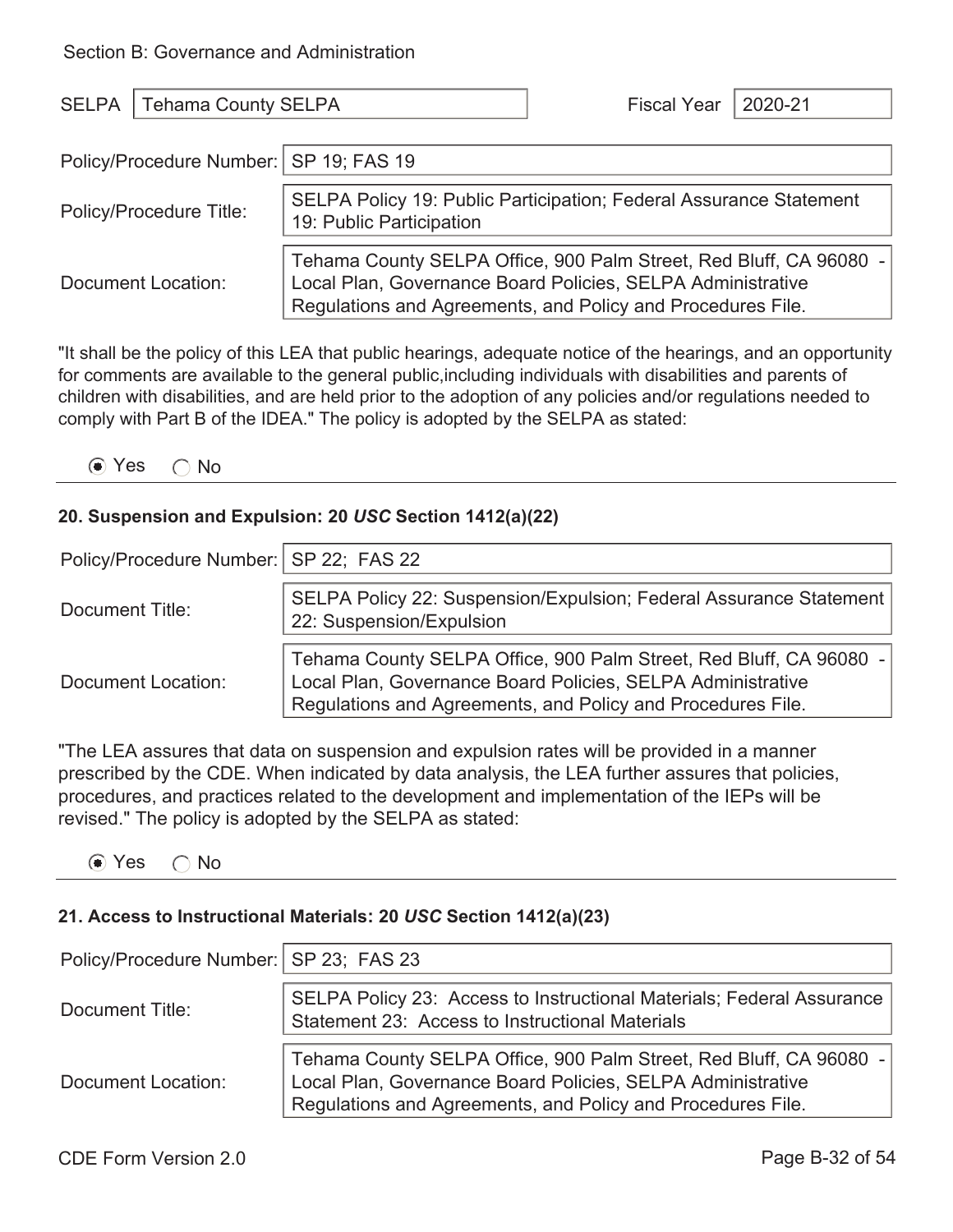| <b>SELPA</b>   Tehama County SELPA | Fiscal Year   2020-21 |  |
|------------------------------------|-----------------------|--|
|                                    |                       |  |

"It shall be the policy of this LEA to provide instructional materials to blind students or other students with print disabilities in a timely manner according to the state-adopted National Instructional Materials Accessibility Standard." The policy is adopted by the SELPA as stated:

 $\odot$  Yes  $\odot$  No

#### **22. Over-identification and Disproportionality: 20** *USC* **Section 1412(a)(24)**

| Policy/Procedure Number:   SP 24; FAS 24 |                                                                                                                                                                                                  |
|------------------------------------------|--------------------------------------------------------------------------------------------------------------------------------------------------------------------------------------------------|
| Document Title:                          | SELPA Policy 24: Over-Identification and Disproportionality; Federal<br>Assurance Statement 24: Over-Identification and Disproportionality                                                       |
| Document Location:                       | Tehama County SELPA Office, 900 Palm Street, Red Bluff, CA 96080 -<br>Local Plan, Governance Board Policies, SELPA Administrative<br>Regulations and Agreements, and Policy and Procedures File. |

"It shall be the policy of this LEA to prevent the inappropriate over-identification or disproportionate representation by race and ethnicity of children as children with disabilities." The policy is adopted by the SELPA as stated:

 $\odot$  Yes  $\odot$  No

#### **23. Prohibition on Mandatory Medicine: 20** *USC* **Section 1412(a)(25)**

|                    | Policy/Procedure Number:   SP 25; SPM Sec. III-14; FAS 25                                                                                                                                                                                         |
|--------------------|---------------------------------------------------------------------------------------------------------------------------------------------------------------------------------------------------------------------------------------------------|
| Document Title:    | SELPA 25: Prohibition on Mandatory Medicine; SELPA Procedure<br>Manual Section III Other Legal Requirements and Special Education<br>Procedures 14: Prohibition on Mandatory Medicine; Federal Assurance<br>25: Prohibition on Mandatory Medicine |
| Document Location: | Tehama County SELPA Office, 900 Palm Street, Red Bluff, CA 96080 -<br>Local Plan, Governance Board Policies, SELPA Administrative<br>Regulations and Agreements, and Policy and Procedures File.                                                  |

"It shall be the policy of this LEA to prohibit school personnel from requiring a student to obtain a prescription for a substance covered by the Controlled Substances Act as a condition of attending school or receiving a special education assessment and/or services." The policy is adopted by the SELPA as stated:

 $\odot$  Yes  $\odot$  No

#### **Administration of Regionalized Operations and Services**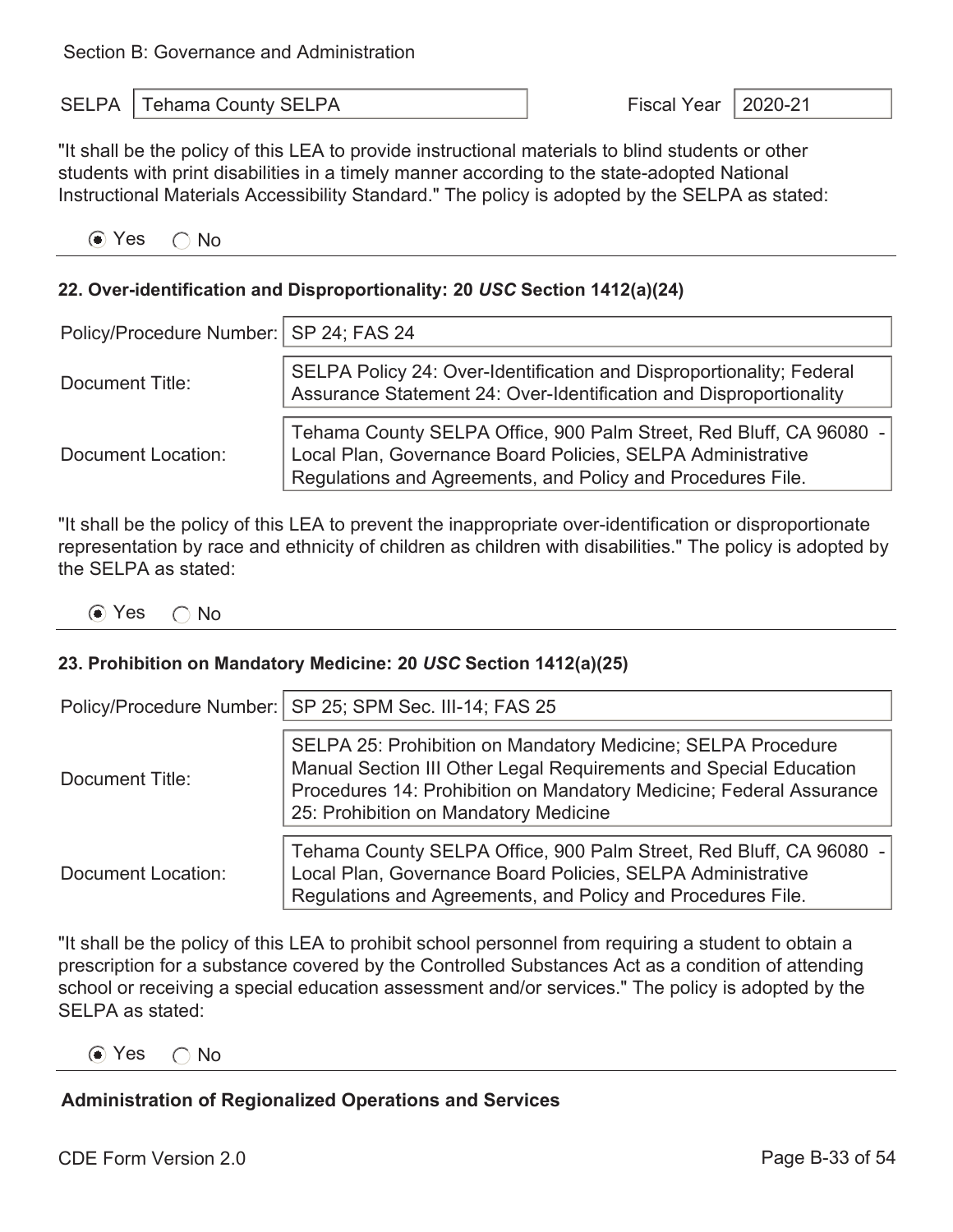Pursuant to *EC* sections 56195.7(c), 56205(a)(12)(B), 56368, and 56836.23, describe the regionalized operation and service functions. Descriptions must include an explanation of the direct instructional support provided by program specialists; and the respective roles of the RLA/ AU, the SELPA administrator, and the individual LEAs associated with the SELPA. Information provided should include the reference number, document title, and the location (e.g., SELPA office) for each function:

1. Coordination of the SELPA and the implementation of the local plan:

| <b>Reference Number:</b>  | GBP 1; GBP 2; GBP 3; SP 13: Governance; SAR 1; SAR 2; GBP 16                                                                                                                                                                                                                                                                                                                                                                                                                                                                                                                                                                                                                                                                                                                                                            |
|---------------------------|-------------------------------------------------------------------------------------------------------------------------------------------------------------------------------------------------------------------------------------------------------------------------------------------------------------------------------------------------------------------------------------------------------------------------------------------------------------------------------------------------------------------------------------------------------------------------------------------------------------------------------------------------------------------------------------------------------------------------------------------------------------------------------------------------------------------------|
| Document Title:           | Governance Board Policy 1 Governance and Administrative Structure;<br>Governance Board Policy 2: Regionalized Services and Specialists;<br>Governance Board Policy 3: Roles and Responsibilities of Participating<br>Entities; SELPA Policy 13: Governance; SELPA Agreement 1: Intent;<br>SAR 2: SELPA Service Delivery; Governance Board Policy 16 SELPA<br><b>Dispute Resolution Policy and Procedure</b>                                                                                                                                                                                                                                                                                                                                                                                                             |
| <b>Document Location:</b> | Tehama County SELPA Office, 900 Palm Street, Red Bluff, CA 96080 -<br>Local Plan, Governance Board Policies, SELPA Administrative<br>Regulations and Agreements, and Policy and Procedures File.                                                                                                                                                                                                                                                                                                                                                                                                                                                                                                                                                                                                                        |
|                           | <b>Governance Board Policies 1-3:</b><br>The local education agencies (LEAs) within Tehama County and the<br>Tehama County Department of Education join together pursuant to<br>Education Code Section 56195.1 (c) to adopt a plan in accordance with<br>Education Code Section 56205 to assure equal access to special<br>education and services for all eligible persons with disabilities residing in<br>the geographic area served by these agencies, hereafter known as the<br>Tehama County Special Education Local Plan Area (Tehama County<br>SELPA). The Tehama County Department of Education is designated<br>as the Administrative Unit (AU) for the SELPA. In adopting the Local<br>Plan, each participating agency agrees to carry out the duties and<br>responsibilities assigned to it within the plan. |
|                           | The SELPA Governance Council, is made up of Superintendents of<br>each LEA and the AU, is charged with the responsibility of adopting<br>appropriate policies regarding the implementation of the Local Plan for<br>Special Education. Each LEA superintendent by participation in the<br>Governance Council is charged with overseeing the operations of the<br>Local Plan and implementing the policies adopted. Information is<br>transmitted to the SELPA Executive Council for implementation of the<br>directives and policies and for the development of procedures. The<br>SELPA Administrator provides a coordinating function and serves as                                                                                                                                                                   |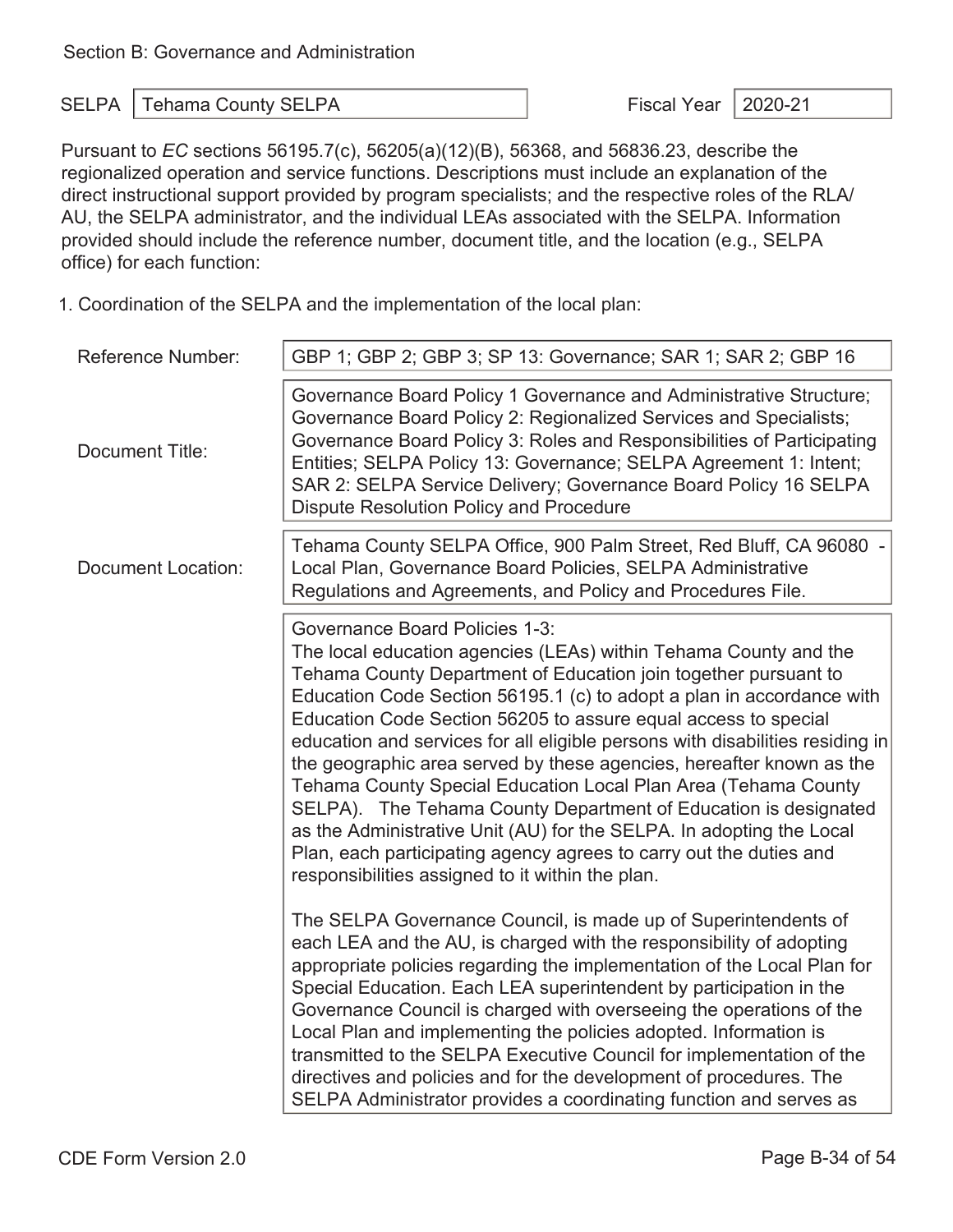| <b>Tehama County SELPA</b><br><b>SELPA</b>              |                                                                                                                                                                                                                                                                                                                                                                                                                                                                                                                                                                                                                                                        | <b>Fiscal Year</b> | 2020-21 |
|---------------------------------------------------------|--------------------------------------------------------------------------------------------------------------------------------------------------------------------------------------------------------------------------------------------------------------------------------------------------------------------------------------------------------------------------------------------------------------------------------------------------------------------------------------------------------------------------------------------------------------------------------------------------------------------------------------------------------|--------------------|---------|
|                                                         | staff to each of the groups. Thus, a smooth and efficient operation of the<br>administrative structure is achieved to assure a successful<br>implementation of the Local Plan for Special Education in accordance<br>with the policies adopted by the SELPA Governance Council.                                                                                                                                                                                                                                                                                                                                                                        |                    |         |
| Description:                                            | The SELPA Administrator assures equal access to all programs and<br>services in the SELPA and provides advice to members of the public,<br>including parents or guardians of individuals with exceptional needs who<br>are receiving services under the local plan, on the availability of<br>established due process and legal service options and procedures. In<br>cooperation with the California Department of Education, the SELPA<br>Administrator provides information to ensure that all special education<br>pupils receive due process of law. Specific duties include, coordinating<br>implementation of all components of the local plan. |                    |         |
|                                                         | SELPA Policy 13 indicates each LEA in the SELPA is responsible for<br>implementation of the local plan.                                                                                                                                                                                                                                                                                                                                                                                                                                                                                                                                                |                    |         |
|                                                         | The intent of SAR 1 is to provide an integrated system of<br>comprehensive special education services designed to meet the<br>educational needs of children with disabilities who reside within the local<br>plan area. It indicates all LEAs are responsible for serving all students in<br>the Local Plan Area and implementing the adopted SELPA local plan.                                                                                                                                                                                                                                                                                        |                    |         |
|                                                         | SAR 2 is an agreement amongst the LEAs in the SELPA that all LEAs<br>ensure that the local plan is implemented and to ensure that all students<br>with disabilities are offered a full continuum of services. The<br>Agreement also clarifies roles and responsibilities regarding the<br>provision of services, procedures, policies, and implementation of the<br>local plan.                                                                                                                                                                                                                                                                        |                    |         |
|                                                         | GBP 16 SELPA Dispute Resolution Policy and Procedure outlines the<br>responsibilities the adoption, implementation, interpretation, modification<br>and revision of the local plan by LEAs in the local plan area. It also<br>outlines the process when a dispute among LEA Members occurs<br>related to the implementation or revision of the Local Plan.                                                                                                                                                                                                                                                                                             |                    |         |
| 2. Coordinated system of identification and assessment: |                                                                                                                                                                                                                                                                                                                                                                                                                                                                                                                                                                                                                                                        |                    |         |

| <b>Reference Number:</b> | SA 1; SA 9; SPM Sec.I                                                                                                                                                                                       |
|--------------------------|-------------------------------------------------------------------------------------------------------------------------------------------------------------------------------------------------------------|
| Document Title:          | SELPA Agreement 1: Intent; SELPA; SELPA Agreement 9: Preschool<br>Continuum of Services; Procedures Manual Section I Special Education<br>Referral, Evaluation and Program Continuum Options Evaluation and |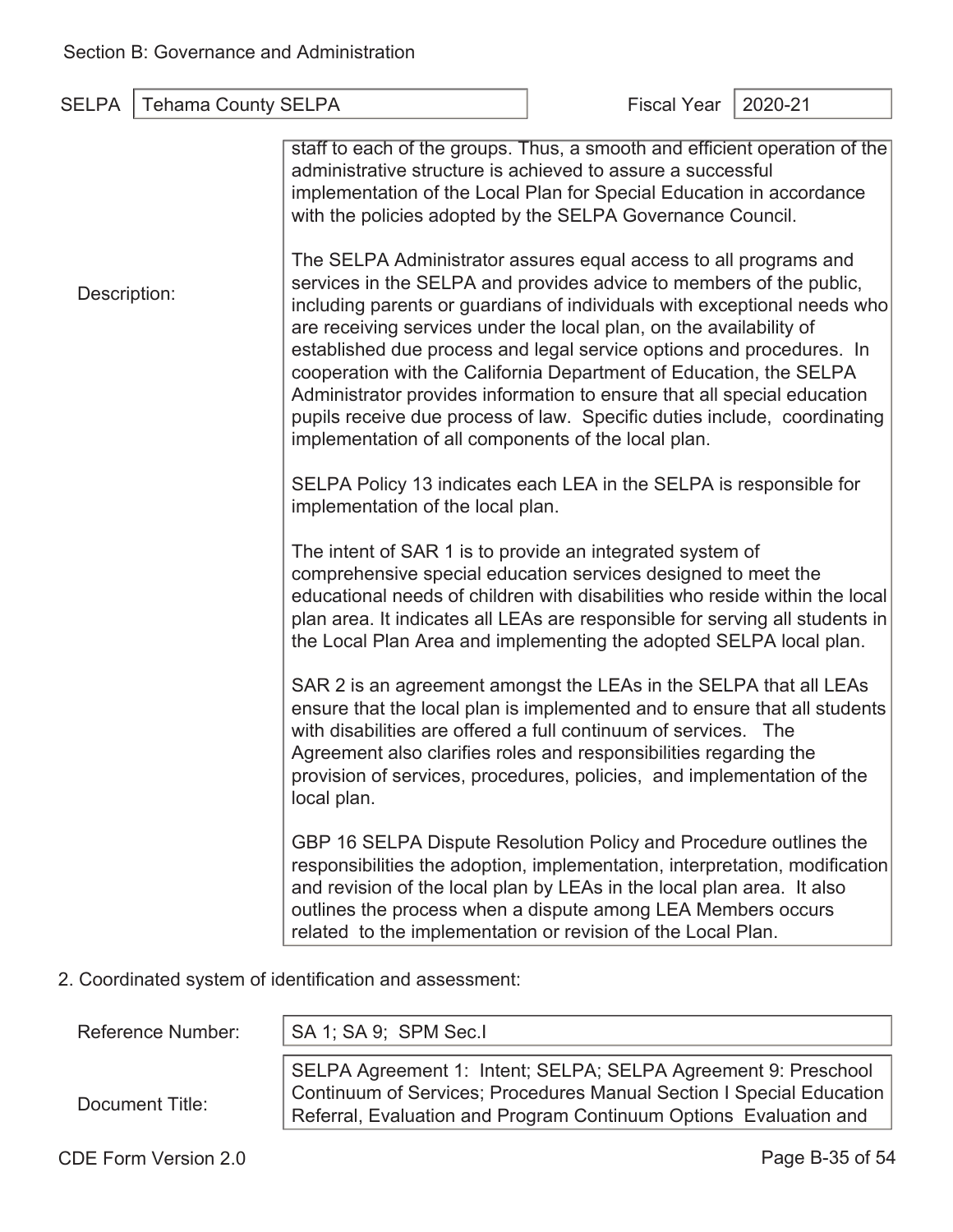| <b>SELPA</b>       | <b>Tehama County SELPA</b> |                                                                                                                                                                                                                                                                                                                                                                                                                         | <b>Fiscal Year</b> | 2020-21 |
|--------------------|----------------------------|-------------------------------------------------------------------------------------------------------------------------------------------------------------------------------------------------------------------------------------------------------------------------------------------------------------------------------------------------------------------------------------------------------------------------|--------------------|---------|
|                    |                            | Assessment                                                                                                                                                                                                                                                                                                                                                                                                              |                    |         |
| Document Location: |                            | Tehama County SELPA Office, 900 Palm Street, Red Bluff, CA 96080 -<br>Local Plan, SELPA Administrative Regulations and Agreements, and<br>Policy and Procedures File.                                                                                                                                                                                                                                                   |                    |         |
|                    |                            | SA 1: Intent is a SELPA Agreement outlining each LEA's responsibilities<br>outlined by the local plan and federal and state law as it relates to<br>special education referrals, assessments, and developing Individualized<br>Educational Programs. The Agreement further refers to the SELPA<br>Procedure Manual for more detailed local procedures for identification<br>and assessment for special education.       |                    |         |
|                    |                            | SA 9: Preschool Continuum of Services: This agreement outlines the<br>responsibilities of the SELPA and County Office in relation to assessing<br>preschool aged students. The agreement further outlines best practices<br>for preschool assessments.                                                                                                                                                                  |                    |         |
|                    |                            | The Procedure Manual Section 1 has local procedures in the following<br>areas:<br>• Referral for Special Education Evaluation<br>• Request for Regional Services and Placement -- Flowcharts,<br>Checklist, Request Letter, Documentation of Interventions Attempted,<br>Least Restrictive Placement (LRE) Planning Matrix, Program Specialist<br><b>Collaboration Log</b><br>• Preschool Assessment Procedures         |                    |         |
| Description:       |                            | • Educationally Related Mental Health Services Referral Procedures<br>• Referral to State Special Schools<br>• Nonpublic School Placements<br>• Screening<br><b>• Assessment Plans</b><br>• Informed Consent: Evaluation<br>• Assessment Procedures<br>• Assessment Standards<br>• Preschool Transition Evaluations<br>• Exit and Graduation Evaluations<br>• Assessment Reports<br>• Independent Education Evaluations |                    |         |
|                    |                            | All of these policies outline the specific roles of the SELPA<br>Administrator, Program Specialists, Directors, LEAs, and County Office<br>of Education/Administrative Unit during the assessment and evaluation<br>process as it relates to implementing the SELPA Local Plan and                                                                                                                                      |                    |         |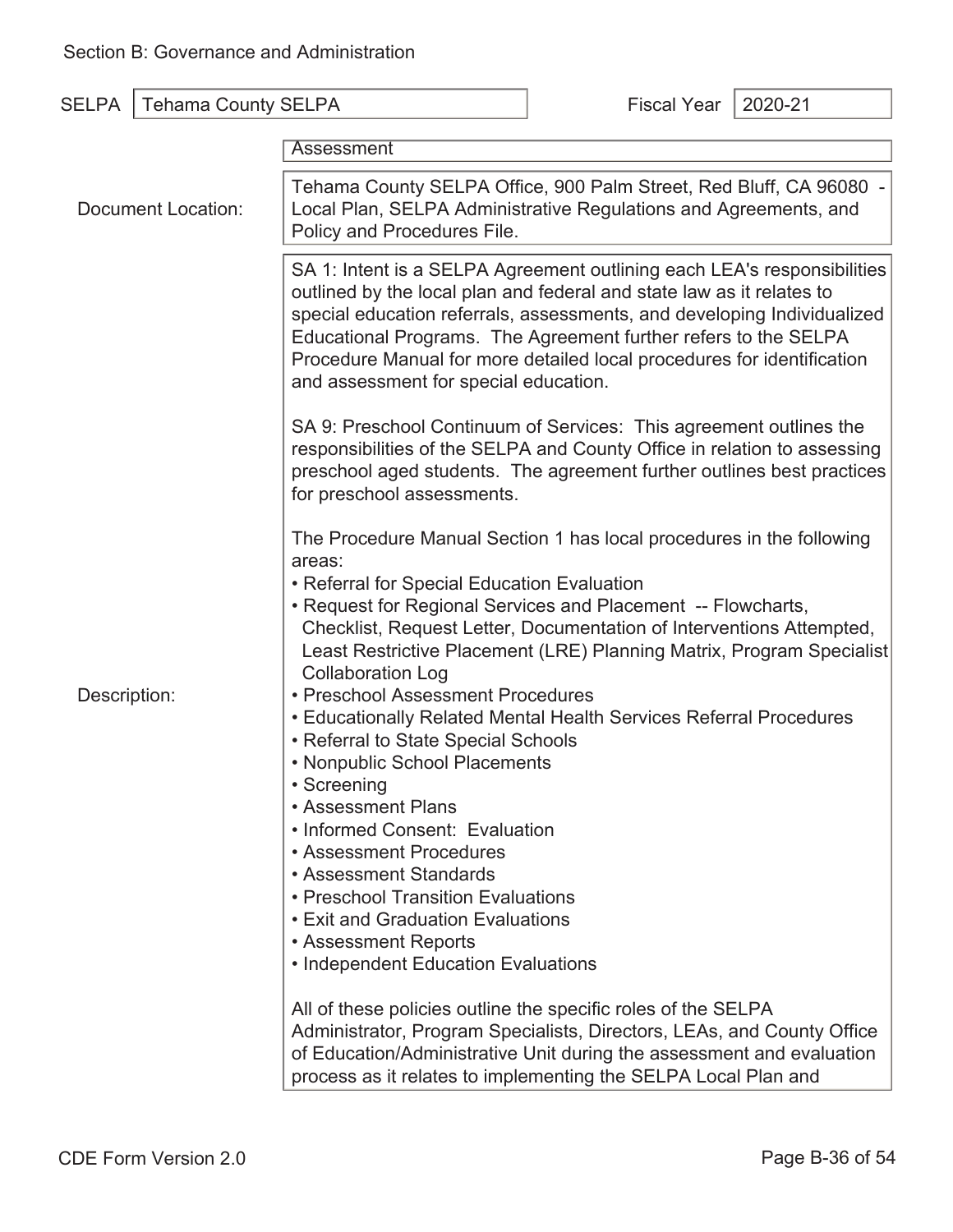conforming to Federal and State Statute.

3. Coordinated system of procedural safeguards:

| <b>Reference Number:</b>  | SA 1; SP 6; SELPA Procedure 18, Section III                                                                                                                                                                                                                                                                           |
|---------------------------|-----------------------------------------------------------------------------------------------------------------------------------------------------------------------------------------------------------------------------------------------------------------------------------------------------------------------|
| Document Title:           | SELPA Agreement 1: Intent; SELPA Policy 6: Procedural Safeguards;<br>SELPA Procedure 18, Section III: Procedural Rights and Safeguards                                                                                                                                                                                |
| <b>Document Location:</b> | Tehama County SELPA Office, 900 Palm Street, Red Bluff, CA 96080 -<br>Local Plan, SELPA Administrative Regulations and Agreements, and<br>Policy and Procedures File.                                                                                                                                                 |
|                           | SA 1 Intent outlines the responsibility of each LEA within the SELPA to<br>ensure that procedural safeguards are upheld for students with<br>disabilities.                                                                                                                                                            |
|                           | SP 6 indicates it is the policy of the SELPA to afford students with<br>disabilities and their parents all procedural safeguards throughout the<br>provision of a free and appropriate public education (FAPE) including<br>identification, evaluation, and placement.                                                |
| Description:              | SELPA Procedure 18 ensures safeguards are understood and provided<br>to parents and students. This is accomplished through coordination<br>with the SELPA Governance in educating LEA leadership. All LEAs<br>within the SELPA utilize the CDE version of the Parents' Rights and<br>Procedural Safeguards documents. |
|                           | The procedure in Section III of the SELPA Procedure Handbook is a<br>mirror of the CDE Procedural Rights and Safeguards and is updated if/<br>when the CDE updates their formal Procedural Safeguards document at<br>the state level.                                                                                 |

4. Coordinated system of staff development and parent and guardian education:

| <b>Reference Number:</b> | GBP 1d; GBP 2; GBP 3; SELPA Governance Board Annual Goals                                                                                                                                                               |
|--------------------------|-------------------------------------------------------------------------------------------------------------------------------------------------------------------------------------------------------------------------|
| Document Title:          | Governance Board Policy 1d: Governance and Administrative<br>Structure: SELPA Administrator; Governance Board Policy 2:<br>Regionalized Services and Specialists; Governance Board Policy 3<br>CAC; SELPA Adopted Goals |
|                          | Tehama County SELPA Office, 900 Palm Street, Red Bluff, CA 96080 -                                                                                                                                                      |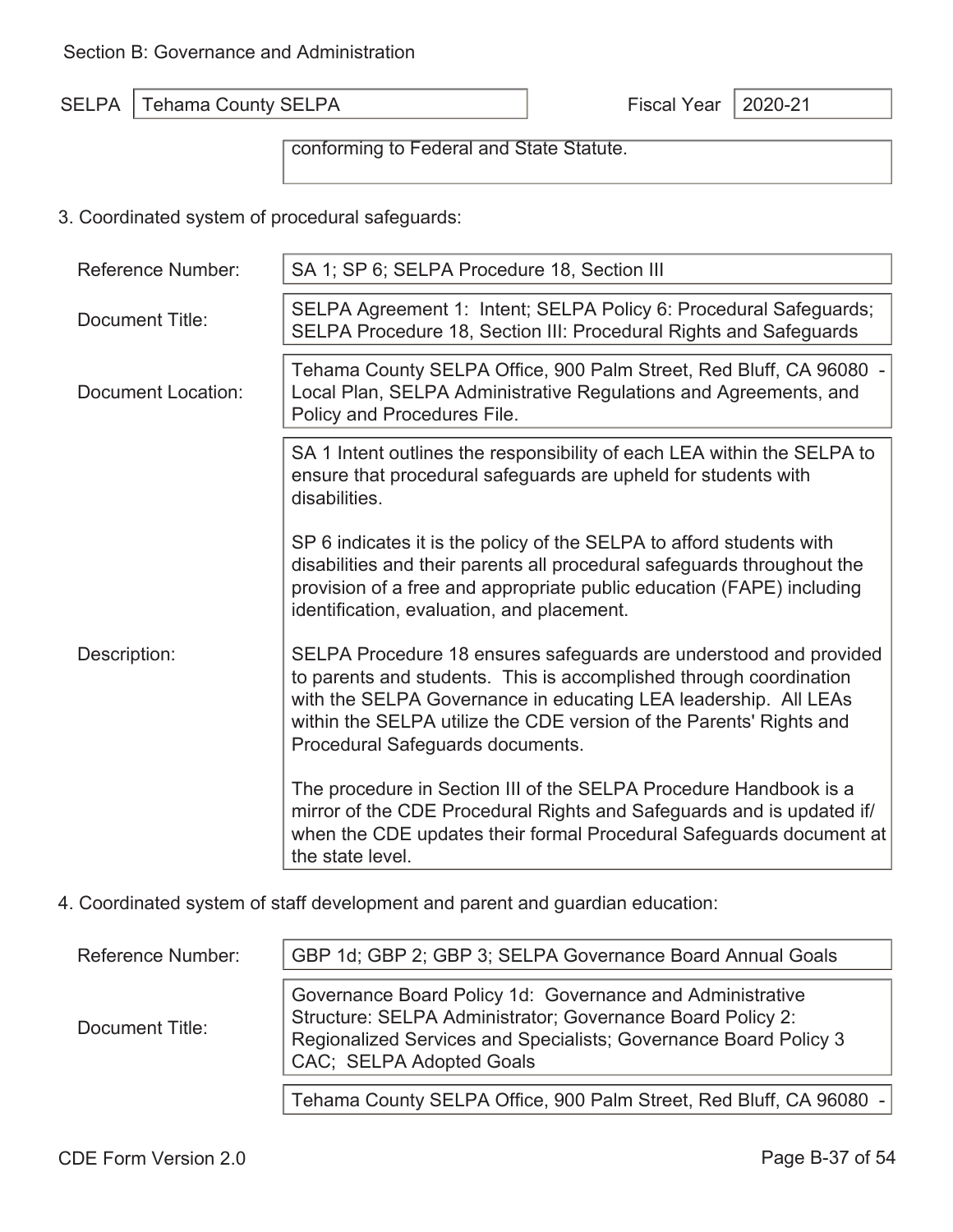| <b>SELPA</b>              | <b>Tehama County SELPA</b> |                                                                                                                                                                                                                                                                                                                                                                                                                                                                                                                                                                                                                                                                                                                       | <b>Fiscal Year</b> | 2020-21 |
|---------------------------|----------------------------|-----------------------------------------------------------------------------------------------------------------------------------------------------------------------------------------------------------------------------------------------------------------------------------------------------------------------------------------------------------------------------------------------------------------------------------------------------------------------------------------------------------------------------------------------------------------------------------------------------------------------------------------------------------------------------------------------------------------------|--------------------|---------|
| <b>Document Location:</b> |                            | Local Plan, SELPA Administrative Regulations and Agreements, and<br>Policy and Procedures File. Governance Council Goals are voted on<br>yearly and can be obtained at the SELPA Office at 900 Palm Street Red<br>Bluff, CA 96080.                                                                                                                                                                                                                                                                                                                                                                                                                                                                                    |                    |         |
| Description:              |                            | GBP 1d: SELPA Administrator: delineates and describes the SELPA<br>Governance Structure and the role of the SELPA Administrator, which<br>includes developing and implementing a plan for personnel<br>development, including training of staff and parents.                                                                                                                                                                                                                                                                                                                                                                                                                                                          |                    |         |
|                           |                            | GBP 2: Regionalized Services and Specialists policy deliniates the<br>regional and coordinated professional development for staff and<br>parents. The SELPA Administrator and Program Specialists provide a<br>coordinated system of staff development and parent education.<br>Program Specialists are appropriately credentialed, have advanced<br>training and related experiences in the education of individuals with<br>disabilities and have specialized in-depth knowledge students with<br>disabilities. Program Specialists provide coordinated support to LEAs,<br>SELPA and AU staff, and parents related to special education services,<br>programs, best practices, and alternative dispute resolution. |                    |         |
|                           |                            | GBP 3: Community Advisory Committee (CAC) policy describes the role<br>of the CAC. The SELPA Administrator or SELPA Designee serve as ex<br>officio members of the CAC to provide fiscal and programmatic support<br>as well as be the liaisons between the CAC and the Governance<br>Council. The Tehama County SELPA Community Advisory Committee<br>(CAC) serves in an advisory capacity. The CAC constructs annual<br>goals and priorities, assists in parent education, supports activities on<br>behalf of individuals with disabilities, assists in parent awareness, and<br>encourages community involvement.                                                                                                 |                    |         |
|                           |                            | The SELPA Governance Council establishes and votes to memorialize<br>yearly goals, which includes priorities of staff and parent education.                                                                                                                                                                                                                                                                                                                                                                                                                                                                                                                                                                           |                    |         |

5. Coordinated system of curriculum development and alignment with the core curriculum:

| <b>Reference Number:</b> | GBP 2; GBP 10                                                                                                                                                         |
|--------------------------|-----------------------------------------------------------------------------------------------------------------------------------------------------------------------|
| Document Title:          | Governance Board Policy 2: Regionalized Services; Governance Board<br>Policy 10: Access to Core Curriculum                                                            |
| Document Location:       | Tehama County SELPA Office, 900 Palm Street, Red Bluff, CA 96080 -<br>Local Plan, SELPA Administrative Regulations and Agreements, and<br>Policy and Procedures File. |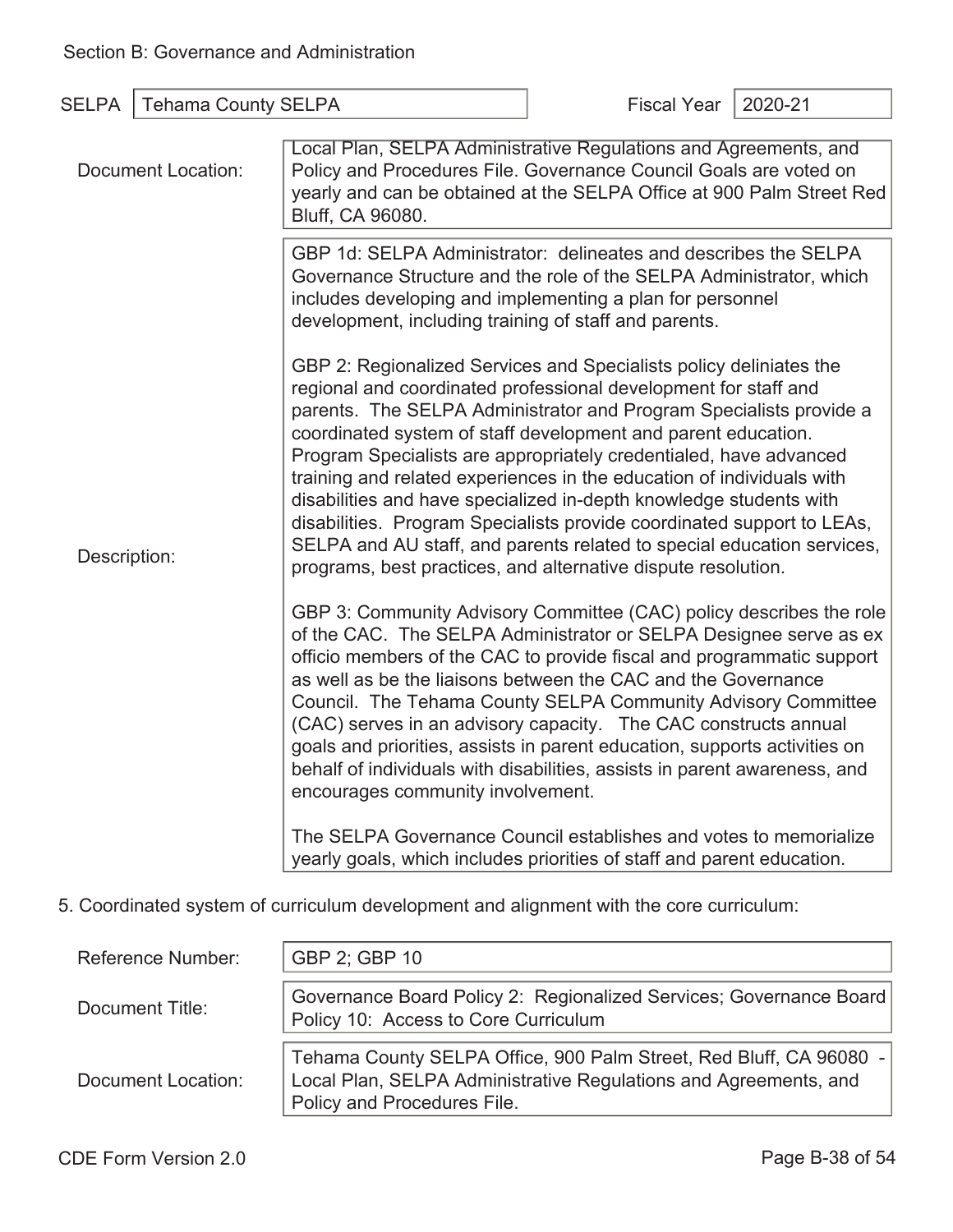SELPA.

| SELPA   Tehama County SELPA |                                                                    | Fiscal Year   2020-21 |  |
|-----------------------------|--------------------------------------------------------------------|-----------------------|--|
|                             |                                                                    |                       |  |
|                             | GBP 2 describes a coordinated system of curriculum development and |                       |  |

Description:

GBP 10 states each LEA in the SELPA will ensure students with disabilities have access to all required core curriculum, supplementary materials, and instructional materials and supports.

alignment with the core curriculum as a regionalized service within the

6. Coordinated system internal program review, evaluation of the effectiveness of the local plan, and implementation of the local plan accountability system:

| <b>Reference Number:</b>  | GBP 1; GBP 14                                                                                                                                                                                                                                                                                                                                                                                                                                                                                                                                                                                                                                                                                                                                                                                                                                                                                                                    |
|---------------------------|----------------------------------------------------------------------------------------------------------------------------------------------------------------------------------------------------------------------------------------------------------------------------------------------------------------------------------------------------------------------------------------------------------------------------------------------------------------------------------------------------------------------------------------------------------------------------------------------------------------------------------------------------------------------------------------------------------------------------------------------------------------------------------------------------------------------------------------------------------------------------------------------------------------------------------|
| Document Title:           | Governance Board Policy 1: Governance and Administrative Structure;<br>GBP 14: Amendments to the Local Plan                                                                                                                                                                                                                                                                                                                                                                                                                                                                                                                                                                                                                                                                                                                                                                                                                      |
| <b>Document Location:</b> | Tehama County SELPA Office, 900 Palm Street, Red Bluff, CA 96080 -<br>Local Plan, SELPA Administrative Regulations and Agreements, and<br>Policy and Procedures File.                                                                                                                                                                                                                                                                                                                                                                                                                                                                                                                                                                                                                                                                                                                                                            |
|                           | Program evaluation is the joint responsibility of the SELPA and the<br>LEAs within the SELPA local plan area. Regional Program Operators<br>are required to adhere to program operation standards agreed to in<br>SELPA Agreements. The Executive Committee and Governance<br>Council utilize yearly SELPA Goals to measure program effectiveness<br>and local plan implementation. The Executive Committee works on<br>policy and procedural development as it relates to implementation of the<br>local plan. Furthermore, the Local Plan is updated periodically pursuant<br>to the priorities of the Governance Council.                                                                                                                                                                                                                                                                                                     |
| Description:              | GBP 1 - Governance & Administrative Structure:<br>The SELPA Governance Council is charged with the responsibility of<br>adopting appropriate policies regarding the implementation of the Local<br>Plan for Special Education. Each LEA superintendent by participation in<br>the Governance Council is charged with overseeing the operations of<br>the Local Plan and implementing the policies adopted. Information is<br>transmitted to the SELPA Executive Council for implementation of the<br>directives and policies and for the development of procedures. The<br>SELPA Administrator provides a coordinating function and serves as<br>staff to each of the groups. Thus, a smooth and efficient operation of the<br>administrative structure is achieved to assure a successful<br>implementation of the Local Plan for Special Education in accordance<br>with the policies adopted by the SELPA Governance Council. |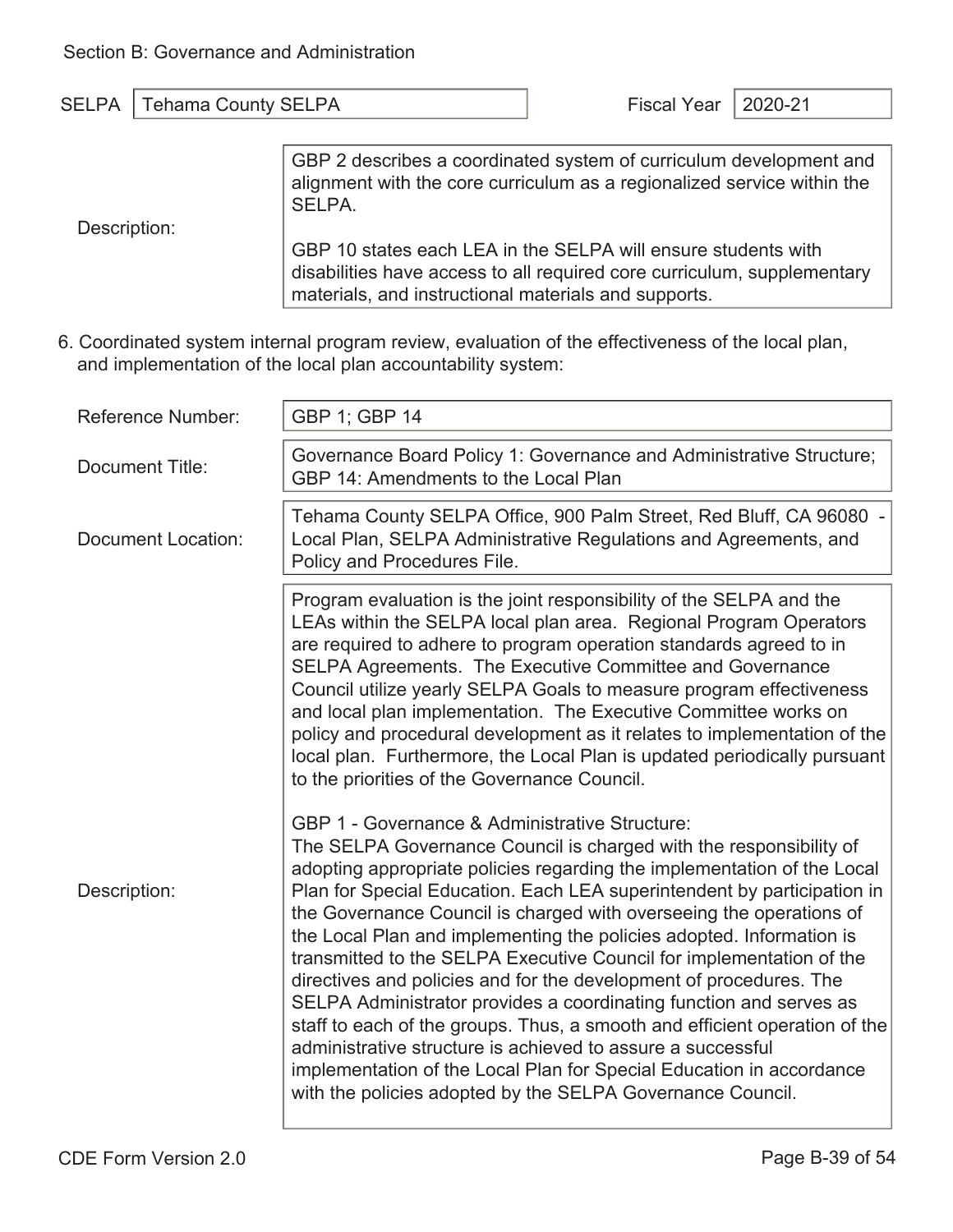SELPA | Tehama County SELPA  $\vert$  Fiscal Year | 2020-21

GBP 14 describes the process of analyzing the need to revise the local plan. The SELPA Administrator shall be responsible for the coordination of the development of any proposed amendments to the local plan.

7. Coordinated system of data collection and management:

| <b>Reference Number:</b>  | GBP 2; GBP 1d; GBP 3a; FAS 27                                                                                                                                                                                                                                                                                       |
|---------------------------|---------------------------------------------------------------------------------------------------------------------------------------------------------------------------------------------------------------------------------------------------------------------------------------------------------------------|
| <b>Document Title:</b>    | Governance 2: Regionalized Services; Governance Board Policy 1d:<br>Governance and Administrative Structure: SELPA Administrator;<br>Governance Board Policy 3a: LEA Responsibilities; Federal Assurance<br>27: Data                                                                                                |
| <b>Document Location:</b> | Tehama County SELPA Office, 900 Palm Street, Red Bluff, CA 96080 -<br>Local Plan, SELPA Administrative Regulations and Agreements, and<br>Policy and Procedures File.                                                                                                                                               |
|                           | GBP 2 indicates having a coordinated system of data collection and<br>management as a regionalized service within the SELPA.                                                                                                                                                                                        |
|                           | GBP 1d indicates that the SELPA Administrator is responsible for<br>adopting and implementing a management information system on<br>behalf of the SELPA.                                                                                                                                                            |
| Description:              | Governance Board Policy 3a: LEA Responsibilities indicates that all<br>LEAs in the SELPA must utilize the same management information<br>system as all other LEAs in the SELPA. Additionally, all LEAs must<br>collect and complete state and federal report requirements including<br>CALPADS reports and reviews. |
|                           | Federal Assurance Statement 27 states that it is the policy of the<br>SELPA to provide data or information to the California Department of<br>Education that may be required by regulations.                                                                                                                        |
|                           | Tehama County SELPA currently utilizes Special Education Information<br>System (SEIS). Tehama County SELPA also provides extensive<br>support to all member LEAs on CALPADs Special Education<br>submissions and certification.                                                                                     |

8. Coordination of interagency agreements:

Reference Number: | FAS 12; GBP 1d; GBP 2; GBP 6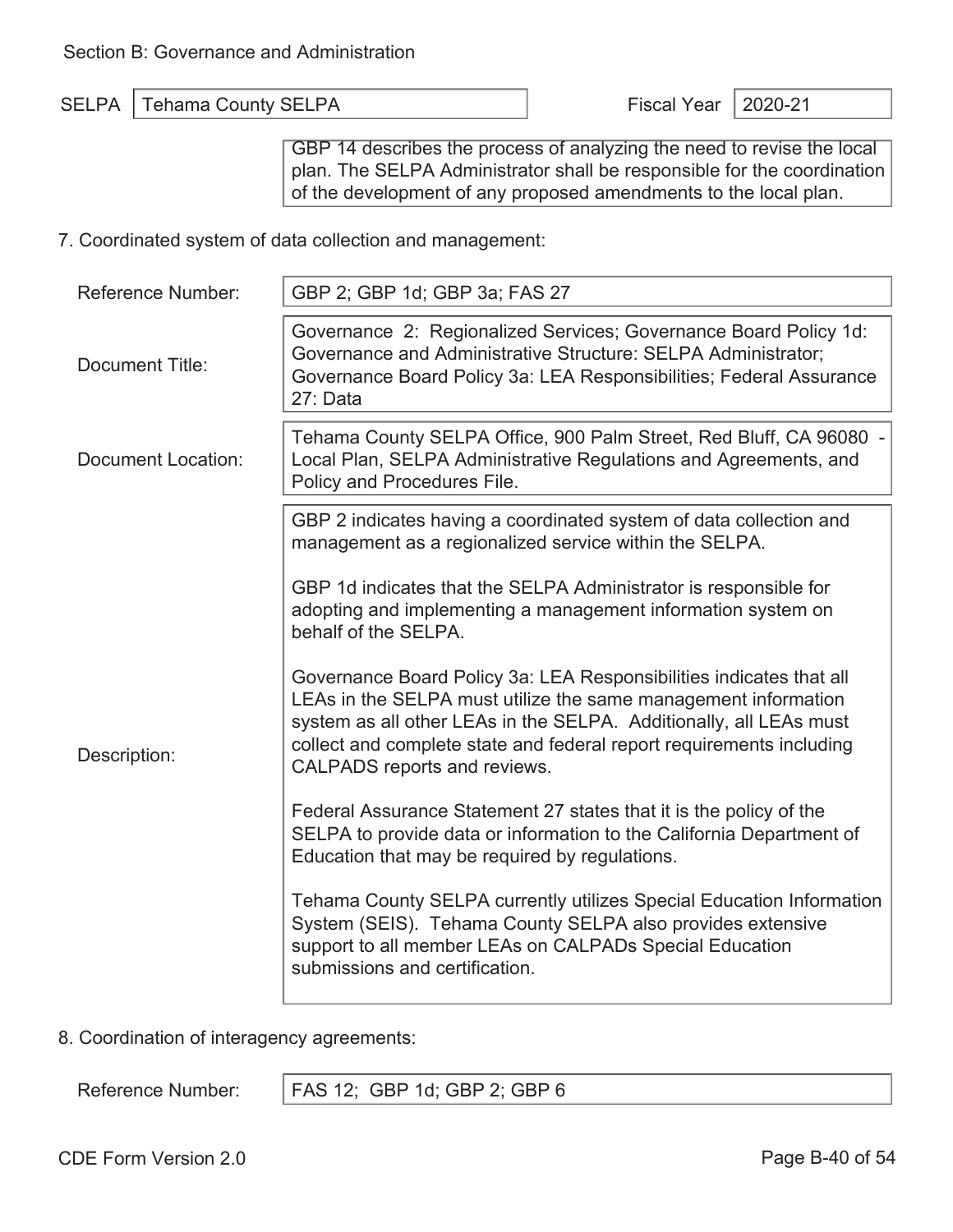| <b>SELPA</b>       | <b>Tehama County SELPA</b> |                                                                                                                                                                                                                                                                                                                                                                                                                                                                           | <b>Fiscal Year</b> | 2020-21 |
|--------------------|----------------------------|---------------------------------------------------------------------------------------------------------------------------------------------------------------------------------------------------------------------------------------------------------------------------------------------------------------------------------------------------------------------------------------------------------------------------------------------------------------------------|--------------------|---------|
| Document Title:    |                            | Federal Assurance Statement 12: Interagency; Governance Board<br>Policy 1d: Governance and Administrative Structure: SELPA<br>Administrator; Governance Board Policy 2: Regionalized Services;<br>Governance Board Policy 6: Programs for Early Childhood Special<br>Education                                                                                                                                                                                            |                    |         |
| Document Location: |                            | Tehama County SELPA Office, 900 Palm Street, Red Bluff, CA 96080 -<br>Local Plan, SELPA Administrative Regulations and Agreements, and<br>Policy and Procedures File.                                                                                                                                                                                                                                                                                                     |                    |         |
|                    |                            | Federal Assurance Statement 12 states that it is the policy of the<br>SELPA that interagency agreements or other mechanisms for<br>interagency coordination are in effect to ensure services required for<br>FAPE are provided, including the continuation of services during an<br>interagency dispute resolution process.                                                                                                                                               |                    |         |
| Description:       |                            | GBP 1d outlines the SELPA Administrator role and responsibilities<br>which includes maintaining and coordinating interagency agreements on<br>behalf of the SELPA to support the range and continuum of services for<br>students with disabilities within the SELPA.                                                                                                                                                                                                      |                    |         |
|                    |                            | GBP 2 indicates the coordination of interagency agreements as a<br>regionalized service within the SELPA.                                                                                                                                                                                                                                                                                                                                                                 |                    |         |
|                    |                            | GBP 6 delineates the interagency coordination required to serve infants<br>within the SELPA. The SELPA provides intensive special education<br>services to infants with low incidence disabilities birth through age two.<br>Through its agreement with the Far Northern Regional Center and<br>Shasta County Office of Education (SCOE), the SELPA coordinates the<br>smooth transition of services for infants who are eligible for services<br>upon turning age three. |                    |         |

### 9. Coordination of services to medical facilities:

| Reference Number:  | SA 1; GBP 2                                                                                                                                                           |
|--------------------|-----------------------------------------------------------------------------------------------------------------------------------------------------------------------|
| Document Title:    | SELPA Agreement 1: Intent; Governance Board Policy 2: Regionalized<br><b>Services</b>                                                                                 |
| Document Location: | Tehama County SELPA Office, 900 Palm Street, Red Bluff, CA 96080 -<br>Local Plan, SELPA Administrative Regulations and Agreements, and<br>Policy and Procedures File. |
|                    | SA 1 details the responsibility for the identification, evaluation, IEP                                                                                               |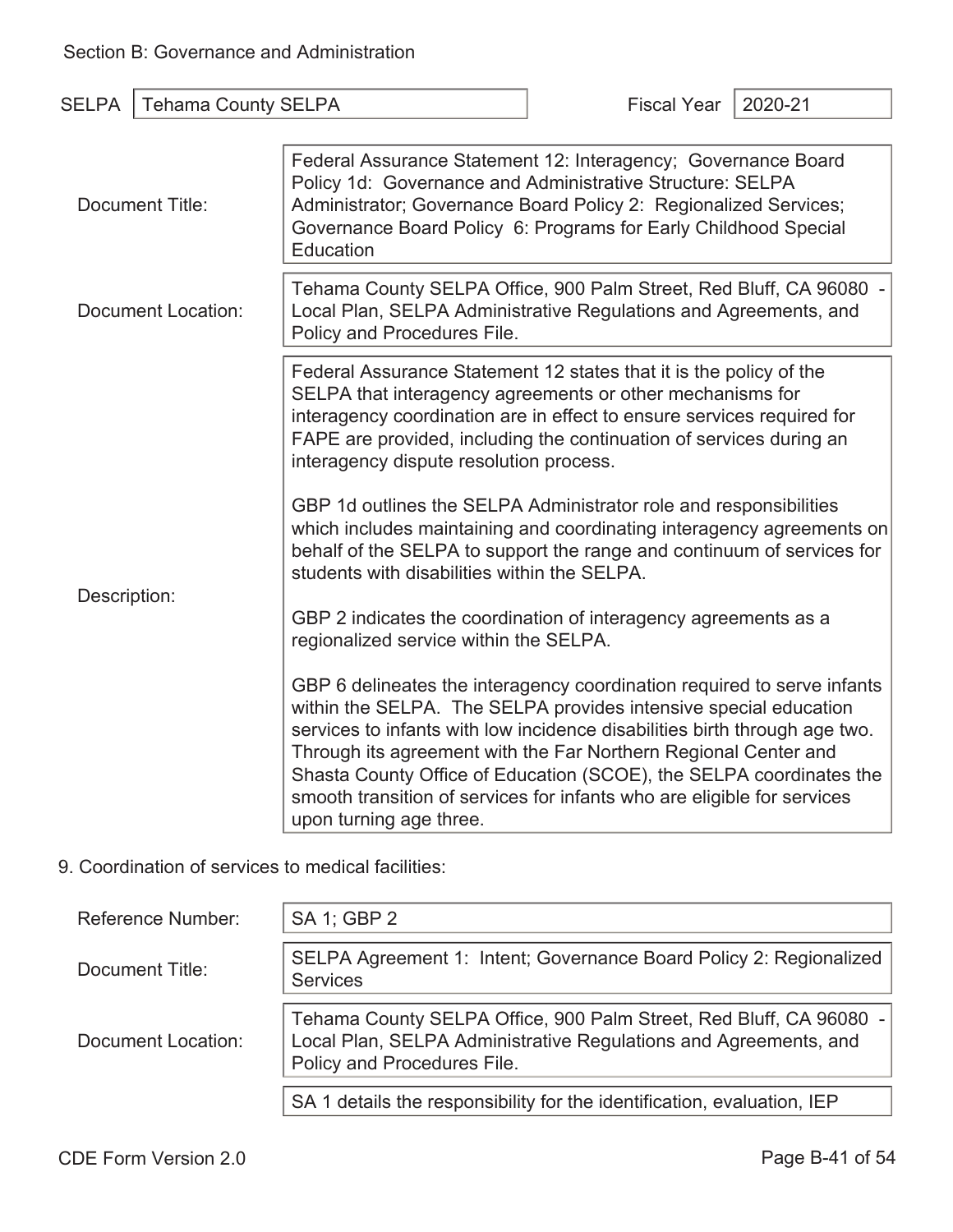| SELPA   Tehama County SELPA |                                                                        | Fiscal Year   2020-21 |  |
|-----------------------------|------------------------------------------------------------------------|-----------------------|--|
|                             |                                                                        |                       |  |
|                             | development and provision of special education and related services to |                       |  |
|                             | students with disabilities residing in hospitals and other residential |                       |  |
|                             |                                                                        |                       |  |

|              | medical facilities located within the geographical area of the LEA subject |
|--------------|----------------------------------------------------------------------------|
|              | to provisions of the local plan. The LEA may either provide the required   |
| Description: | services directly, through agreement with another LEA within the           |
|              | SELPA, through another public agency, or through contract with an          |
|              | appropriate nonpublic school or agency.                                    |
|              | GBP 2 indicates coordination of medical facilities as a SELPA              |
|              | regionalized service service.                                              |
|              |                                                                            |

10. Coordination of services to licensed children's institutions and foster family homes:

| Reference Number:  | SA 1; GBP 2; SA 7                                                                                                                                                                                                                                                                                                                                                                                                                                                                                                                                     |
|--------------------|-------------------------------------------------------------------------------------------------------------------------------------------------------------------------------------------------------------------------------------------------------------------------------------------------------------------------------------------------------------------------------------------------------------------------------------------------------------------------------------------------------------------------------------------------------|
| Document Title:    | SELPA Agreement 1: Intent; Governance Board Policy 2: Regionalized<br>Services; SELPA Agreement 7: LCI Funds                                                                                                                                                                                                                                                                                                                                                                                                                                          |
| Document Location: | Tehama County SELPA Office, 900 Palm Street, Red Bluff, CA 96080 -<br>Local Plan, SELPA Administrative Regulations and Agreements, and<br>Policy and Procedures File.                                                                                                                                                                                                                                                                                                                                                                                 |
|                    | SA 1 details the responsibility for the identification, evaluation, IEP<br>development and provision of special education and related services to<br>students with disabilities residing in LCIs and Foster Family Homes<br>within the geographical area of the LEA subject to provisions described<br>in the local plan. The LEA may either provide the required services<br>directly, through agreement with another LEA within the SELPA,<br>through another public agency, or through contract with an appropriate<br>nonpublic school or agency. |
| Description:       | GBP 2 indicates coordination and services to LCI facilities and foster<br>family homes as a regionalized service within the SELPA.<br>SA 7:LCI Funds details the prioritization of LCI funds and the process of<br>requesting and accessing these funds.                                                                                                                                                                                                                                                                                              |
|                    | Furthermore, when a LCI eligible student transfers out of the SELPA; it<br>is the practice of Tehama County SELPA to notify the receiving SELPA,<br>if the student transfers to a school within California.                                                                                                                                                                                                                                                                                                                                           |

11. Preparation and transmission of required special education local plan area reports:

Reference Number: | GBP 1d; GBP 2: Regionalized Services; FAS 27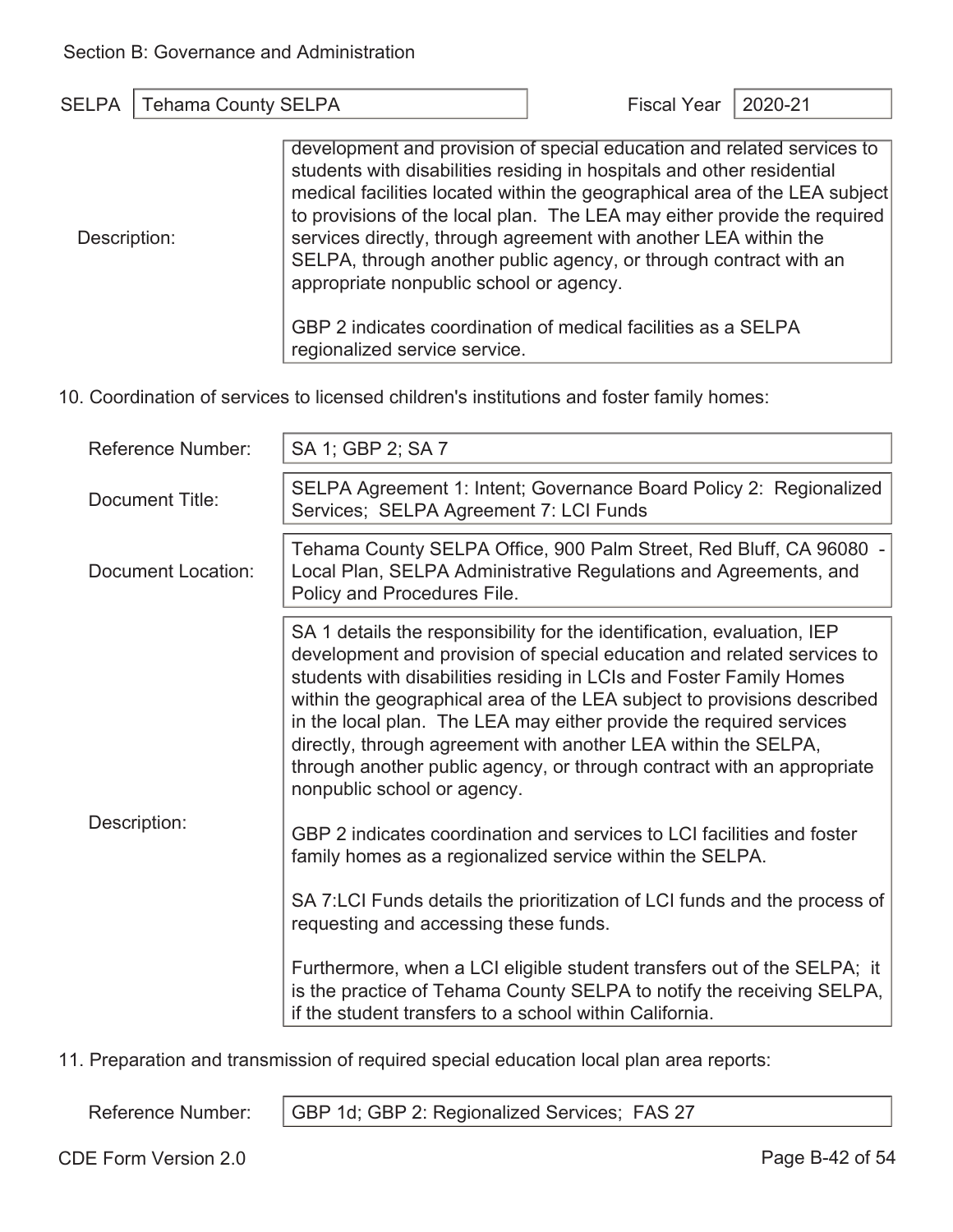| <b>SELPA</b>       | <b>Tehama County SELPA</b> |                                                                                                                                                                                                                                                                                                                                                                     | <b>Fiscal Year</b> | 2020-21 |
|--------------------|----------------------------|---------------------------------------------------------------------------------------------------------------------------------------------------------------------------------------------------------------------------------------------------------------------------------------------------------------------------------------------------------------------|--------------------|---------|
|                    |                            |                                                                                                                                                                                                                                                                                                                                                                     |                    |         |
| Document Title:    |                            | Board Policy 1d: Governance and Administrative Structure: SELPA<br>Administrator; Governance Board Policy 2: Regionalized Services;<br>Governance Federal Assurance Statement 27;                                                                                                                                                                                   |                    |         |
| Document Location: |                            | Tehama County SELPA Office, 900 Palm Street, Red Bluff, CA 96080 -<br>Local Plan, SELPA Administrative Regulations and Agreements, and<br>Policy and Procedures File.                                                                                                                                                                                               |                    |         |
|                    |                            | GBP 1d outlines the SELPA Administrator role and responsibilities<br>which includes preparing, transmitting, and submitting all program and<br>fiscal reports to the CDE.                                                                                                                                                                                           |                    |         |
|                    |                            | GBP 2 indicates preparation and transmission of required special<br>education local plan area reports as a regionalized service within the<br>SELPA.                                                                                                                                                                                                                |                    |         |
| Description:       |                            | Federal Assurance Statement 27 states that it is the policy of the<br>SELPA to provide data or information to the CDE that may be required<br>by regulations.                                                                                                                                                                                                       |                    |         |
|                    |                            | Tehama County SELPA currently utilizes Special Education Information<br>System (SEIS). Tehama County SELPA also provides extensive<br>support to all member LEAs on CALPADs Special Education<br>submissions and certification. The SELPA is the lead in the data<br>management, processing, and submission of all reports required by the<br>CDE, for member LEAs. |                    |         |

### 12. Fiscal and logistical support of the CAC:

| Reference Number:  | GBP 2; GBP 3: GBP 17                                                                                                                                                                                                                                           |
|--------------------|----------------------------------------------------------------------------------------------------------------------------------------------------------------------------------------------------------------------------------------------------------------|
| Document Title:    | Governance Board Policy 2: Regionalized Services; Governance Board<br>Policy 3: Roles and Responsibilities of Participating Entities Governance<br>Board Policy 17: Tehama County Special Education Local Plan<br><b>Allocation Plan and Budget Categories</b> |
| Document Location: | Tehama County SELPA Office, 900 Palm Street, Red Bluff, CA 96080 -<br>Local Plan, SELPA Administrative Regulations and Agreements, and<br>Policy and Procedures File.                                                                                          |
|                    | GBP 2 - Regionalized Services indicates fiscal and logistical support of<br>the SELPA Community Advisory Council as a regionalized service<br>within the SELPA.                                                                                                |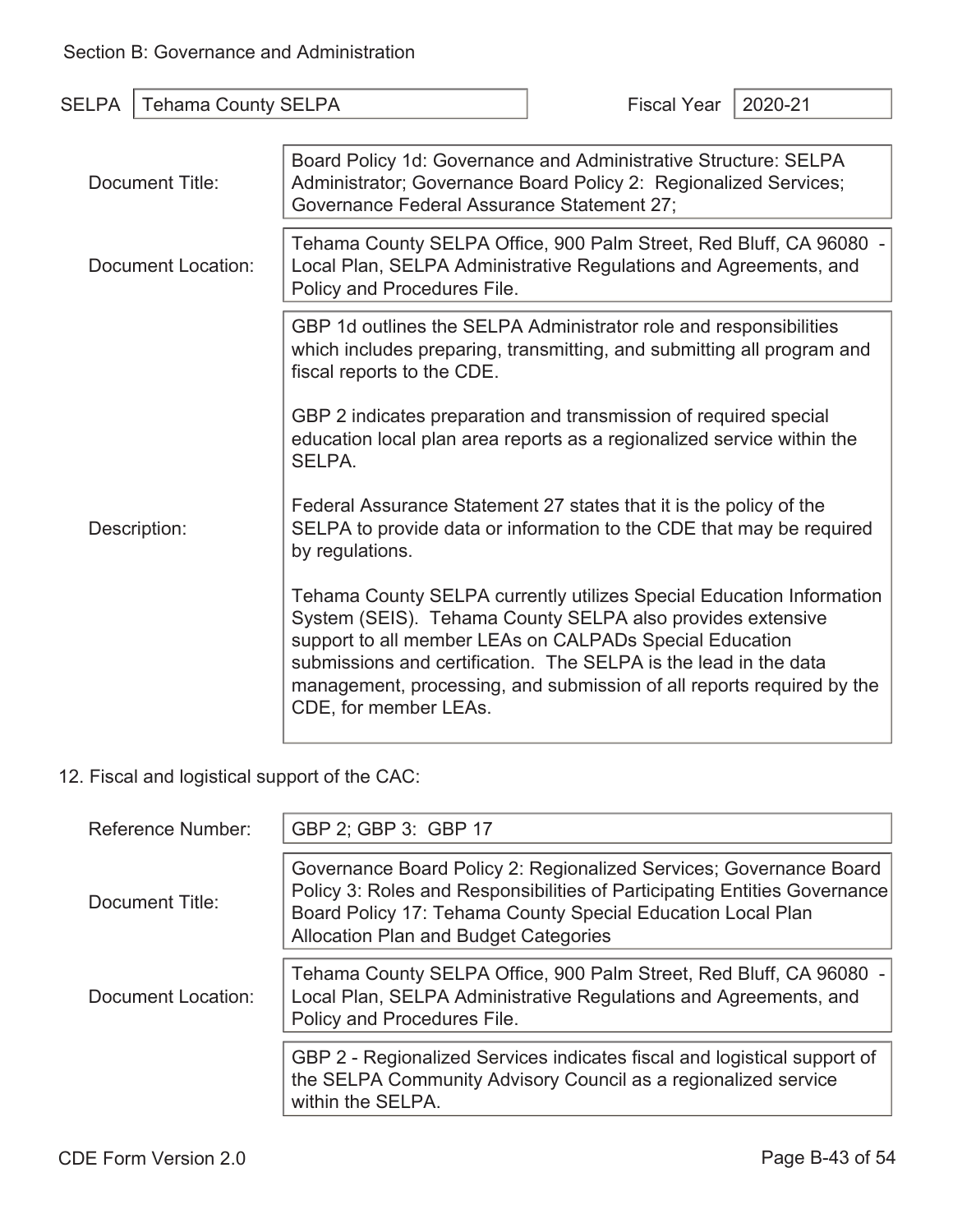Description: GBP 3 - Roles and Responsibilities outlines the roles of all the entities including the SELPA Administrator and CAC. Announcements of CAC meetings and activities will be distributed to parents of children with disabilities in the SELPA. In addition, information will be posted on the SELPA web page. GBP 17 - SELPA Allocation Plan details the fiscal structure of the SELPA and how the SELPA office is funded, which includes fiscal and programmatic support to the CAC. The SELPA office prepares all agendas, schedules the meetings, and provides training for the CAC. The CAC review the SELPA Governance Council annual goals and also construct their own annual goals. as a committee.

13. Coordination of transportation services for individuals with exceptional needs:

| <b>Reference Number:</b> | SAR 41; SELPA Procedure 13, Manual Section III                                                                                                                                                                                                                                                                                                                                                                                                                     |
|--------------------------|--------------------------------------------------------------------------------------------------------------------------------------------------------------------------------------------------------------------------------------------------------------------------------------------------------------------------------------------------------------------------------------------------------------------------------------------------------------------|
| Document Title:          | SELPA Administrative Regulation 41: Transportation for Students with<br>Disabilities; SELPA Procedure 13. Transportation Agreements                                                                                                                                                                                                                                                                                                                                |
| Document Location:       | Tehama County SELPA Office, 900 Palm Street, Red Bluff, CA 96080 -<br>Local Plan, SELPA Administrative Regulations and Agreements, and<br>Policy and Procedures File.                                                                                                                                                                                                                                                                                              |
|                          | SAR 41 summarizes specialized transportation for students with<br>disabilities and the responsibility of LEAs and IEP teams to determine<br>transportation services and criteria. The process in determining<br>transportation services are determined by criteria and specific needs of<br>each student. The SELPA will provide technical assistance to LEAs or<br>parents as requested.                                                                          |
| Description:             | The SELPA Procedure 13, Section III manual outlines local procedures<br>for specialized transportation and the responsibilities of each LEA, the<br>County Office, and of the SELPA for students preschool to adult.<br>Transportation guidelines are outlined, including length of ride,<br>medication, health needs, behavioral interventions, discipline, in-lieu<br>transportation, and recommendations for students who fall under the<br>McKinney-Vento Act. |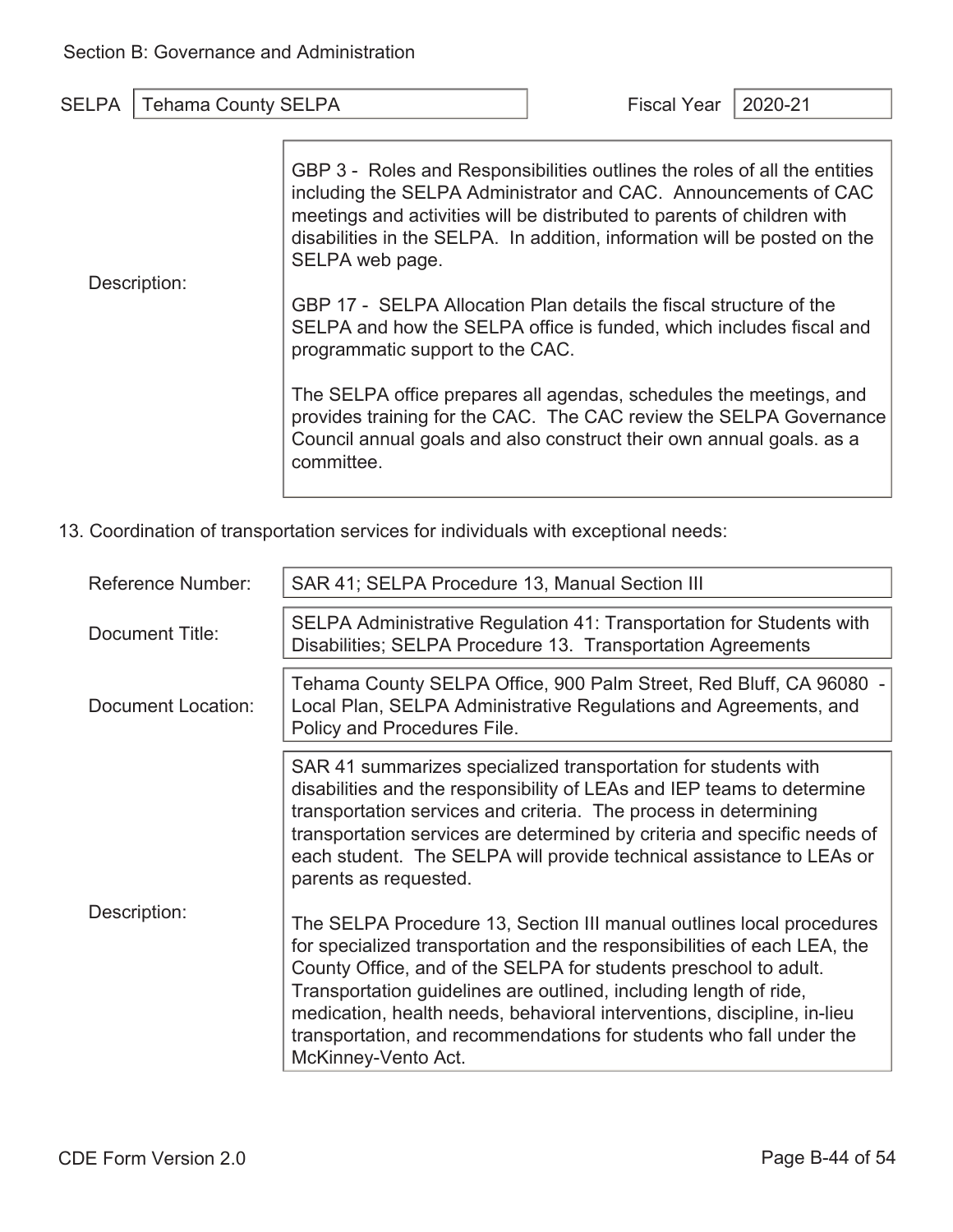SELPA Tehama County SELPA Fiscal Year 2020-21

14. Coordination of career and vocational education and transition services:

| Reference Number:  | GBP 2; GBP 17; SA 2                                                                                                                                                                                                                                                                                          |
|--------------------|--------------------------------------------------------------------------------------------------------------------------------------------------------------------------------------------------------------------------------------------------------------------------------------------------------------|
| Document Title:    | Governance Board Policy 2: Regionalized Services; Governance Board<br>Policy 17: Tehama County Special Education Local Plan Allocation Plan<br>and Budget Categories; SELPA Agreement 2: Service Delivery within<br><b>Tehama County SELPA</b>                                                               |
| Document Location: | Tehama County SELPA Office, 900 Palm Street, Red Bluff, CA 96080 -<br>Local Plan, SELPA Administrative Regulations and Agreements, and<br>Policy and Procedures File.                                                                                                                                        |
| Description:       | GBP 2 - Regionalized Services indicates that coordination of career,<br>vocational and transition services is a regionalized service within the<br>SELPA.                                                                                                                                                    |
|                    | GBP 17 - SELPA Allocation Plan details the fiscal structure of the<br>SELPA and how funds related to coordination of transition services are<br>funded to our local high school member LEAs.                                                                                                                 |
|                    | SA 2: Service Delivery within Tehama County SELPA is a guidance<br>document outlining the continuum of services within the SELPA,<br>including transition services for students age 18-22 and how to access<br>services through member LEAs of the county office of education special<br>education programs. |

#### 15. Assurance of full educational opportunity:

| <b>Reference Number:</b> | SAR 2; SP 2; SA 2                                                                                                                                                                                                  |
|--------------------------|--------------------------------------------------------------------------------------------------------------------------------------------------------------------------------------------------------------------|
| Document Title:          | SELPA Administrative Regulation 2: Full Educational Opportunity;<br>SELPA Policy 2: Full Educational Opportunity; SELPA Agreement:<br>Service Delivery within Tehama County SELPA                                  |
| Document Location:       | Tehama County SELPA Office, 900 Palm Street, Red Bluff, CA 96080 -<br>Local Plan, SELPA Administrative Regulations and Agreements, and<br>Policy and Procedures File.                                              |
|                          | SAR 2: Full Educational Opportunity is adopted by the SELPA to<br>ensure that all students with disabilities have access to a continuum of<br>services and educational programs that are available to non-disabled |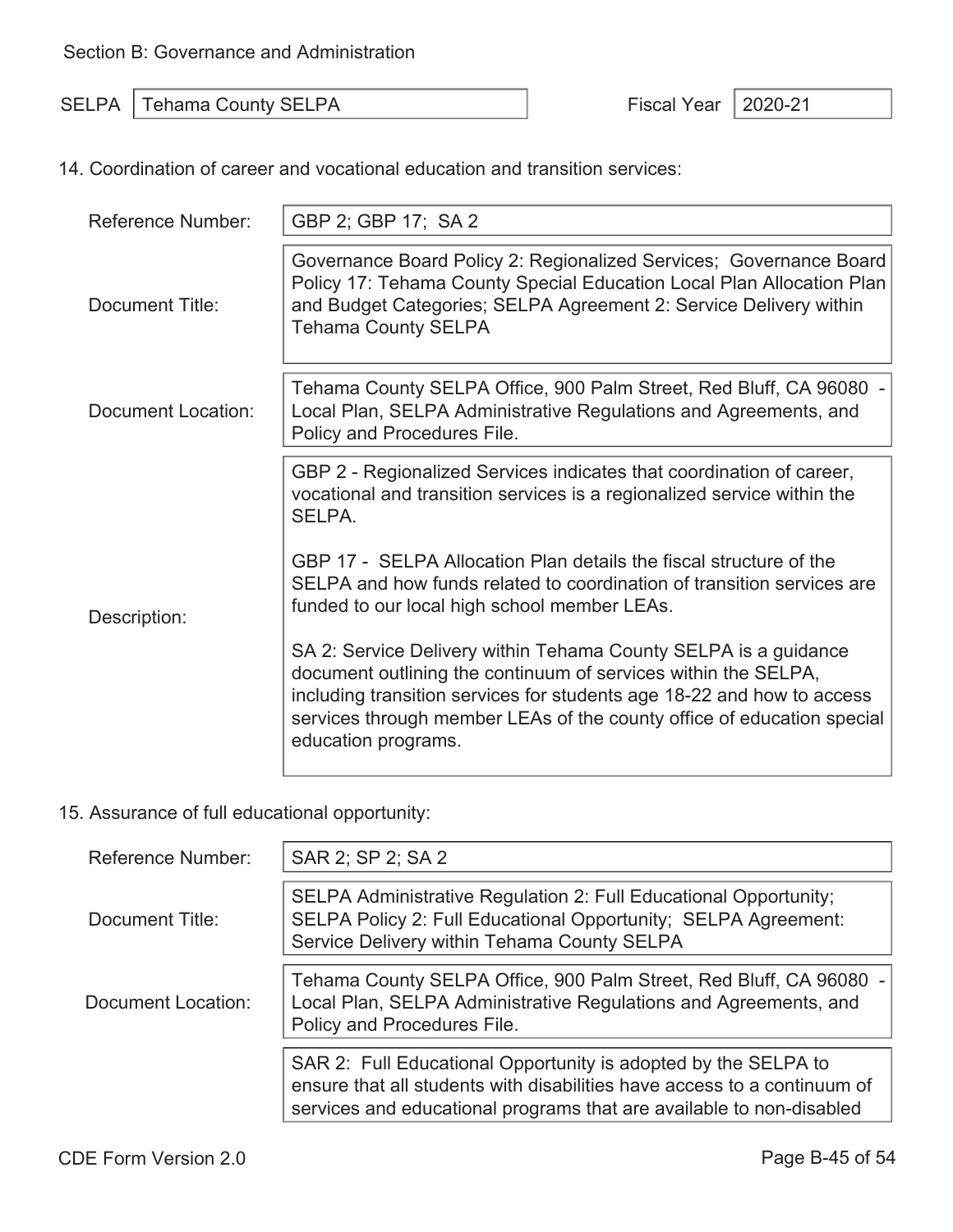Description:

| iscal Year <sup>.</sup> | $\vert$ 2 |
|-------------------------|-----------|
|                         |           |

peers.

SP 2 states it is the policy of the SELPA that all pupils with disabilities have access to the variety of educational programs, non-academic programs, and services available to non-disabled pupils including nonacademic and extra-curricular services and activities.

SA 2 is a guidance document outlining the access and continuum of services for all students with disabilities within the SELPA boundaries. Additionally, it outlines the responsibility of all LEAs within the SELPA to ensure access to the continuum of services.

16. Fiscal administration and the allocation of state and federal funds pursuant to *EC* Section 56836.01—The SELPA Administrator's responsibility for the fiscal administration of the annual budget plan; the allocation of state and federal funds; and the reporting and accounting of special education funding.

| <b>Reference Number:</b> | GBP 1d; GPB 17                                                                                                                                                                                                                                                                                                                                                                                                                                                                                                                                                                                                          |
|--------------------------|-------------------------------------------------------------------------------------------------------------------------------------------------------------------------------------------------------------------------------------------------------------------------------------------------------------------------------------------------------------------------------------------------------------------------------------------------------------------------------------------------------------------------------------------------------------------------------------------------------------------------|
| Document Title:          | Governance Board Policy 1d: Governance and Administrative Structure<br>- SELPA Administrator; Governance Board Policy 17: Tehama County<br>Special Education Local Plan Allocation Plan and Budget Categories                                                                                                                                                                                                                                                                                                                                                                                                           |
| Document Location:       | Tehama County SELPA Office, 900 Palm Street, Red Bluff, CA 96080 -<br>Local Plan, SELPA Administrative Regulations and Agreements, and<br>Policy and Procedures File.                                                                                                                                                                                                                                                                                                                                                                                                                                                   |
| Description:             | <b>GBP 1d: Governance and Administrative Structure - SELPA</b><br>Administrator describes the responsibility and role of the SELPA<br>Administrator in relation to fiscal oversight and management:<br>Preparing and submitting approved annual budget and service plans,<br>assisting the executive committee to develop plans for the allocation of<br>state and federal funds for special education, ensuring appropriate use<br>of federal, state, and local funds allocated for special education,<br>preparing program and fiscal reports required by the LEAs, SELPA, and<br>California Department of Education. |
|                          | GBP 17 is the fiscal allocation and budget policy and guidance<br>document for the SELPA. The SELPA Administrator assists the<br>Executive Committee and Governance Council to develop plans for the<br>allocation of state and federal funds for special education and ensures<br>appropriate use of federal, state, and local funds allocated for special                                                                                                                                                                                                                                                             |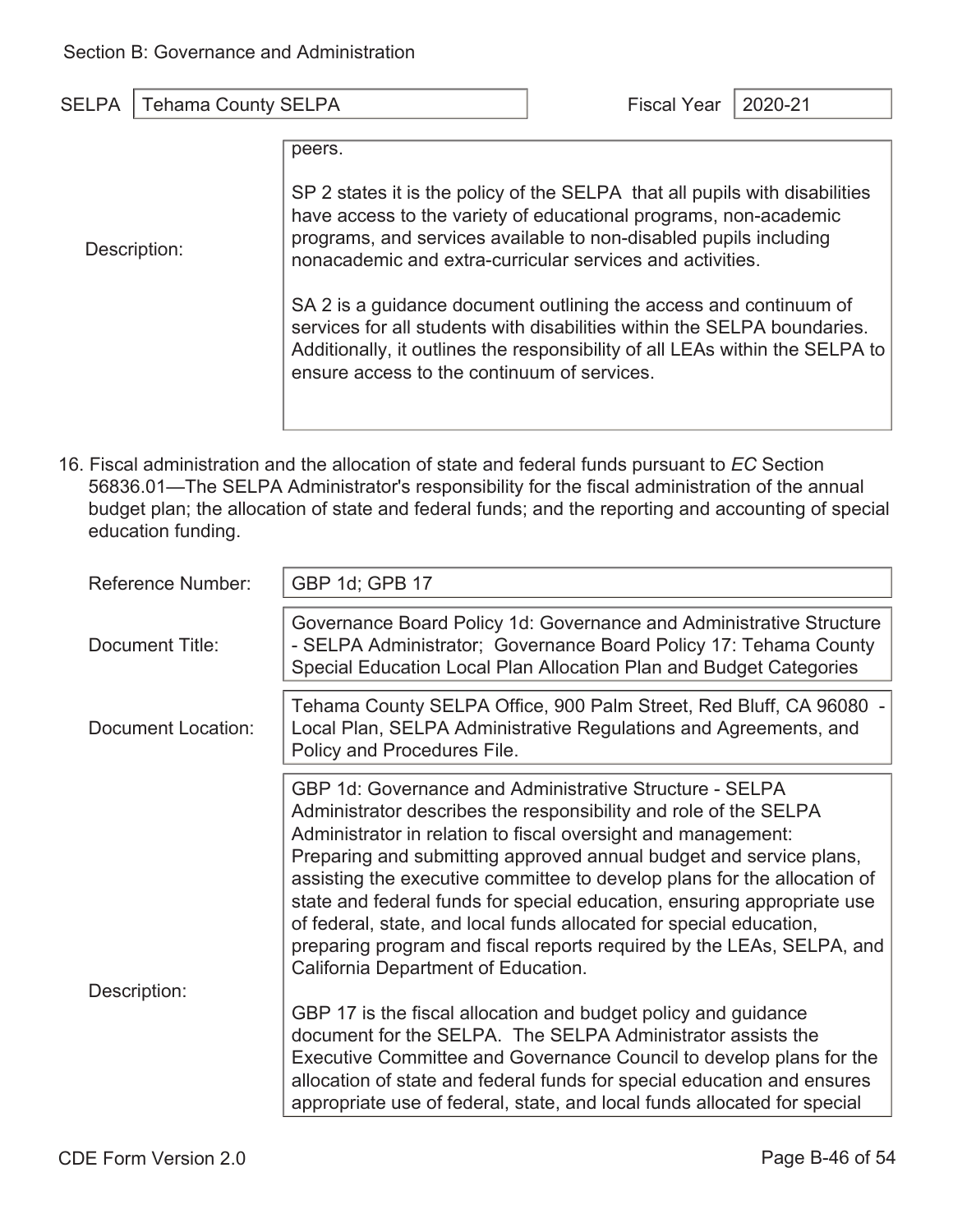education. The TCDE shall serve as the AU for the SELPA and receives and distributes special education funds for the operation of special education programs and services, according to the locally approved Special Education Funding Allocation Plan.

17. Direct instructional program support that maybe provided by program specialists in accordance with *EC* Section 56368:

| <b>Reference Number:</b>  | GBP <sub>2</sub>                                                                                                                                                                                                                                                                                                                                                                                                                                                                                                                                                                                                                                                                                                                                                                                                                                                                                                                                                                                                                                                                                                                                                                                                                                                                                                                                                                                 |
|---------------------------|--------------------------------------------------------------------------------------------------------------------------------------------------------------------------------------------------------------------------------------------------------------------------------------------------------------------------------------------------------------------------------------------------------------------------------------------------------------------------------------------------------------------------------------------------------------------------------------------------------------------------------------------------------------------------------------------------------------------------------------------------------------------------------------------------------------------------------------------------------------------------------------------------------------------------------------------------------------------------------------------------------------------------------------------------------------------------------------------------------------------------------------------------------------------------------------------------------------------------------------------------------------------------------------------------------------------------------------------------------------------------------------------------|
| <b>Document Title:</b>    | Governance Board Policy 2: Regionalized Services and Program<br><b>Specialists Assurances</b>                                                                                                                                                                                                                                                                                                                                                                                                                                                                                                                                                                                                                                                                                                                                                                                                                                                                                                                                                                                                                                                                                                                                                                                                                                                                                                    |
| <b>Document Location:</b> | Tehama County SELPA Office, 900 Palm Street, Red Bluff, CA 96080 -<br>Local Plan, SELPA Administrative Regulations and Agreements, and<br>Policy and Procedures File.                                                                                                                                                                                                                                                                                                                                                                                                                                                                                                                                                                                                                                                                                                                                                                                                                                                                                                                                                                                                                                                                                                                                                                                                                            |
| Description:              | GBP 2 discusses the role and services of Program Specialists within the<br>SELPA. Program specialists are employed through the AU and serve<br>the SELPA under the direction of the SELPA Administrator. Program<br>specialists shall be appropriately credentialed, have advanced training<br>and related experiences in the education of individuals with disabilities<br>and have specialized in-depth knowledge in one or more areas of<br>disabling condition. The role of the program specialist includes but is not<br>limited to the following:<br>• Conduct observations, consult with, and assist special and general<br>education staff, administrators, and parents regarding appropriate<br>placement and services for students.<br>• Participate in program development, primarily in the area of his or her<br>expertise.<br>• Coordinate curricular resources and take leadership in ensuring the<br>use of appropriate instructional methods, strategies, interventions, and<br>resources.<br>• Facilitate the development and implementation of staff development<br>and parent education activities.<br>• Assist LEAs in completing program reviews, monitoring compliance,<br>and resolving disputes regarding special education programs and<br>services.<br>• Assist in assuring that students have full educational opportunities.<br>• Provide other services as needed. |

#### **Special Education Local Plan Area Services**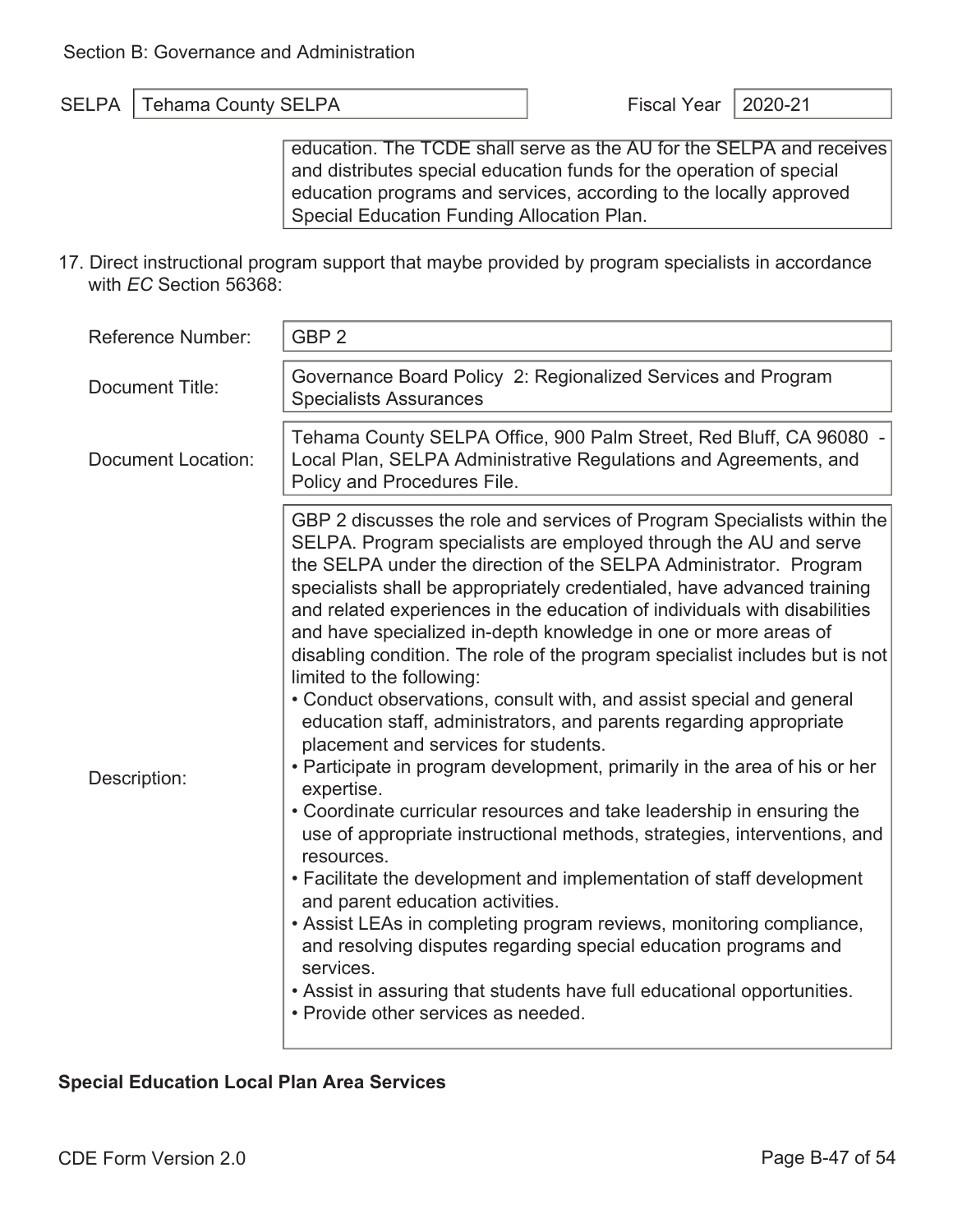SELPA Tehama County SELPA Fiscal Year 2020-21

1. A description of programs for early childhood special education from birth through five years of age:

| <b>Reference Number:</b>  | SA 9; GBP:6; FNRC Inter-agency Agreement; SCOE MOU                                                                                                                                                                                                                                                                                                                                                                                                                                                                                                                                                                                                                                                                                                                                                                                                                                                                                                                                                                                                                                                                                                                                                                                                                                                                                                                                                                                                                                                                                                                                                                                                                                                                                        |
|---------------------------|-------------------------------------------------------------------------------------------------------------------------------------------------------------------------------------------------------------------------------------------------------------------------------------------------------------------------------------------------------------------------------------------------------------------------------------------------------------------------------------------------------------------------------------------------------------------------------------------------------------------------------------------------------------------------------------------------------------------------------------------------------------------------------------------------------------------------------------------------------------------------------------------------------------------------------------------------------------------------------------------------------------------------------------------------------------------------------------------------------------------------------------------------------------------------------------------------------------------------------------------------------------------------------------------------------------------------------------------------------------------------------------------------------------------------------------------------------------------------------------------------------------------------------------------------------------------------------------------------------------------------------------------------------------------------------------------------------------------------------------------|
| <b>Document Title:</b>    | SELPA Agreement 9 - Preschool Continuum of Services; Governance<br>Board Policy 6 - Programs for Early Childhood Special Education<br>Far Northern Regional Center Interagency Agreement; Shasta County<br>Office of Education MOU                                                                                                                                                                                                                                                                                                                                                                                                                                                                                                                                                                                                                                                                                                                                                                                                                                                                                                                                                                                                                                                                                                                                                                                                                                                                                                                                                                                                                                                                                                        |
| <b>Document Location:</b> | Tehama County SELPA Office, 900 Palm Street, Red Bluff, CA 96080 -<br>Local Plan, SELPA Administrative Regulations and Agreements, and<br>Policy and Procedures File.                                                                                                                                                                                                                                                                                                                                                                                                                                                                                                                                                                                                                                                                                                                                                                                                                                                                                                                                                                                                                                                                                                                                                                                                                                                                                                                                                                                                                                                                                                                                                                     |
| Description:              | SA 9 describes the statutory responsibilities of the SELPA and LEAs<br>within the SELPA to assure that preschool aged students with<br>disabilities have access to special education services. It further<br>describes the referral, screening, assessment and services model. The<br>county office of education provides the vast majority of services, on<br>behalf of the SELPA, for preschool aged students with disabilities from<br>identification, to evaluation, to service delivery. Program Operator<br>districts provide speech and language services to students attending<br>preschools in their district attendance areas.<br>GBP 6 - summarizes how the SELPA provides intensive special<br>education services to infants with low incidence disabilities birth through<br>age two. The SELPA provides intensive special education services to<br>infants with low incidence disabilities birth through age two through the<br>contracts with Far Northern Regional Center and Shasta County Office<br>of Education. Through its agreement with the Far Northern Regional<br>Center, and the Shasta County Office of Education, the Tehama<br>County SELPA coordinates the smooth transition of services for infants<br>who are eligible for services upon turning age three.<br>An Interagency Agreement between Far Northern Regional Center and<br>Tehama County SELPA is crafted and agreed upon yearly for infant<br>services.<br>A Memorandum of Understanding (MOU) between Shasta County<br>Office of Education (SCOE) and Tehama County Office of Education<br>has been longstanding, for infant services, as Shasta County continues<br>to receive state funding on behalf of infants residing in Tehama County. |

2. A description of the method by which members of the public, including parents or guardians of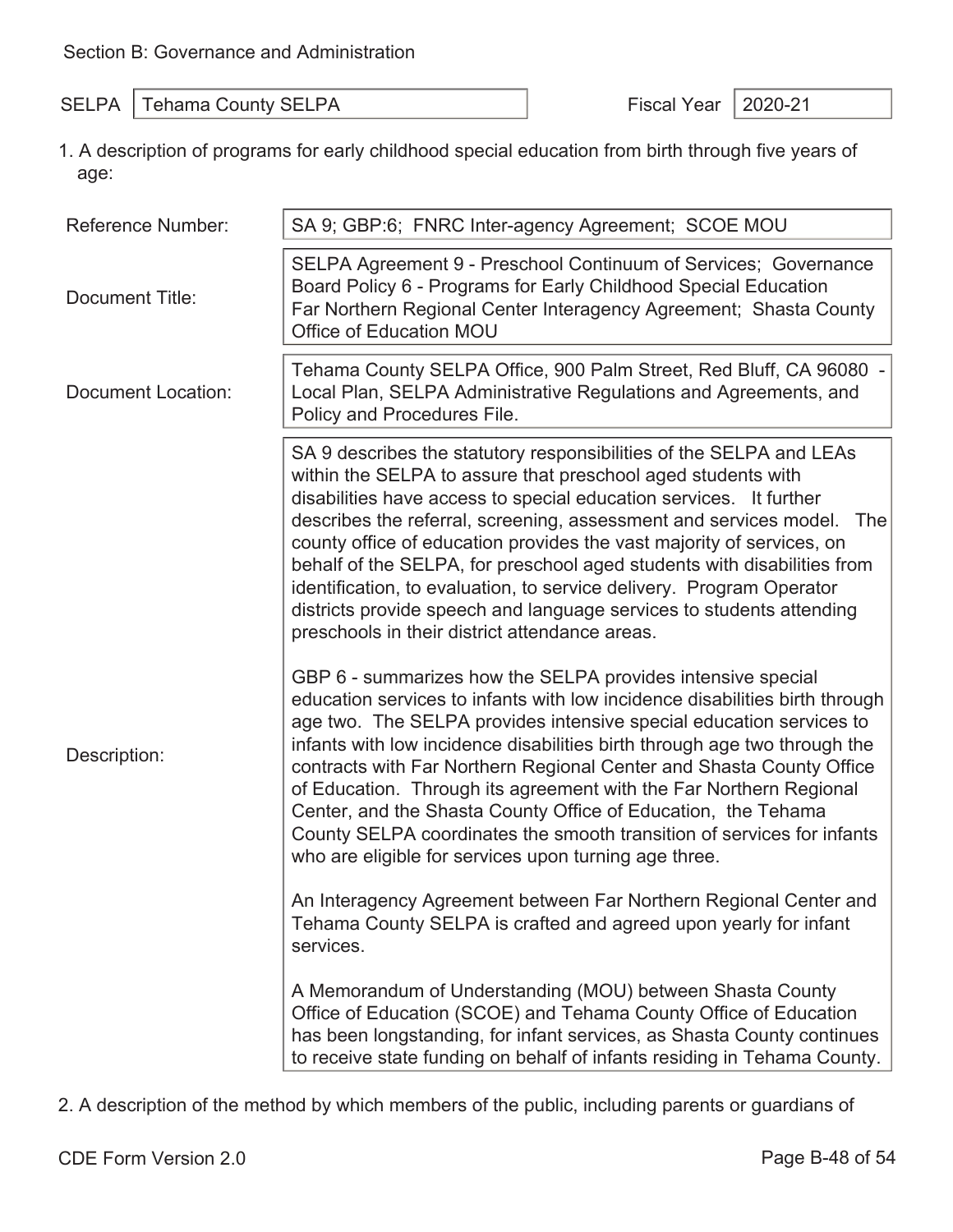individuals with exceptional needs who are receiving services under the local plan, may address questions or concerns to the SELPA governing body or individual administrator:

| <b>Reference Number:</b>  | GBP 15; GBP 3f                                                                                                                                                                                                                                                                                                                                                                                                                                                                                                                                                                                                                                                                                                                                                         |
|---------------------------|------------------------------------------------------------------------------------------------------------------------------------------------------------------------------------------------------------------------------------------------------------------------------------------------------------------------------------------------------------------------------------------------------------------------------------------------------------------------------------------------------------------------------------------------------------------------------------------------------------------------------------------------------------------------------------------------------------------------------------------------------------------------|
| <b>Document Title:</b>    | Governance Board Policy 15: Public Addressing the Governing Body<br>Input - Governance Board; Governance Board Policy 3f- CAC                                                                                                                                                                                                                                                                                                                                                                                                                                                                                                                                                                                                                                          |
| <b>Document Location:</b> | Tehama County SELPA Office, 900 Palm Street, Red Bluff, CA 96080 -<br>Local Plan, SELPA Administrative Regulations and Agreements, and<br>Policy and Procedures File. Tehama County SELPA website: https://<br>www.tehamaschools.org/Departments/Special-Education/SELPA/<br>index.html                                                                                                                                                                                                                                                                                                                                                                                                                                                                                |
| Description:              | GBP 15 describes how the method by which members of the public,<br>including parents or guardians of students with disabilities, may address<br>questions or concerns to the governing boards of each LEA, the<br>SELPA Governance Council, the Executive Committee, and/or the CAC.<br>Opportunities for public input will be included on all agendas of each<br>committee, held to the Brown Act Standard. The Tehama County<br>SELPA Administrator and District Special Education Administrators are<br>also available to meet with parents or members of the public who may<br>have questions or concerns. Meetings can be arranged by contacting<br>the SELPA office. The SELPA office can also coordinate meetings<br>between the LEA and parents or the public. |
|                           | GBP 3f describes the CAC roles and responsibilities and their<br>participation. The SELPA Office provides the SELPA Governance board<br>packets and agenda to the CAC president. The SELPA Office posts all<br>agendas outside the SELPA Office, Tehama County Department of<br>Education (AU). Any member of the public can request the agenda and<br>documents be sent to them.                                                                                                                                                                                                                                                                                                                                                                                      |

3. A description of a dispute resolution process, including mediation and final and binding arbitration to resolve disputes over the distribution of funding, the responsibility for service provision, and the other governance activities specified within the local plan:

| Reference Number:  | <b>GBP 16</b>                                                                                                                                                                                    |
|--------------------|--------------------------------------------------------------------------------------------------------------------------------------------------------------------------------------------------|
| Document Title:    | Governance Board Policy 16 - SELPA Dispute Resolution Procedure                                                                                                                                  |
| Document Location: | Tehama County SELPA Office, 900 Palm Street, Red Bluff, CA 96080 -<br>Local Plan, Governance Board Policies, SELPA Administrative<br>Regulations and Agreements, and Policy and Procedures File. |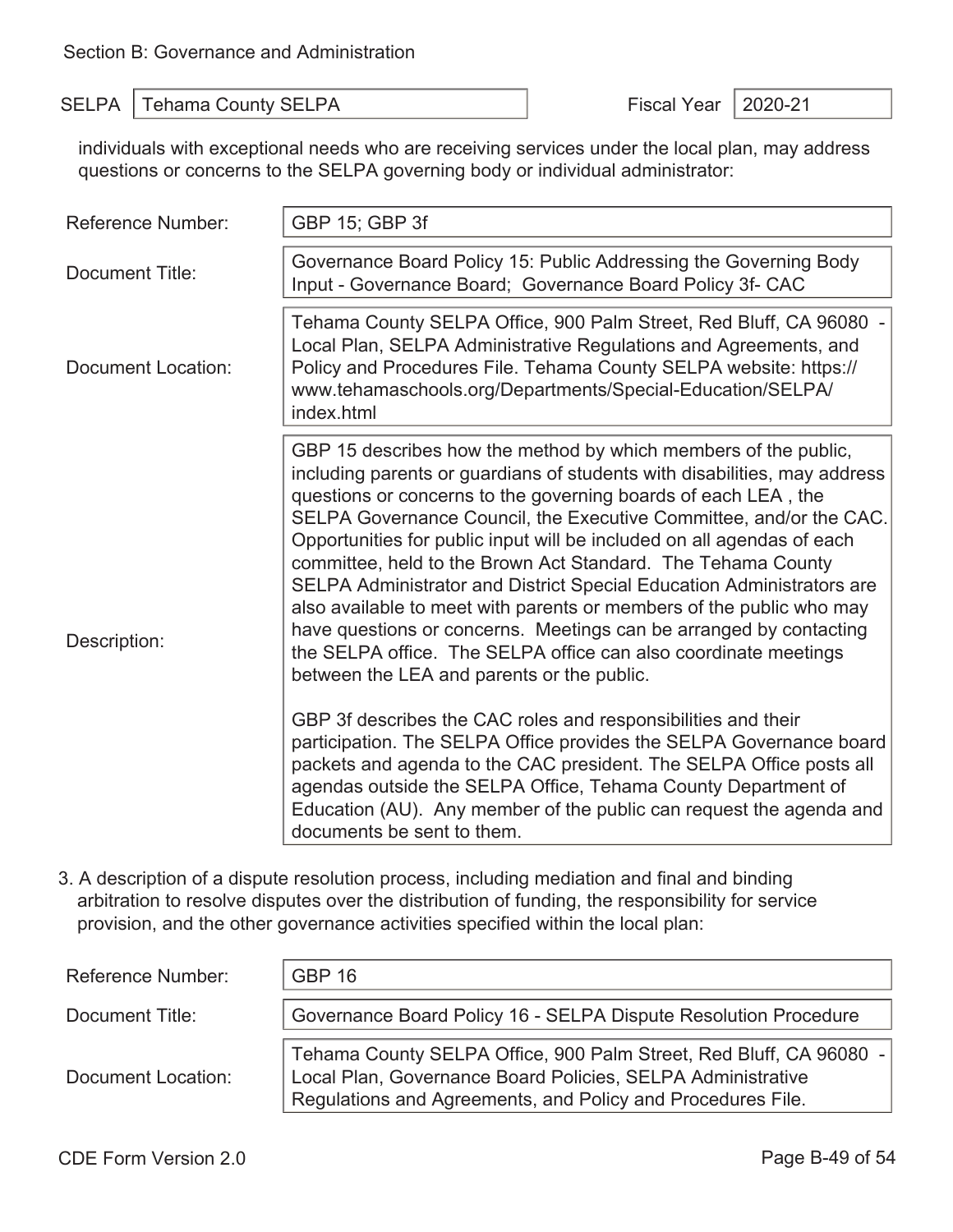| Description: | GBP 16 is the policy and procedure the SELPA follows in the event of a<br>disagreement among LEAs, LEAs and the Responsible Local Agency<br>(RLA), LEAs and/or the RLA and the SELPA regarding the distribution<br>of funding, responsibility for service provision and any other governance<br>activities specified in the Local Plan, it is the intent of the SELPA<br>Governing Board that issues be resolved at the lowest level possible.<br>The SELPA Governing Board is the board of last resort. This process is<br>intended to resolve disagreements within a period of 45 days, but is not<br>intended to undermine local authority.                               |
|--------------|------------------------------------------------------------------------------------------------------------------------------------------------------------------------------------------------------------------------------------------------------------------------------------------------------------------------------------------------------------------------------------------------------------------------------------------------------------------------------------------------------------------------------------------------------------------------------------------------------------------------------------------------------------------------------|
|              | If a local education agency disagrees with a decision or practice of<br>another agency or the SELPA, that local education agency has a<br>responsibility to discuss and attempt resolution of the disagreement with<br>the party, or parties, directly involved. The parties involved will present<br>the issues to their respective superintendents, or designees, who will<br>attempt to resolve the matter. Either party may request the assistance of<br>the SELPA Administrator, or his/her designee, or the Chair of the<br>SELPA Governing Board. If this process fails, the parties may pursue a<br>hearing on the issues and resolution with SELPA Governing Board. |
|              | If either party disagrees with the recommendation of the SELPA<br>Governing Board, and the dispute relates to the distribution of funding,<br>the responsibility for service provision or other governance activities<br>specified within the Local Plan, the party may submit the dispute to<br>mediation. The parties will make a good faith effort to mutually agree to<br>a mediator with expertise related to the dispute. If the parties cannot<br>agree on a mediator, the SELPA Administrator will secure the services<br>of a recognized mediator or from a professional mediation agency.                                                                          |
|              | Any dispute unresolved in mediation, arising from a dispute that relates<br>to the distribution of funding, the responsibility for service provision or<br>other governance activities specified within the Local Plan shall be<br>settled by arbitration. The arbitration decision shall be made by a panel<br>of three, including one person selected by each party and a neutral<br>chair of the panel agreed upon by the other two panel members. The<br>mediator involved in the parties' mediation may serve as the panel chair.                                                                                                                                       |
|              | Each party shall bear its own costs and expenses and an equal share of<br>the mediator's and/or arbitrator's and administrative fees of arbitration.<br>The power and jurisdiction of an arbitrator shall be limited to<br>adjudicating the rights and responsibilities of the parties. The arbitrator<br>shall not have the power to determine constitutional issues or issues                                                                                                                                                                                                                                                                                              |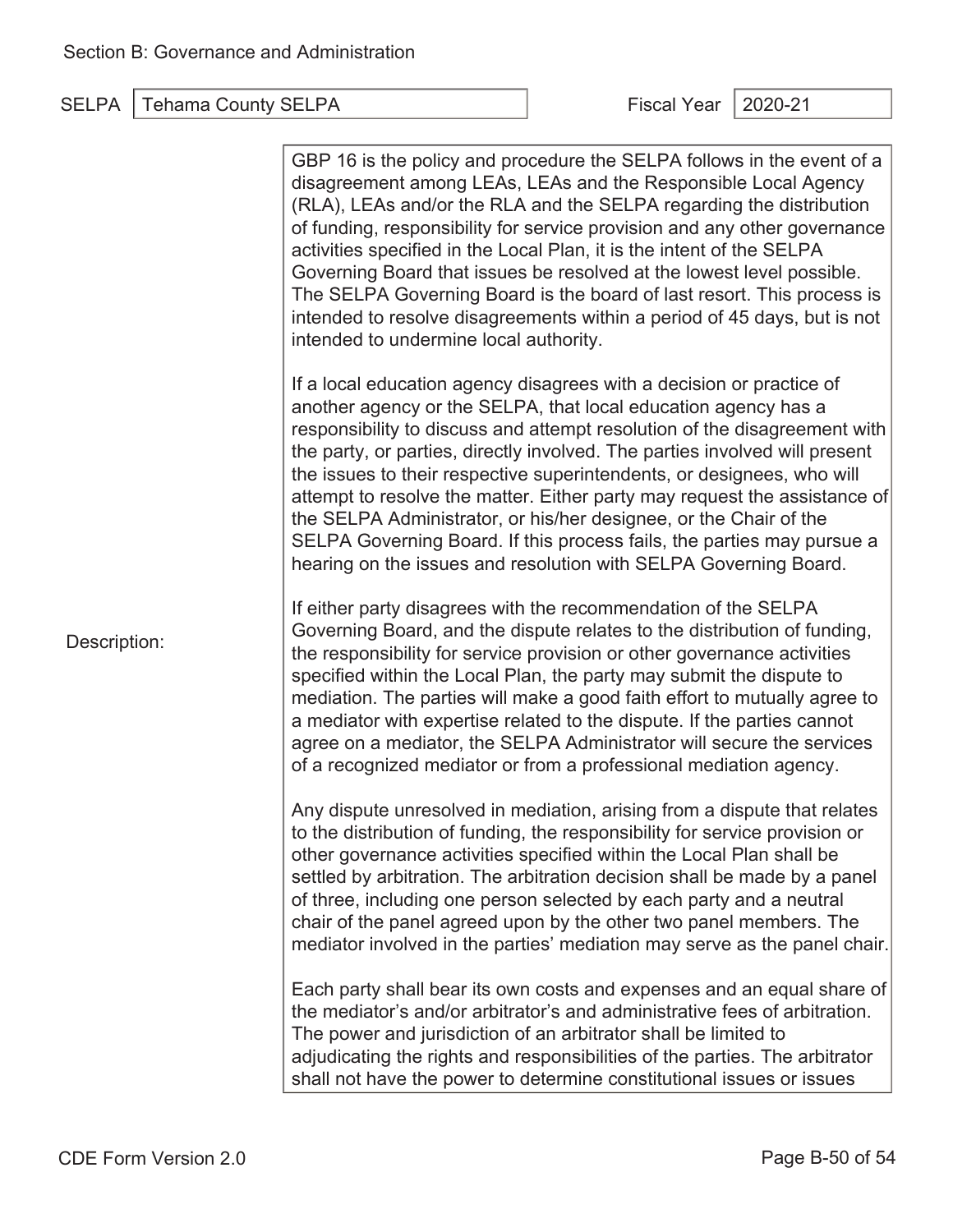A │Tehama County SELPA │ Fiscal Year │2020-21

outside the scope of Education Code section 56205(b) (5).

4. A description of the process being used to ensure a student is referred for special education instruction and services only after the resources of the regular education program have been considered and, where appropriate, utilized:

| <b>Reference Number:</b> | SP 33; SPM Sec. 1 & II: Referral and Evaluation                                                                                                                                                                                                                                                                                                                                                                                                                                                                                   |
|--------------------------|-----------------------------------------------------------------------------------------------------------------------------------------------------------------------------------------------------------------------------------------------------------------------------------------------------------------------------------------------------------------------------------------------------------------------------------------------------------------------------------------------------------------------------------|
| Document Title:          | SP 33 Consideration of General Education Resources; SELPA<br>Procedure Manual Section   & II: Referral and Evaluation                                                                                                                                                                                                                                                                                                                                                                                                             |
| Document Location:       | Tehama County SELPA Office, 900 Palm Street, Red Bluff, CA 96080 -<br>Local Plan, SELPA Administrative Regulations and Agreements, and<br>Policy and Procedures File.                                                                                                                                                                                                                                                                                                                                                             |
|                          | SELPA Policy 33 indicates that it shall be the policy of the SELPA that<br>pupils be referred for a special education evaluation only after the<br>resources of the general education program have been considered and,<br>where appropriate, utilized.                                                                                                                                                                                                                                                                           |
| Description:             | The SELPA Procedure Manual Sections I and II have multiple<br>procedures outlining the best practices and requirements of utilizing<br>interventions and general education resources prior to be referred for<br>special education assessments and services. Each member LEA in the<br>SELPA has their own Student Success/Study Teams (SSTs) that they<br>undergo prior to referring a student to special education. Member LEAs<br>continue to work on building a Multi Tiered System of Support to support<br>LEA local needs. |

5. A description of the process being used to oversee and evaluate placements in nonpublic, nonsectarian schools and the method of ensuring that all requirements of each student's individualized education program are being met. The description shall include a method for evaluating whether the student is making appropriate educational progress:

| <b>Reference Number:</b>  | SAR 35; SPM Sec. I-6                                                                                                                                                                                                                                                  |  |  |  |
|---------------------------|-----------------------------------------------------------------------------------------------------------------------------------------------------------------------------------------------------------------------------------------------------------------------|--|--|--|
| Document Title:           | SELPA Administrative Regulation: 35 Nonpublic School and Nonpublic<br>Agency; Oversight of Nonpublic School Placements; SELPA Procedural<br>Manual Section I: Special Education Referral, Evaluation and Program<br>Continuum Options 6. Non Public School Placements |  |  |  |
| <b>Document Location:</b> | Tehama County SELPA Office, 900 Palm Street, Red Bluff, CA 96080 -<br>Local Plan, SELPA Administrative Regulations and Agreements, and                                                                                                                                |  |  |  |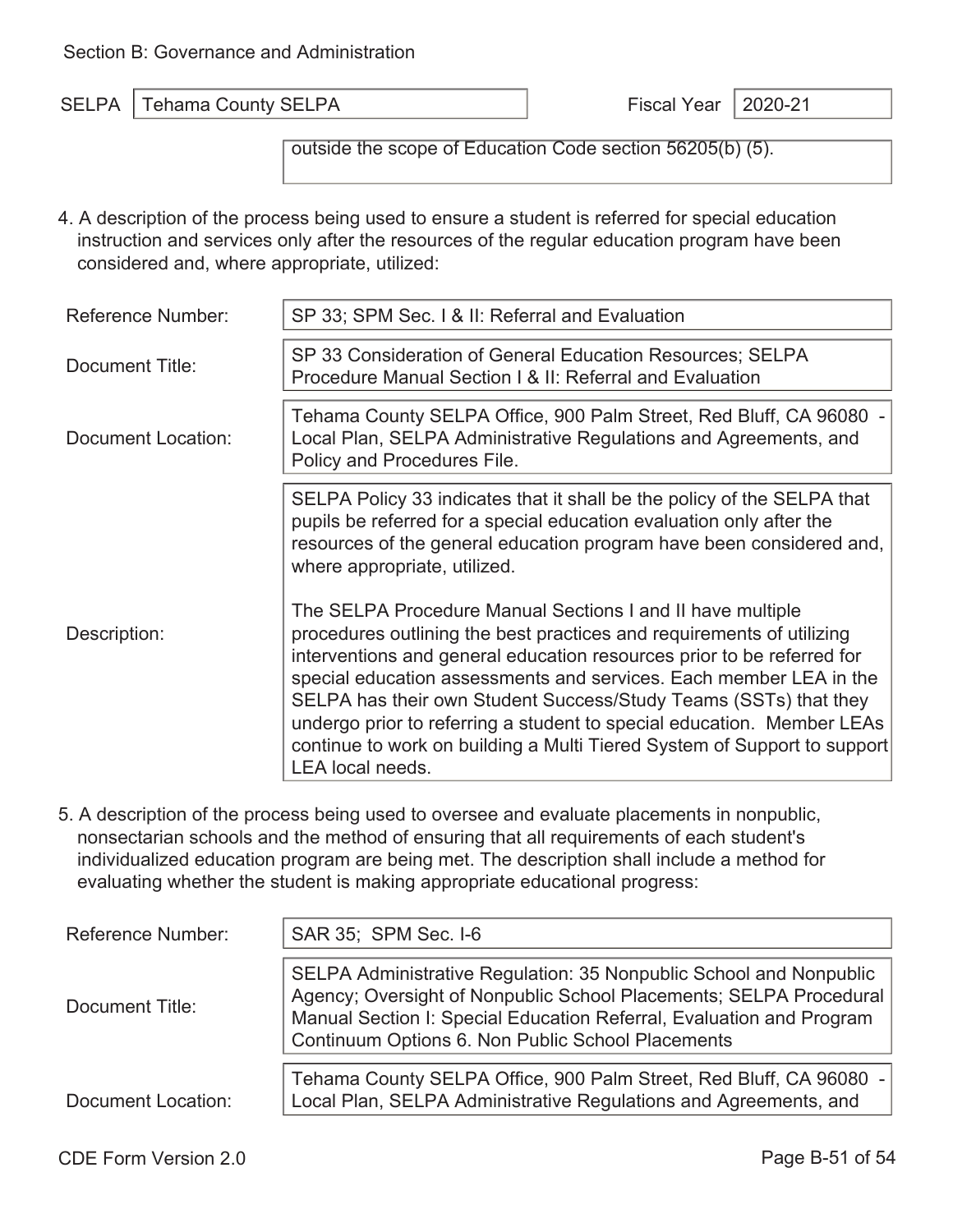Policy and Procedures File.

| Description: | SAR 35 Nonpublic School and Nonpublic Agency; Oversight of<br>Nonpublic School Placements outlines and delineates the NPS<br>oversight the SELPA provides on behalf of member LEAs. The SELPA<br>tracks all attendance, billing, and oversight mechanisms for NPS<br>placements. Additionally, the agreement describes and defines the<br>roles of the LEA and SELPA during the initial placement of a student in<br>a NPS. The SELPA Agreement describes the responsibility of the<br>SELPA under AB 1172 for oversight and monitoring of non-public<br>schools where students are placed. SAR 35 has been modified to<br>incorporate specific requirements that include conducting on-site visits<br>to the contracted non-public schools within the SELPA for the purpose<br>of ensuring compliance and reporting findings, if necessary (according<br>to criteria established by the California Department of Education); and<br>ensuring that administrators of the non-public schools possess the<br>required licenses or credentials to enable them to operate the facility.<br>SELPA Procedural Manual Section I: Special Education Referral, |
|--------------|-------------------------------------------------------------------------------------------------------------------------------------------------------------------------------------------------------------------------------------------------------------------------------------------------------------------------------------------------------------------------------------------------------------------------------------------------------------------------------------------------------------------------------------------------------------------------------------------------------------------------------------------------------------------------------------------------------------------------------------------------------------------------------------------------------------------------------------------------------------------------------------------------------------------------------------------------------------------------------------------------------------------------------------------------------------------------------------------------------------------------------------------------------|
|              | Evaluation and Program Continuum Options 6. Non Public School<br>Placements outlines the process and procedure for LEAs in NPS<br>placement and the roles of the SELPA and LEA in this process.                                                                                                                                                                                                                                                                                                                                                                                                                                                                                                                                                                                                                                                                                                                                                                                                                                                                                                                                                       |

6. A description of the process by which the SELPA will fulfill the obligations to provide free and appropriate public education (FAPE) to a student age 18 to 21 (or age 22 under the circumstances described in *EC* 56026(c)(4)) who has been incarcerated in a county jail and remains eligible for special education services:

The obligation to make FAPE available extends to those otherwise-eligible adults in county jail, age 18 to 21, who: (a) had been identified as a child with a disability and had received services in accordance with an IEP, but left school prior to their incarceration; or (b) did not have an IEP in their last educational setting, but had actually been identified as a child with a disability. (*EC* Section 56040)

It is the responsibility of the district of residence (DOR) to provide special education services and related services to an adult student in county jail who remains eligible for these services and wishes to receive them. The DOR is the district in which the student's parents resided when the student turned 18, unless and until the parents move to a new DOR. For conserved students, the DOR is based on the residence of the conservator. (*EC* Section 56041)

Reference Number:  $\vert$  SP 1 and SPM Sec. III-9

SELPA Policy 1: Free and Appropriate Public Education and SELPA Procedural Manual, Section III Other Legal Requirements and Special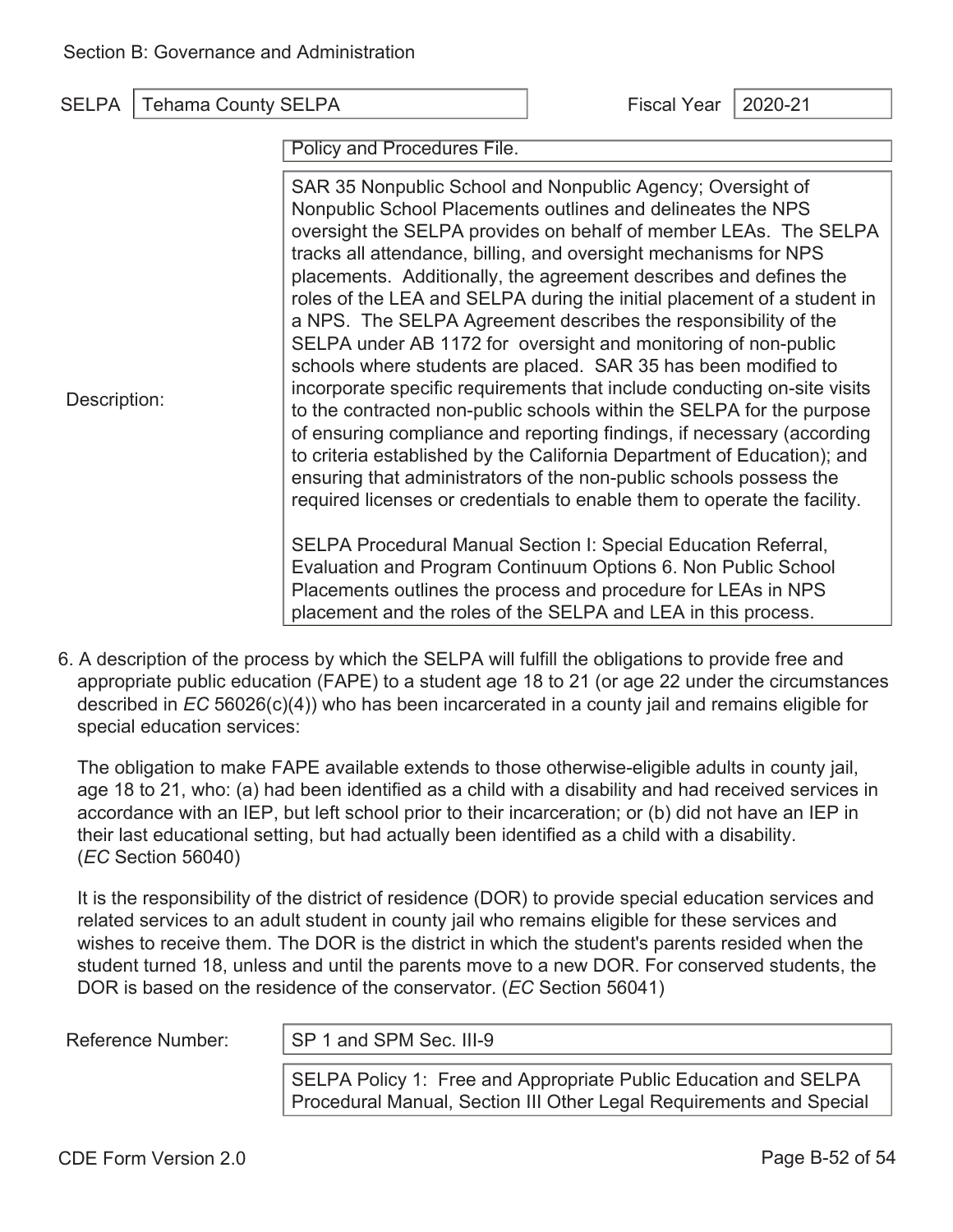| <b>SELPA</b>                          | <b>Tehama County SELPA</b> |                                                                                                                                                                                                                                                                                                                                                                                                                                                                                                                                                                                                                                                                                                                                                                                                                                                                                                                                                                                                                                                                                        | <b>Fiscal Year</b> | 2020-21 |  |
|---------------------------------------|----------------------------|----------------------------------------------------------------------------------------------------------------------------------------------------------------------------------------------------------------------------------------------------------------------------------------------------------------------------------------------------------------------------------------------------------------------------------------------------------------------------------------------------------------------------------------------------------------------------------------------------------------------------------------------------------------------------------------------------------------------------------------------------------------------------------------------------------------------------------------------------------------------------------------------------------------------------------------------------------------------------------------------------------------------------------------------------------------------------------------|--------------------|---------|--|
| Document Title:<br>Document Location: |                            | Education Procedures: 9. Students Incarcerated Juvenile Hall, County<br>Jail, State & Federal Prison                                                                                                                                                                                                                                                                                                                                                                                                                                                                                                                                                                                                                                                                                                                                                                                                                                                                                                                                                                                   |                    |         |  |
|                                       |                            | Tehama County SELPA Office, 900 Palm Street, Red Bluff, CA 96080 -<br>Local Plan, SELPA Administrative Regulations and Agreements, and<br>Policy and Procedures File.                                                                                                                                                                                                                                                                                                                                                                                                                                                                                                                                                                                                                                                                                                                                                                                                                                                                                                                  |                    |         |  |
|                                       |                            | SELPA Policy 1: Free and Appropriate Public Education indicates that it<br>is the policy of the SELPA that a free appropriate public education is<br>available to all children residing in the LEA between the ages of three<br>through 21 inclusive, including students with disabilities who have been<br>suspended or expelled from school. This includes adults who are aged<br>18 to 21 years, who have not graduated with a high school diploma,<br>who, at the time they turned 18 were identified as an individual with<br>exceptional needs and had an individualized education program (IEP)<br>under the IDEA, are also entitled to a FAPE (hereinafter referred to as<br>"eligible adults"). This applies to adults incarcerated in California adult<br>jails and prisons. However, an individual aged 18 through 21 years,<br>who, in the educational placement prior to his or her incarceration in an<br>adult correctional facility was not identified as an individual with<br>exceptional needs or did not have an IEP under the IDEA, is not entitled<br>to a FAPE. |                    |         |  |
| Description:                          |                            | Section III Other Legal Requirements and Special Education<br>Procedures -9 Students Incarcerated Juvenile Hall, County Jail, State &<br>Federal Prison is a SELPA procedure that outlines the requirements of<br>LEAs and the SELPA for incarcerated students, including adult students<br>in county jail or state or federal prison. Eligible adults, Child Find,<br>Enrollment and Intake procedures, and Service provision are detailed.                                                                                                                                                                                                                                                                                                                                                                                                                                                                                                                                                                                                                                           |                    |         |  |
|                                       |                            | For eligible adults who prior to reaching the age of majority resided<br>within the Tehama County SELPA geographic boundaries, the<br>applicable local educational agency (LEA) within the SELPA shall<br>ensure they have available to them a FAPE. Generally, the district of<br>residence (DOR) responsible for providing special education and related<br>services to pupils between the ages of 18 to 22 years, inclusive, shall be<br>assigned, as follows: (a) For non-conserved pupils, the last district of<br>residence in effect prior to the pupil's attaining the age of majority shall<br>become and remain as the responsible local educational agency, as<br>long as and until the parent or parents relocate to a new district of<br>residence. At that time, the new district of residence shall become the<br>responsible local educational agency. (b) For conserved pupils, the<br>district of residence of the conservator shall attach and remain the<br>responsible local educational agency, as long as and until the                                         |                    |         |  |